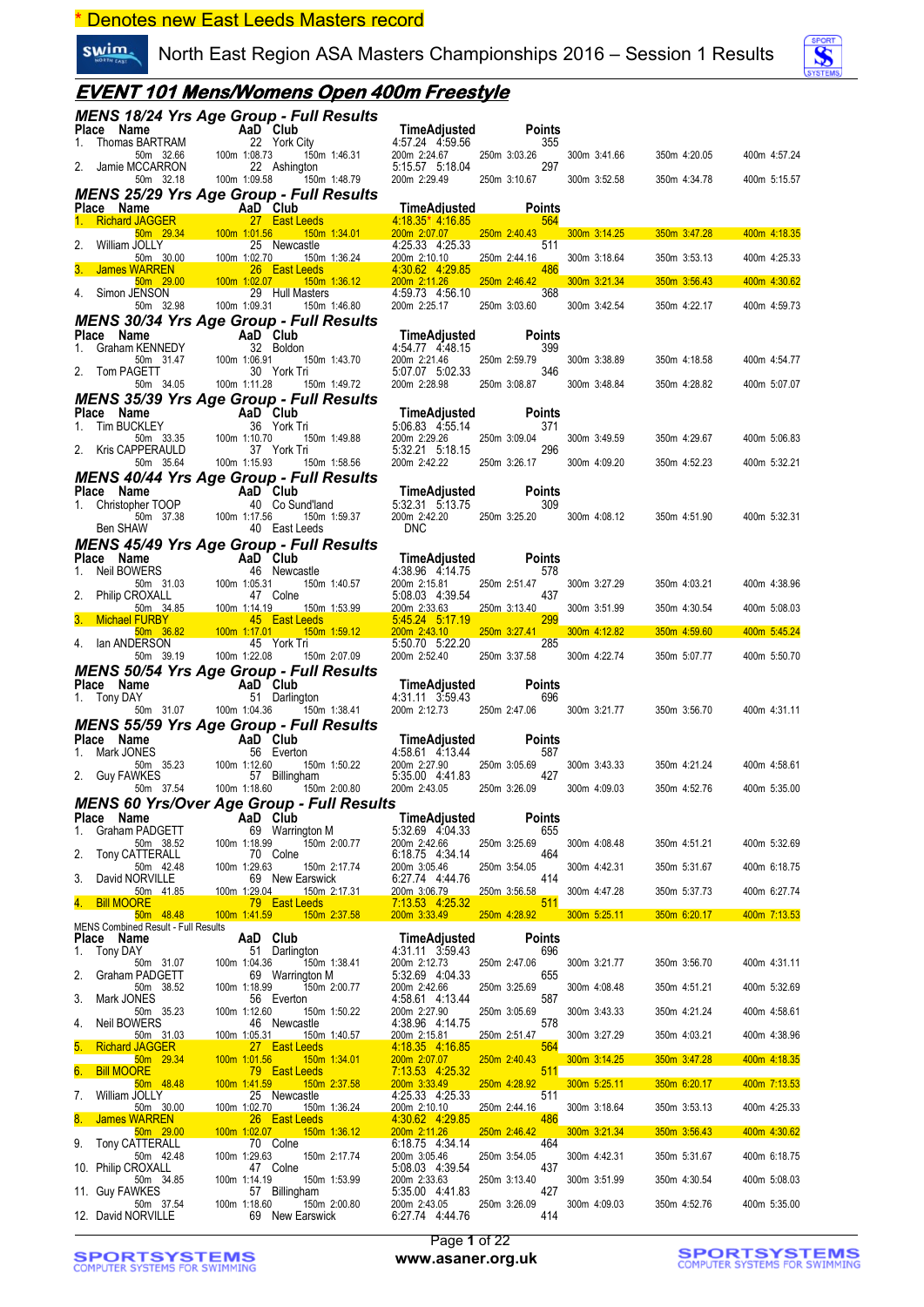#### North East Region ASA Masters Championships 2016 – Session 1 Results



| 50m 41.85                                      | 100m 1:29.04<br>150m 2:17.31                                                                                                                                                                                      | 200m 3:06.79                                                                                          | 250m 3:56.58                           | 300m 4:47.28                 | 350m 5:37.73                 | 400m 6:27.74                 |
|------------------------------------------------|-------------------------------------------------------------------------------------------------------------------------------------------------------------------------------------------------------------------|-------------------------------------------------------------------------------------------------------|----------------------------------------|------------------------------|------------------------------|------------------------------|
| 13. Graham KENNEDY<br>50m 31.47                | 32 Boldon<br>100m 1:06.91<br>150m 1:43.70                                                                                                                                                                         | 4:54.77 4:48.15<br>200m 2:21.46                                                                       | 399<br>250m 2:59.79                    | 300m 3:38.89                 | 350m 4:18.58                 | 400m 4:54.77                 |
| 14. Tim BUCKLEY<br>50m 33.35                   | 36 York Tri<br>100m 1:10.70<br>150m 1:49.88                                                                                                                                                                       | 5:06.83 4:55.14<br>200m 2:29.26                                                                       | 371<br>250m 3:09.04                    | 300m 3:49.59                 | 350m 4:29.67                 | 400m 5:06.83                 |
| 15. Simon JENSON<br>50m 32.98                  | 29 Hull Masters<br>150m 1:46.80<br>100m 1:09.31                                                                                                                                                                   | 4:59.73 4:56.10<br>200m 2:25.17                                                                       | 368<br>250m 3:03.60                    | 300m 3:42.54                 | 350m 4:22.17                 | 400m 4:59.73                 |
| 16. Thomas BARTRAM                             | 22 York City                                                                                                                                                                                                      | 4:57.24 4:59.56                                                                                       | 355                                    |                              |                              |                              |
| 50m 32.66<br>17. Tom PAGETT                    | 100m 1:08.73<br>150m 1:46.31<br>30 York Tri                                                                                                                                                                       | 200m 2:24.67<br>5:07.07 5:02.33                                                                       | 250m 3:03.26<br>346                    | 300m 3:41.66                 | 350m 4:20.05                 | 400m 4:57.24                 |
| 50m 34.05<br>18. Christopher TOOP              | 100m 1:11.28<br>150m 1:49.72<br>40 Co Sund'land                                                                                                                                                                   | 200m 2:28.98<br>5:32.31 5:13.75                                                                       | 250m 3:08.87<br>309                    | 300m 3:48.84                 | 350m 4:28.82                 | 400m 5:07.07                 |
| 50m 37.38<br>19. Michael FURBY                 | 100m 1:17.56<br>150m 1:59.37<br>45 East Leeds<br>and the state of the state of the state of the state of the state of the state of the state of the state of th                                                   | 200m 2:42.20<br>5:45.24 5:17.19                                                                       | 250m 3:25.20<br>299                    | 300m 4:08.12                 | 350m 4:51.90                 | 400m 5:32.31                 |
| 50m 36.82<br>20. Jamie MCCARRON                | 100m 1:17.01<br>150m 1:59.12                                                                                                                                                                                      | 200m 2:43.10<br>5:15.57 5:18.04                                                                       | 250m 3:27.41<br>297                    | 300m 4:12.82                 | 350m 4:59.60                 | 400m 5:45.24                 |
| 50m 32.18                                      | 22 Ashington<br>100m 1:09.58<br>150m 1:48.79                                                                                                                                                                      | 200m 2:29.49                                                                                          | 250m 3:10.67                           | 300m 3:52.58                 | 350m 4:34.78                 | 400m 5:15.57                 |
| 21. Kris CAPPERAULD<br>50m 35.64               | 37 York Tri<br>100m 1:15.93<br>150m 1:58.56                                                                                                                                                                       | 5:32.21 5:18.15<br>200m 2:42.22                                                                       | 296<br>250m 3:26.17                    | 300m 4:09.20                 | 350m 4:52.23                 | 400m 5:32.21                 |
| 22. Ian ANDERSON<br>50m 39.19                  | 45 York Tri<br>100m 1:22.08<br>150m 2:07.09                                                                                                                                                                       | 5:50.70 5:22.20<br>200m 2:52.40                                                                       | 285<br>250m 3:37.58                    | 300m 4:22.74                 | 350m 5:07.77                 | 400m 5:50.70                 |
|                                                | <b>WOMENS 25/29 Yrs Age Group - Full Results</b>                                                                                                                                                                  |                                                                                                       |                                        |                              |                              |                              |
| Place Name                                     | <b>Example 2018</b> AaD Club                                                                                                                                                                                      | TimeAdjusted                                                                                          | <b>Points</b>                          |                              |                              |                              |
| Nicola MACKAY<br>50m 31.43                     | <b>AaD Grup</b><br>27 Harrogate<br>28 105 105 150m 1:41.48                                                                                                                                                        | 4:50.57 4:48.88<br>200m 2:17.71                                                                       | 535<br>250m 2:54.68                    | 300m 3:32.53                 | 350m 4:11.46                 | 400m 4:50.57                 |
| 2. Helen MILLER                                | 26 York Tri                                                                                                                                                                                                       | 5:55.71 5:54.70                                                                                       | 289                                    |                              |                              |                              |
| 50m 39.54                                      | 150m 2:07.78<br>100m 1:22.92                                                                                                                                                                                      | 200m 2:53.45                                                                                          | 250m 3:39.43                           | 300m 4:25.77                 | 350m 5:12.80                 | 400m 5:55.71                 |
| Place Name                                     | <b>WOMENS 35/39 Yrs Age Group - Full Results</b>                                                                                                                                                                  |                                                                                                       | <b>Points</b>                          |                              |                              |                              |
| 1. Emma WILLS                                  |                                                                                                                                                                                                                   |                                                                                                       | 693                                    |                              |                              |                              |
| 50m 31.40<br>2. Jackie CARRIBINE               | Man Club<br>37 York City<br>31.40 100m 1:05.22 150m 1:39.73 200m 2:14.92<br>31.40 100m 1:05.22 150m 1:39.73 200m 2:14.92 150m<br>37 Warrington M 5:14.77 5:01.45<br>35.00 1:00m 1:14.49 150m 1:55.62 200m 2:37.00 |                                                                                                       | 250m 2:50.44<br>470                    | 300m 3:26.00                 | 350m 4:01.83                 | 400m 4:36.70                 |
| 50m 35.00<br>Ann-Marie BLOWMAN                 | 150m 1:55.62<br>37 Hull Masters                                                                                                                                                                                   | <b>DNC</b>                                                                                            | 250m 3:18.02                           | 300m 3:57.81                 | 350m 4:36.51                 | 400m 5:14.77                 |
|                                                | <b>WOMENS 40/44 Yrs Age Group - Full Results</b>                                                                                                                                                                  |                                                                                                       |                                        |                              |                              |                              |
| Place Name                                     |                                                                                                                                                                                                                   |                                                                                                       |                                        |                              |                              |                              |
| 1. Emma GODFREY                                | <b>AaD Club</b><br>REY 41 Bo Kirklees                                                                                                                                                                             | <b>TimeAdjusted</b> Points<br>7:07.08 6:41.18 199                                                     |                                        |                              |                              |                              |
| 50m 46.90                                      | 100m 1:38.06  150m 2:32.02                                                                                                                                                                                        |                                                                                                       | 200m 3:26.69 250m 4:21.55 300m 5:16.93 |                              |                              | 350m 6:12.16 400m 7:07.08    |
|                                                |                                                                                                                                                                                                                   |                                                                                                       |                                        |                              |                              |                              |
| Place Name                                     | <b>WOMENS 45/49 Yrs Age Group - Full Results</b><br><b>AaD</b> Club                                                                                                                                               |                                                                                                       | Points                                 |                              |                              |                              |
| 1. Gail WRANGLES                               | 46 East Leeds   5:55.64 5.24.77   376                                                                                                                                                                             | <b>TimeAdjusted</b>                                                                                   |                                        |                              |                              |                              |
| 50m 39.39<br>Jane SEDMAN                       | 100m 1:22.60<br>48 King'f Scar                                                                                                                                                                                    | 150m 2:06.64   200m 2:51.18   250m 3:36.18   300m 4:22.41   350m 5:09.51   400m 5:55.64<br><b>DNC</b> |                                        |                              |                              |                              |
|                                                | <b>WOMENS 50/54 Yrs Age Group - Full Results</b>                                                                                                                                                                  |                                                                                                       |                                        |                              |                              |                              |
|                                                |                                                                                                                                                                                                                   | <b>TimeAdjusted</b>                                                                                   | <b>Points</b>                          |                              |                              |                              |
| 1. Julie HOYLE<br>50m 33.88                    | 54 East Leeds<br>100m 1:12.37   150m 1:52.62                                                                                                                                                                      | 5:18.97 4:35.29<br>200m 2:38.95                                                                       | 618<br>$250m$ 3:19.17                  | 300m 4:00.02                 | 350m 4:40.68                 | 400m 5:18.97                 |
| 2.<br>Pauline FOOT<br>50m 40.33                | 51 York Tri<br>150m 2:07.82                                                                                                                                                                                       | 5:50.66 5:09.68                                                                                       | 434                                    | 300m 4:22.31                 | 350m 5:07.44                 | 400m 5:50.66                 |
| 3. Dianne ROBERTS                              | 100 <sub>m</sub><br>100m 1:23.41<br>52 King't Scar                                                                                                                                                                | 200m 2:52.76<br>7:09.61 6:16.60                                                                       | 250m 3:37.43<br>241                    |                              |                              |                              |
| 50m 43.60<br>Karen GRAHAM                      | 100m 1:32.04<br>150m 2:25.06<br>51 East Leeds                                                                                                                                                                     | 200m 3:20.27<br><b>DNC</b>                                                                            | 250m 4:17.15                           | 300m 5:15.25                 | 350m 6:13.81                 | 400m 7:09.61                 |
|                                                | <b>WOMENS 60 Yrs/Over Age Group - Full Results</b>                                                                                                                                                                |                                                                                                       |                                        |                              |                              |                              |
| Place Name                                     | AaD Club TimeAdjusted                                                                                                                                                                                             |                                                                                                       | <b>Points</b>                          |                              |                              |                              |
| 1. Suzanne CLARKSON<br>50m 58.82               | 61 Hull Masters<br>100m 2:03.37<br>150m 3:09.60                                                                                                                                                                   | 8:35.27 6:57.08<br>200m 4:16.75                                                                       | 177<br>250m 5:22.42                    | 300m 6:28.10                 | 350m 7:33.81                 | 400m 8:35.27                 |
| <b>WOMENS Combined Result - Full Results</b>   |                                                                                                                                                                                                                   |                                                                                                       |                                        |                              |                              |                              |
| Place Name<br>Emma WILLS<br>1.                 | AaD Club<br>37 York City                                                                                                                                                                                          | TimeAdjusted<br>4:36.70 4:24.99                                                                       | <b>Points</b><br>693                   |                              |                              |                              |
| 50m 31.40                                      | 100m 1:05.22<br>150m 1:39.73                                                                                                                                                                                      | 200m 2:14.92                                                                                          | 250m 2:50.44                           | 300m 3:26.00                 | 350m 4:01.83                 | 400m 4:36.70                 |
| 2.<br>Julie HOYLE<br>50m 33.88                 | 54 East Leeds<br>100m 1:12.37<br>150m 1:52.62                                                                                                                                                                     | 5.18.97 4.35.29<br>200m 2:38.95                                                                       | 618<br>250m 3:19.17                    | 300m 4:00.02                 | 350m 4:40.68                 | 400m 5:18.97                 |
| 3.<br>Nicola MACKAY<br>50m 31.43               | 27 Harrogate<br>100m 1:05.95<br>150m 1:41.48                                                                                                                                                                      | 4:50.57 4:48.88<br>200m 2:17.71                                                                       | 535<br>250m 2:54.68                    | 300m 3:32.53                 | 350m 4:11.46                 | 400m 4:50.57                 |
| Jackie CARRIBINE<br>4.                         | 37 Warrington M<br>150m 1:55.62                                                                                                                                                                                   | 5:14.77 5:01.45                                                                                       | 470                                    |                              |                              |                              |
| 50m 35.00<br>Pauline FOOT<br>5.                | 100m 1:14.49<br>51 York Tri                                                                                                                                                                                       | 200m 2:37.00<br>5:50.66 5:09.68                                                                       | 250m 3:18.02<br>434                    | 300m 3:57.81                 | 350m 4:36.51                 | 400m 5:14.77                 |
| 50m 40.33<br>6.<br><b>Gail WRANGLES</b>        | 100m 1:23.41<br>150m 2:07.82<br>46 East Leeds                                                                                                                                                                     | 200m 2:52.76<br>5:55.64 5:24.77                                                                       | 250m 3:37.43<br>376                    | 300m 4:22.31                 | 350m 5:07.44                 | 400m 5:50.66                 |
| 50m 39.39<br>Helen MILLER                      | 100m 1:22.60<br>150m 2:06.64                                                                                                                                                                                      | 200m 2:51.18                                                                                          | 250m 3:36.18<br>289                    | 300m 4:22.41                 | 350m 5:09.51                 | 400m 5:55.64                 |
| 7.<br>50m 39.54                                | 26 York Tri<br>100m 1:22.92<br>150m 2:07.78                                                                                                                                                                       | 5:55.71 5:54.70<br>200m 2:53.45                                                                       | 250m 3:39.43                           | 300m 4:25.77                 | 350m 5:12.80                 | 400m 5:55.71                 |
| Dianne ROBERTS<br>8.<br>50m 43.60              | 52 King'f Scar<br>100m 1:32.04<br>150m 2:25.06                                                                                                                                                                    | 7:09.61 6:16.60<br>200m 3:20.27                                                                       | 241<br>250m 4:17.15                    | 300m 5:15.25                 | 350m 6:13.81                 | 400m 7:09.61                 |
| 9.<br>Emma GODFREY                             | 41 Bo Kirklees                                                                                                                                                                                                    | 7:07.08 6:41.18                                                                                       | 199                                    |                              |                              |                              |
| 50m 46.90<br>10. Suzanne CLARKSON<br>50m 58.82 | 100m 1:38.06<br>150m 2:32.02<br>61 Hull Masters<br>100m 2:03.37<br>150m 3:09.60                                                                                                                                   | 200m 3:26.69<br>8:35.27 6:57.08<br>200m 4:16.75                                                       | 250m 4:21.55<br>177<br>250m 5:22.42    | 300m 5:16.93<br>300m 6:28.10 | 350m 6:12.16<br>350m 7:33.81 | 400m 7:07.08<br>400m 8:35.27 |

#### **EVENT 102 Mens Open 50m Breaststroke** *18/24 Yrs Age Group - Full Results*

|                | 18/24 Trs Age Group - Full Results |                 |                   |                     |              |               |
|----------------|------------------------------------|-----------------|-------------------|---------------------|--------------|---------------|
|                | Place Name                         | AaD Club        |                   |                     | TimeAdjusted | <b>Points</b> |
| $1_{-}$        | Kieran PEART                       | 19              | Gates & Whick     | 31.09 31.54         |              | 513           |
| 2.             | Thomas BARTRAM                     |                 | 22 York City      | 37.21 37.50         |              | 305           |
| 3 <sub>1</sub> | Nicholas SIMPSON                   |                 | 20 Boldon         | 37.36 37.83         |              | 297           |
|                | 25/29 Yrs Age Group - Full Results |                 |                   |                     |              |               |
|                | Place Name                         | AaD Club        |                   | <b>TimeAdjusted</b> |              | <b>Points</b> |
|                | 1. Stephen HESELTON                | 27 <sub>1</sub> | <b>East Leeds</b> | 30.57 30.39         |              | 573           |
|                | 2. Nicholas BOAZ                   |                 | 29 York City      | 31.44 31.06         |              | 537           |
| 3.             | lain HODGSON                       |                 | Darlington        | 31.94 31.75         |              | 502           |

**SPORTSYSTEMS**<br>COMPUTER SYSTEMS FOR SWIMMING

swim.

Page **2** of 22 **www.asaner.org.uk**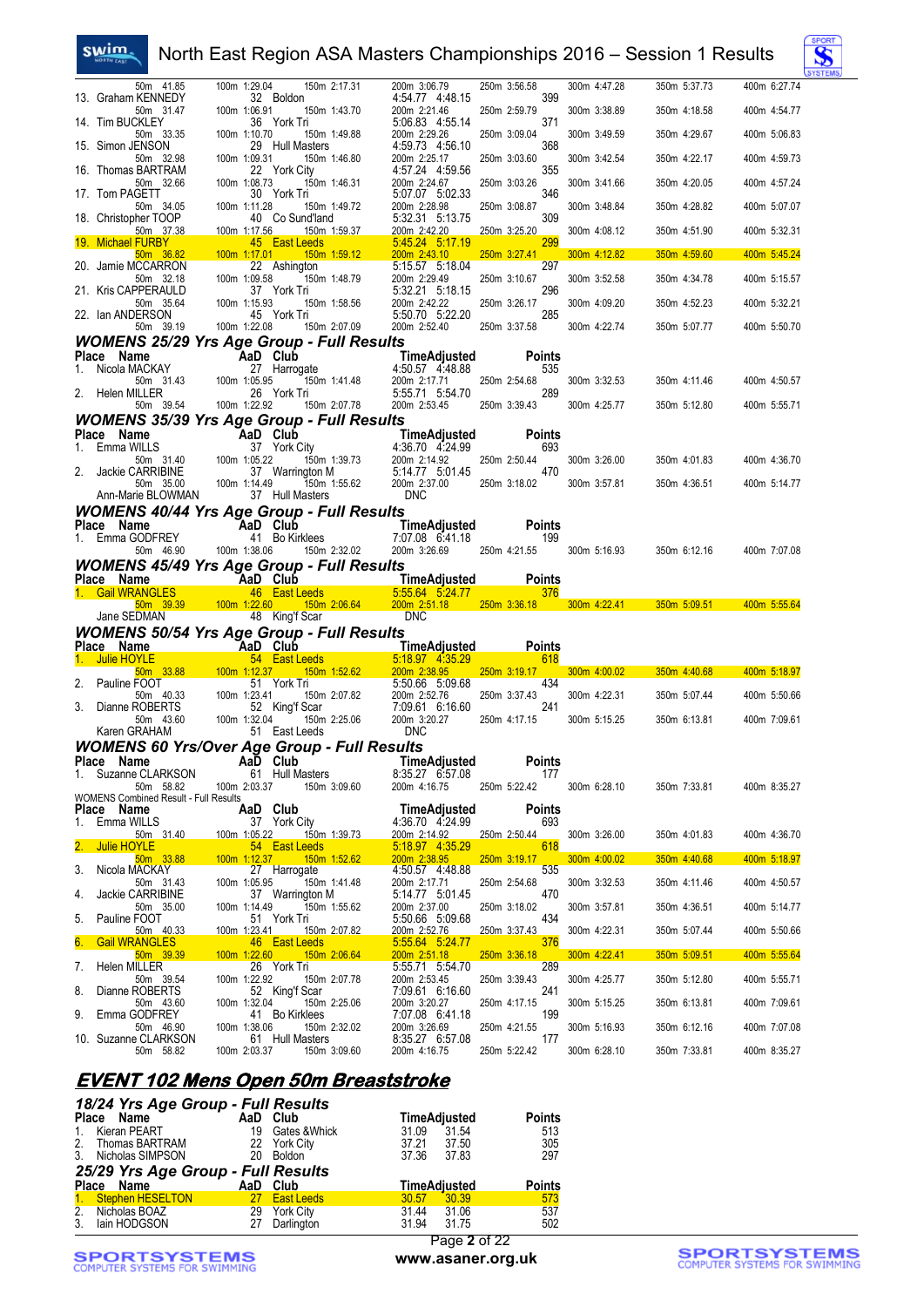#### swim.



| 4.               | <b>Richard JAGGER</b>                               | 27              | <b>East Leeds</b>                      | 33.07                 | 32.88               | 452               |
|------------------|-----------------------------------------------------|-----------------|----------------------------------------|-----------------------|---------------------|-------------------|
| 5.               | James WARREN                                        | 26              | <b>East Leeds</b>                      | <u>33.17</u>          | 33.08               | 444               |
| 6.               | Paul LOVE                                           |                 | 28 Darlington M                        | 37.11                 | 36.78               | 323               |
|                  | 30/34 Yrs Age Group - Full Results                  |                 |                                        |                       |                     |                   |
|                  |                                                     | AaD Club        |                                        |                       | TimeAdjusted        | <b>Points</b>     |
| 1.               | Place Name<br><b>Alistair CRAWFORD</b>              |                 | 32 East Leeds                          | <b>29.45</b>          | 28.79               | 674               |
| $\overline{2}$ . | Graham KENNEDY                                      | 32              | Boldon                                 | 36.37                 | <u>35.55</u>        | 358               |
| 3.               | <b>James BARWICK</b>                                |                 | 34 East Leeds                          | 37.56                 | 36.43               | 332               |
|                  |                                                     |                 |                                        |                       |                     |                   |
|                  | 35/39 Yrs Age Group - Full Results                  |                 |                                        |                       |                     |                   |
| Place            | Name                                                | AaD             | Club                                   |                       | TimeAdjusted        | Points            |
| 1.               | Richard DERDOWSKI                                   | 35              | <b>Bo Kirklees</b>                     | 32.95                 | 31.83               | 499               |
| 2.               | <b>Tim BUCKLEY</b>                                  | 36              | York Tri                               | 36.11                 | 34.73               | 384               |
| 3.<br>4.         | Danny THOMPSON<br>Phil WOODWARD                     | 38<br>36        | Ilkley<br>Middlesboro                  | 36.66<br>37.32        | 34.95               | 377<br>347        |
|                  |                                                     |                 |                                        |                       | 35.90               |                   |
|                  | 40/44 Yrs Age Group - Full Results                  |                 |                                        |                       |                     |                   |
|                  | Place<br>Name                                       | AaD Club        |                                        |                       | <b>TimeAdjusted</b> | <b>Points</b>     |
| 1.               | Steven HORNER                                       | 44              | Eston                                  | 34.78                 | 32.14               | 484               |
| 2.               | Simon HALL                                          | 43              | Barrow LD                              | 38.05                 | 35.36               | 364               |
| 3.               | Matthew WARD                                        | 41              | Wetherby                               | 39.34                 | 36.95               | 319               |
| 4.               | Daniel DAWSON                                       | 40              | Colne                                  | 39.95                 | 37.72               | 299               |
|                  | Neil SHUTT                                          |                 | 40 Co Sund'land                        | <b>DNC</b>            |                     |                   |
|                  | 45/49 Yrs Age Group - Full Results                  |                 |                                        |                       |                     |                   |
|                  | Place Name                                          | AaD             | Club                                   |                       | TimeAdjusted        | Points            |
| $1 -$            | <b>Kyran PARKER</b>                                 |                 | 46 East Leeds                          | 34.16                 | 31.20               | 530               |
| $\overline{2}$ . | Neil BOWERS                                         | 46              | Newcastle                              | 37.70                 | 34.43               | 394               |
| 3.               | Justin ROSS                                         | 45              | Tynemouth                              | 39.56                 | 36.35               | 335               |
| 4.               | <b>Richard WITTY</b>                                | 47              | King'f Scar                            | 42.26                 | <u>38.35</u>        | 285               |
| 5.               | <b>Michael FURBY</b>                                |                 | 45 East Leeds                          | <b>46.38</b>          | 42.61               | <b>208</b>        |
|                  | 50/54 Yrs Age Group - Full Results                  |                 |                                        |                       |                     |                   |
|                  | Place Name                                          | AaD             | Club                                   |                       | TimeAdjusted        | Points            |
| 1.               | <b>Stuart HOYLE</b>                                 | 50              | <b>East Leeds</b>                      | 36.94                 | 32.86               | 453               |
| 2. _             | <b>Garry PALIN</b>                                  | 50 <sub>2</sub> | <b>Bo Kirklees</b>                     | <u>44.41</u>          | 39.50               | <u>261</u>        |
| 3.               | <b>Paul WHITTAKER</b>                               |                 | 52 East Leeds                          | 49.87                 | 43.72               | 192               |
|                  | 55/59 Yrs Age Group - Full Results                  |                 |                                        |                       |                     |                   |
|                  | Place<br>Name                                       | AaD             | Club                                   |                       | TimeAdjusted        | Points            |
| 1.               | Kevan BROWN                                         |                 | 56 Bo Kirklees                         | 36.40                 | 30.89               | 546               |
| 2.               | <b>Jeremy GREAVES</b>                               |                 | 56 East Leeds                          | 36.51                 | 30.99               | 540               |
| 3.               | Mark JONES                                          | 56              | Everton                                | 41.14                 | 34.92               | 378               |
|                  |                                                     |                 |                                        |                       |                     |                   |
|                  | 60 Yrs/Over Age Group - Full Results<br><b>Name</b> | AaD Club        |                                        |                       |                     |                   |
|                  |                                                     |                 |                                        |                       | TimeAdjusted        | <b>Points</b>     |
| Place            |                                                     |                 |                                        |                       |                     |                   |
| 1.               | <b>Brian TAYLOR</b>                                 | 66              | Adwick                                 | 38.49                 | 29.43               | 631               |
| 2.               | Norman STEPHENSON                                   | <u>72</u>       | Co Sund'land                           | 44.96                 | 31.54               | 513               |
| 3.               | <b>Bill MOORE</b>                                   | 79              | <b>East Leeds</b>                      | 47.16                 | 28.86               | 669               |
| 4.               | George JACKSON                                      | 71              | East Anglian                           | 49.48                 | 35.27               | 366               |
| 5.               | Colin SAGE                                          | 80              | <b>Hull Masters</b>                    | 51.51                 | 30.77               | 552               |
|                  | Graeme SHUTT                                        | 67              | Co Sund'land                           | <b>DNC</b>            |                     |                   |
|                  | Combined Result - Full Results                      |                 |                                        |                       |                     |                   |
|                  | Place Name                                          | AaD             | Club                                   |                       | <b>TimeAdjusted</b> | <b>Points</b>     |
| 1.               | <b>Alistair CRAWFORD</b>                            | 32              | <b>East Leeds</b><br><b>East Leeds</b> | 29.45                 | 28.79               | 674               |
| 2.               | <b>Bill MOORE</b>                                   | 79              |                                        | 47.16                 | 28.86               | 669<br>631        |
| 4.               | 3. Brian TAYLOR<br><b>Stephen HESELTON</b>          | 27              | 66 Adwick<br><b>East Leeds</b>         | <u>38.49</u><br>30.57 | 29.43<br>30.39      | 573               |
| 5.               | Colin SAGE                                          | 80              | Hull Masters                           | 51.51                 | 30.77               | 552               |
| 6.               | Kevan BROWN                                         | 56              | <b>Bo Kirklees</b>                     | 36.40                 | 30.89               | 546               |
| 7.               | <b>Jeremy GREAVES</b>                               | 56              | <b>East Leeds</b>                      | 36.51                 | 30.99               | 540               |
| 8.               | Nicholas BOAZ                                       | 29              | <b>York City</b>                       | <u>31.44</u>          | <u>31.06</u>        | 537               |
| 9.               | <b>Kyran PARKER</b>                                 | 46              | <b>East Leeds</b>                      | 34.16                 | 31.20               | 530               |
|                  | 10. Norman STEPHENSON                               | 72              | Co Sund'land                           | 44.96                 | 31.54               | 513               |
|                  | 11. Kieran PEART                                    | 19              | Gates & Whick                          | 31.09                 | 31.54               | 513               |
|                  | 12. Iain HODGSON                                    | 27              | Darlington                             | 31.94                 | 31.75               | 502               |
|                  | 13. Richard DERDOWSKI                               | 35              | <b>Bo Kirklees</b>                     | 32.95                 | 31.83               | 499               |
|                  | 14. Steven HORNER                                   | 44              | Eston                                  | <u>34.78</u>          | <u>32.14</u>        | 484               |
|                  | 15. Stuart HOYLE                                    | 50              | <b>East Leeds</b>                      | 36.94                 | 32.86               | 453               |
|                  | 16. Richard JAGGER                                  | 27              | <b>East Leeds</b>                      | 33.07                 | <b>32.88</b>        | 452               |
|                  | 17. James WARREN                                    | 26              | <b>East Leeds</b>                      | 33.17                 | 33.08               | 444               |
|                  | 18. Neil BOWERS                                     | 46              | Newcastle                              | 37.70                 | 34.43               | 394               |
|                  | 19. Tim BUCKLEY                                     | 36              | York Tri                               | 36.11                 | 34.73               | 384               |
|                  | 20. Mark JONES                                      | 56              | Everton                                | 41.14                 | 34.92               | 378               |
|                  | 21. Danny THOMPSON                                  | 38              | Ilkley                                 | 36.66                 | 34.95               | 377               |
| 22.              | George JACKSON                                      | 71              | East Anglian                           | 49.48                 | 35.27               | 366               |
|                  | 23. Simon HALL                                      | 43              | Barrow LD                              | 38.05                 | 35.36               | 364               |
|                  | 24. Graham KENNEDY                                  | 32              | <b>Boldon</b>                          | 36.37                 | 35.55               | 358               |
|                  | 25. Phil WOODWARD                                   | 36              | Middlesboro                            | 37.32                 | 35.90               | 347               |
|                  | 26. Justin ROSS                                     | 45              | <b>Tynemouth</b>                       | <u>39.56</u>          | <u>36.35</u>        | 335               |
|                  | <u>27. James BARWICK</u>                            | 34              | <b>East Leeds</b>                      | 37.56                 | 36.43               | 332               |
|                  | 28. Paul LOVE<br>29. Matthew WARD                   | 28<br>41        | Darlington M                           | 37.11                 | 36.78               | 323<br>319        |
|                  | 30. Thomas BARTRAM                                  | 22              | Wetherby<br><b>York City</b>           | 39.34<br>37.21        | 36.95<br>37.50      | 305               |
|                  | 31. Daniel DAWSON                                   | 40              | Colne                                  | 39.95                 | 37.72               | 299               |
|                  | 32. Nicholas SIMPSON                                | 20              | <b>Boldon</b>                          | 37.36                 | 37.83               | 297               |
|                  | 33. Richard WITTY                                   | 47              | King'f Scar                            | 42.26                 | 38.35               | 285               |
| 34.              | <b>Garry PALIN</b>                                  | 50              | <b>Bo Kirklees</b>                     | 44.41                 | 39.50               | <u> 261</u>       |
|                  | 35. Michael FURBY<br><b>36. Paul WHITTAKER</b>      | 45<br>52        | East Leeds<br><b>East Leeds</b>        | 46.38<br>49.87        | 42.61<br>43.72      | <b>208</b><br>192 |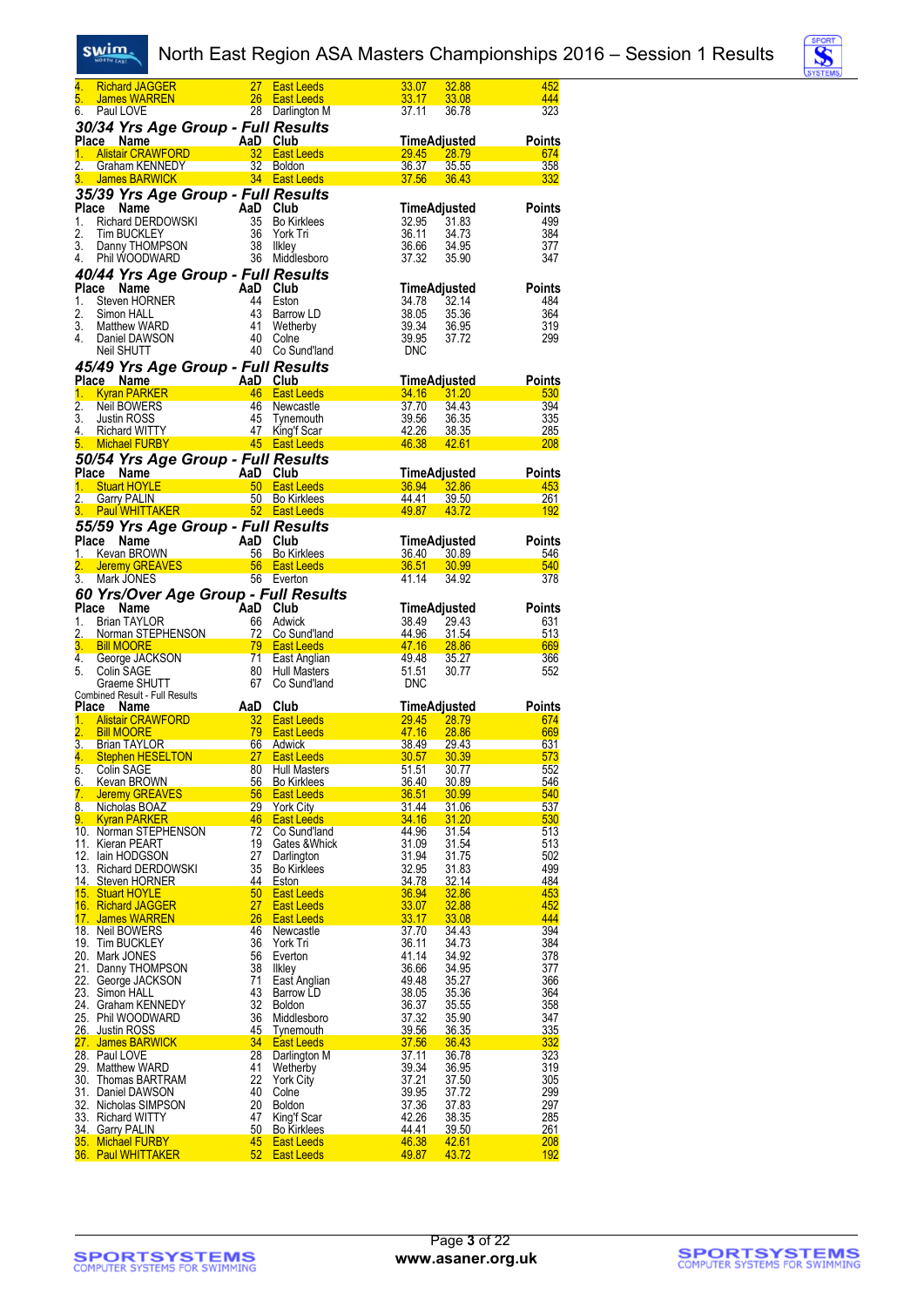

#### **EVENT 103 Womens Open 50m Breaststroke**

|              | 18/24 Yrs Age Group - Full Results                            |                 |                                            |                                     |                      |
|--------------|---------------------------------------------------------------|-----------------|--------------------------------------------|-------------------------------------|----------------------|
| Place        | Name                                                          | AaD             | Club                                       | TimeAdjusted                        | Points               |
| 1.           | Amii TURNBULL                                                 | 22              | Durham City                                | 37.36<br>37.07                      | 458                  |
| 2.           | Katherine HILL                                                |                 | 18 Durham City                             | 43.14<br>43.86                      | 283                  |
|              | <b>India TURNER</b>                                           |                 | 20 Eston                                   | <b>DNC</b>                          |                      |
|              | 25/29 Yrs Age Group - Full Results                            |                 |                                            |                                     |                      |
| Place<br>1.  | Name<br>Nicola MACKAY                                         | AaD Club<br>27  | Harrogate                                  | TimeAdjusted<br>35.92<br>36.13      | <b>Points</b><br>515 |
| 2.           | Julie TROTTER                                                 | 27              | Ashington                                  | 36.95<br>36.74                      | 481                  |
| 3.           | Hannah ROBSON                                                 | 25              | <b>Boldon</b>                              | 45.09<br>45.09                      | 260                  |
| 4.           | Lisa SHEEHAN                                                  | 27              | Billingham                                 | 47.24<br>46.97                      | 230                  |
|              | 30/34 Yrs Age Group - Full Results                            |                 |                                            |                                     |                      |
|              | Place Name                                                    | AaD Club        |                                            | TimeAdjusted                        | <b>Points</b>        |
| 1.           | Leanne ANDERSON                                               |                 | 34 King'f Scar                             | 40.41<br>39.20                      | 396                  |
|              | 35/39 Yrs Age Group - Full Results                            |                 |                                            |                                     |                      |
| <b>Place</b> | Name                                                          | AaD Club        |                                            | TimeAdjusted                        | Points               |
| 1.<br>2.     | <b>Vicky HEWICK</b><br>Tanya JOHNSON                          | 36<br>36        | <b>Hull Masters</b><br>Boldon              | 43.49<br>45.21<br>59.55<br>57.28    | 290<br>127           |
|              | Ann-Marie BLOWMAN                                             | 37              | <b>Hull Masters</b>                        | <b>DNC</b>                          |                      |
|              | 40/44 Yrs Age Group - Full Results                            |                 |                                            |                                     |                      |
| Place        | Name                                                          | AaD Club        |                                            | TimeAdjusted                        | <b>Points</b>        |
| 1.           | Nina CURRAN                                                   | 43              | Hull Masters                               | 47.18<br>43.85                      | 283                  |
|              | Nicola BENSTEAD                                               |                 | 40 Hull Masters                            | <b>DNC</b>                          |                      |
|              | 45/49 Yrs Age Group - Full Results                            |                 |                                            |                                     |                      |
|              | Place<br>Name                                                 | AaD Club        |                                            | TimeAdjusted                        | Points               |
|              | 1. Javne SIMPSON                                              | 49              | Boldon                                     | 43.73 39.17                         | <u>397</u>           |
|              | Gail WRANGLES 46 East Leeds<br>Jane SEDMAN                    |                 | 48 King'f Scar                             | 48.89<br><b>44.65</b><br><b>DNC</b> | 268                  |
|              |                                                               |                 |                                            |                                     |                      |
|              | 50/54 Yrs Age Group - Full Results                            |                 |                                            |                                     |                      |
|              |                                                               |                 |                                            |                                     |                      |
|              | Place Name                                                    | AaD Club        |                                            | TimeAdjusted                        | Points               |
| 1.           | Pauline FOOT                                                  |                 | 51 York Tri                                | 47.32<br>41.79                      | 327                  |
|              | 55/59 Yrs Age Group - Full Results                            |                 |                                            |                                     |                      |
| 1.           | Place Name<br><b>Shirley FAWKES</b>                           | AaD Club<br>56  | Billingham                                 | TimeAdjusted<br>55.05<br>46.72      | Points<br>234        |
|              | Susanne GRIFFITHS                                             | 57              | New Earswick                               | <b>DNC</b>                          |                      |
|              |                                                               |                 |                                            |                                     |                      |
|              | 60 Yrs/Over Age Group - Full Results<br>Place Name            | AaD Club        |                                            | TimeAdjusted                        | <b>Points</b>        |
| 1.           | Sally SHIELDS                                                 | 62              | <b>Bo Kirklees</b>                         | 40.45<br>32.40                      | 702                  |
| 2.           | Jennifer MERRITT                                              | 65              | Spondon Mast                               | 43.05<br>33.32                      | 645                  |
| 3.           | <b>Hilary CRICK</b>                                           | $\frac{67}{64}$ | <b>East Leeds</b>                          | 49.76<br>37.56                      | 450                  |
| 4.           | Suzanne CLARKSON<br>Combined Result - Full Results            | 61              | <b>Hull Masters</b>                        | 1:08.39<br>55.36                    | 140                  |
| <b>Place</b> | Name                                                          | AaD             | Club                                       | TimeAdjusted                        | <b>Points</b>        |
| 1.           | Sally SHIELDS                                                 | 62              | <b>Bo Kirklees</b>                         | 40.45<br>32.40                      | 702                  |
| 2.           | Jennifer MERRITT                                              | 65              | Spondon Mast                               | 43.05<br>33.32                      | 645                  |
| 3.           | Nicola MACKAY                                                 | 27<br>27        | Harrogate                                  | 36.13<br>35.92                      | 515                  |
| 4.<br>5.     | Julie TROTTER<br>Amii TURNBULL                                | 22              | Ashington<br>Durham City                   | 36.95<br>36.74<br>37.36<br>37.07    | 481<br>458           |
| 6.           | <u>67 (ماران) م</u><br><b>Hilary CRICK</b>                    |                 | <b>East Leeds East Leeds</b>               | 49.76<br>37.56                      | 450                  |
| 7.           | Jayne SIMPSON                                                 | 49              | <b>Boldon</b>                              | 43.73<br>39.17                      | 397                  |
| 8.           | Leanne ANDERSON                                               | 34              | King'f Scar                                | 40.41<br>39.20                      | 396                  |
| 9.           | Pauline FOOT                                                  | 51<br>-36       | York Tri                                   | 47.32<br>41.79<br>45.21<br>43.49    | 327<br>290           |
|              | 10. Vicky HEWICK<br>11. Nina CURRAN                           | 43              | <b>Hull Masters</b><br><b>Hull Masters</b> | 47.18<br>43.85                      | 283                  |
|              | 12. Katherine HILL                                            | 18              | Durham City                                | 43.14<br>43.86                      | 283                  |
|              | $\sim$ 46<br>13. Gail WRANGLES                                |                 | East Leeds 18.89                           | $44.65$ and $44.65$                 | 268                  |
|              | 14. Hannah ROBSON                                             | 25              | <b>Boldon</b>                              | 45.09<br>45.09                      | 260                  |
|              | 15. Shirley FAWKES                                            | 56<br>27        | Billingham                                 | 55.05<br>46.72<br>47.24<br>46.97    | 234<br>230           |
|              | 16. Lisa SHEEHAN<br>17. Suzanne CLARKSON<br>18. Tanya JOHNSON | 61<br>36        | Billingham<br>Hull Masters<br>Boldon       | 1:08.39<br>55.36<br>59.55<br>57.28  | 140<br>127           |

### **EVENT 104 Mens Open 100m Butterfly**

| 18/24 Yrs Age Group - Full Results<br>Place Name<br>Nicholas GOWLAND<br>1.<br>Jamie MCCARRON<br>2.<br>25/29 Yrs Age Group - Full Results | AaD Club<br>20<br>22 | Billingham<br>Ashington            | <b>TimeAdjusted</b><br>1:00.97 1:01.73<br>1:13.17 | 1:13.74 | <b>Points</b><br>484<br>284 | 50<br>28.11<br>32.57 |
|------------------------------------------------------------------------------------------------------------------------------------------|----------------------|------------------------------------|---------------------------------------------------|---------|-----------------------------|----------------------|
| Place Name                                                                                                                               | AaD                  | Club                               | TimeAdjusted                                      |         | <b>Points</b>               | 50                   |
| <b>Richard JAGGER</b><br>$1 -$<br>2. James WARREN                                                                                        | 27 <sub>2</sub>      | <b>East Leeds</b><br>26 East Leeds | 1:00.76 1:00.41<br>1.04.34 1.04.16                |         | 516<br>431                  | 28.40<br>29.25       |
| 35/39 Yrs Age Group - Full Results                                                                                                       |                      |                                    |                                                   |         |                             |                      |
|                                                                                                                                          |                      |                                    |                                                   |         |                             |                      |
| Place Name                                                                                                                               | AaD                  | Club                               | TimeAdjusted                                      |         | <b>Points</b>               | 50                   |
| <b>Nick VALENTINE</b><br>1.                                                                                                              | 35                   | Newcastle                          | 1:02.63                                           | 1.00.50 | 514                         | 29.37                |
| David STANIFORTH<br>2.                                                                                                                   | 36                   | <b>Hull Masters</b>                | 1:11.03                                           | 1:08.32 | 357                         | 33.68                |
| Danny THOMPSON<br>3.                                                                                                                     | 38                   | Ilkley                             | 1:11.88                                           | 1:08.52 | 354                         | 32.51                |
| 4.<br>Matthew COOPER                                                                                                                     | 35                   | Middlesboro                        | 1:15.33                                           | 1:12.77 | 295                         | 34.28                |
| Phil HORNER<br>5.                                                                                                                        | 38                   | Eston                              | 1:19.28                                           | 1:15.58 | 263                         | 34.33                |
|                                                                                                                                          |                      |                                    |                                                   |         |                             |                      |
| 40/44 Yrs Age Group - Full Results<br>Place                                                                                              | AaD                  | Club                               |                                                   |         | <b>Points</b>               |                      |
| Name<br>Steven HORNER<br>1.                                                                                                              | 44                   | Eston                              | TimeAdjusted<br>1:10.43                           | 1:05.09 | 413                         | 50<br>32.68          |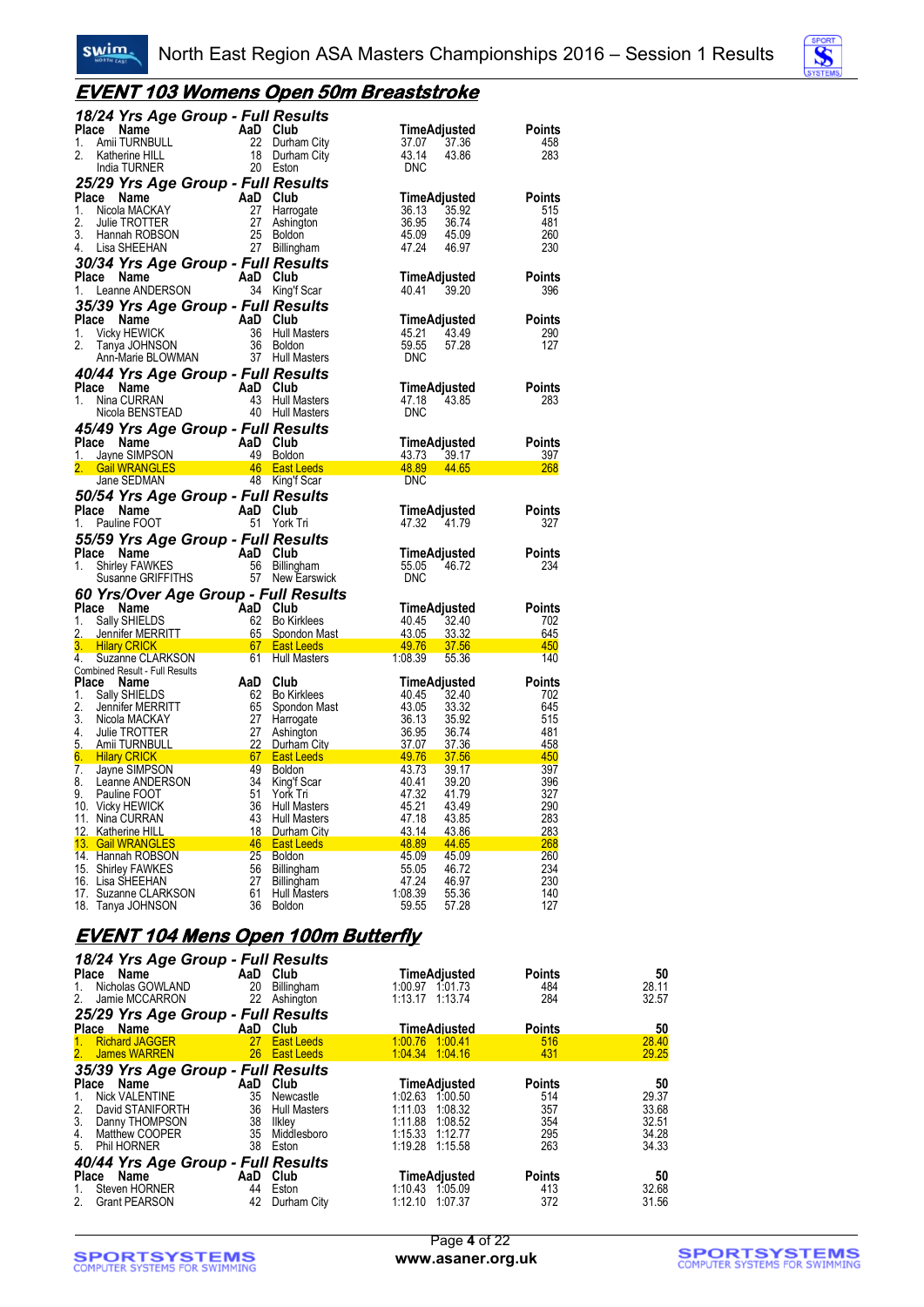#### swim. North East Region ASA Masters Championships 2016 – Session 1 Results



| 45/49 Yrs Age Group - Full Results<br>Place<br>Name<br><b>Neil BOWERS</b><br>1.            | 46              | AaD Club<br>Newcastle                 | <b>TimeAdjusted</b><br>1:06.01 1:00.28                         | <b>Points</b><br>520        | 50<br>30.35             |
|--------------------------------------------------------------------------------------------|-----------------|---------------------------------------|----------------------------------------------------------------|-----------------------------|-------------------------|
| 50/54 Yrs Age Group - Full Results<br>Place Name<br>Kevin SMITH<br>1.<br>David EMERSON     | AaD<br>52<br>54 | Club<br>Newcastle<br>East Leeds       | <b>TimeAdjusted</b><br>1:03.45<br>55.62<br><b>DNC</b>          | <b>Points</b><br>662        | 50<br>29.95             |
| 55/59 Yrs Age Group - Full Results<br>Name<br>Place                                        |                 | AaD Club                              | TimeAdjusted                                                   | Points                      | 50                      |
| <b>Guy FAWKES</b><br>1.<br>2.<br>Mark JONES                                                | 57<br>56        | Billingham<br>Everton                 | 1:18.64 1:06.16<br>1:20.09<br>1.07.98                          | 393<br>362                  | 37.25<br>38.27          |
| 60 Yrs/Over Age Group - Full Results                                                       |                 |                                       |                                                                |                             |                         |
| Place<br>Name<br>Norman STEPHENSON<br>2.<br><b>Tony CATTERALL</b>                          | AaD<br>72<br>70 | Club<br>Co Sund'land<br>Colne         | TimeAdjusted<br>1:40.94 1:10.82<br>1:48.10 1:18.24             | <b>Points</b><br>320<br>237 | 50<br>46.93<br>49.60    |
| Combined Result - Full Results<br><b>Place</b><br>Name                                     | AaD             | Club                                  | TimeAdjusted                                                   | Points                      | 50                      |
| <b>Kevin SMITH</b><br>1.<br>2.<br>Neil BOWERS                                              | 52<br>46        | Newcastle<br>Newcastle                | 1:03.45<br>55.62<br>1:06.01<br>1:00.28                         | 662<br>520                  | 29.95<br>30.35          |
| 3.<br><b>Richard JAGGER</b>                                                                | 27              | <b>East Leeds</b>                     | 1:00.76<br>1:00.41                                             | 516                         | 28.40                   |
| 4.<br><b>Nick VALENTINE</b><br>5.<br>Nicholas GOWLAND                                      | 35<br>20        | Newcastle<br>Billingham               | 1:02.63<br>1:00.50<br>1:00.97<br>1:01.73                       | 514<br>484                  | 29.37<br>28.11          |
| 6.<br><b>James WARREN</b>                                                                  | 26              | <b>East Leeds</b>                     | 1:04.34<br>1:04.16                                             | 431                         | 29.25                   |
| $\overline{7}$ .<br>Steven HORNER<br>8.<br><b>Guy FAWKES</b><br>9.<br><b>Grant PEARSON</b> | 44<br>57<br>42  | Eston<br>Billingham<br>Durham City    | 1:10.43<br>1:05.09<br>1:18.64<br>1:06.16<br>1:12.10<br>1:07.37 | 413<br>393<br>372           | 32.68<br>37.25<br>31.56 |
| 10. Mark JONES<br>David STANIFORTH<br>11.                                                  | 56<br>36        | Everton<br><b>Hull Masters</b>        | 1:20.09<br>1:07.98<br>1:11.03<br>1:08.32                       | 362<br>357                  | 38.27<br>33.68          |
| 12. Danny THOMPSON<br>13. Norman STEPHENSON<br>14. Matthew COOPER                          | 38<br>72<br>35  | Ilkley<br>Co Sund'land<br>Middlesboro | 1:11.88<br>1:08.52<br>1:40.94<br>1:10.82<br>1:15.33<br>1:12.77 | 354<br>320<br>295           | 32.51<br>46.93<br>34.28 |
| 15. Jamie MCCARRON<br>16. Phil HORNER                                                      | 22<br>38        | Ashington<br>Eston                    | 1:13.17<br>1:13.74<br>1:19.28<br>1:15.58                       | 284<br>263                  | 32.57<br>34.33          |
| 17. Tony CATTERALL                                                                         | 70              | Colne                                 | 1:48.10<br>1:18.24                                             | 237                         | 49.60                   |

#### **EVENT 105 Womens Open 100m Butterfly**

| 18/24 Yrs Age Group - Full Results                                                                            |                           |                      |                     |               |       |
|---------------------------------------------------------------------------------------------------------------|---------------------------|----------------------|---------------------|---------------|-------|
| Place Name and the place of the state of the state of the state of the state of the state of the state of the |                           | AaD Club             | <b>TimeAdjusted</b> | <b>Points</b> | 50    |
| 1. Taylor GILLYON                                                                                             |                           | 18 Tynemouth         | $1:21.15$ $1:22.50$ | 290           | 36.46 |
| 45/49 Yrs Age Group - Full Results                                                                            |                           |                      |                     |               |       |
| Place Name                                                                                                    |                           | AaD Club             | <b>TimeAdjusted</b> | <b>Points</b> | 50    |
| 1. Philippa RICKARD                                                                                           |                           | <b>45</b> East Leeds | $1.09.87*$ 1.04.19  | 615           | 31.82 |
| 2. Gail WRANGLES                                                                                              |                           | <b>East Leeds</b>    | 1.41.56 1.32.75     | 204           | 46.34 |
| 50/54 Yrs Age Group - Full Results                                                                            |                           |                      |                     |               |       |
| Place Name                                                                                                    | <b>Example 2</b> AaD Club |                      | <b>TimeAdjusted</b> | <b>Points</b> | 50    |
| 1. Karen GRAHAM                                                                                               |                           | 51 East Leeds        | 1:15.58 1:06.75     | 547           | 34.78 |
| 60 Yrs/Over Age Group - Full Results                                                                          |                           |                      |                     |               |       |
| Place Name                                                                                                    |                           | AaD Club             | <b>TimeAdjusted</b> | <b>Points</b> | 50    |
| 1. Patricia JACKSON                                                                                           |                           | 69 Warrington M      | 1:48.14 1:19.42     | 325           | 49.88 |
| Combined Result - Full Results                                                                                |                           |                      |                     |               |       |
| Place Name                                                                                                    | AaD                       | Club                 | <b>TimeAdjusted</b> | <b>Points</b> | 50    |
| 1. Philippa RICKARD                                                                                           |                           | 45 East Leeds        | 1:09.87 1:04.19     | 615           | 31.82 |
| 2. Karen GRAHAM                                                                                               | 51                        | <b>East Leeds</b>    | 1:15.58<br>1:06.75  | 547           | 34.78 |
| 3. Patricia JACKSON                                                                                           | 69                        | Warrington M         | 1:48.14 1:19.42     | 325           | 49.88 |
| 4. Taylor GILLYON                                                                                             | 18                        | Tynemouth            | 1:21.15<br>1.22.50  | 290           | 36.46 |
| 5. Gail WRANGLES                                                                                              |                           | 46 East Leeds        | 1:41.56<br>1.32.75  | 204           | 46.34 |

#### **EVENT 106 Mens/Womens Open 200m Backstroke**

| <b>MENS 18/24 Yrs Age Group - Full Results</b><br>Place Name<br>Thomas BARTRAM     |                | AaD Club<br>22 York City                         | TimeAdjusted<br><b>DNC</b>                                                   | <b>Points</b>                      | 50                            | 100                                  | 150                                  |
|------------------------------------------------------------------------------------|----------------|--------------------------------------------------|------------------------------------------------------------------------------|------------------------------------|-------------------------------|--------------------------------------|--------------------------------------|
| <b>MENS 25/29 Yrs Age Group - Full Results</b>                                     |                |                                                  |                                                                              |                                    |                               |                                      |                                      |
| Place Name                                                                         |                | AaD Club                                         | <b>TimeAdjusted</b>                                                          | <b>Points</b>                      | 50                            | 100                                  | 150                                  |
| 1. James WARREN                                                                    |                | 26 East Leeds                                    | 2:25.01 2:24.60                                                              | 395                                | 33.65                         | 33.65                                | 1:47.54                              |
| <b>Richard JAGGER</b>                                                              |                | 27 East Leeds                                    | <b>DQ</b>                                                                    |                                    |                               |                                      |                                      |
| <b>MENS 30/34 Yrs Age Group - Full Results</b><br>Place Name                       |                | AaD Club                                         | TimeAdjusted                                                                 | <b>Points</b>                      | 50                            | 100                                  | 150                                  |
| 1. James BARWICK                                                                   |                | 34 East Leeds                                    | 2:34.30 2:29.67                                                              | 356                                | 35.49                         | 1:13.67                              | 1:53.90                              |
| <b>MENS 40/44 Yrs Age Group - Full Results</b><br>Place Name<br>1. Philip HAWKRIGG | 41             | AaD Club<br>Copeland                             | TimeAdjusted<br>2:39.81 2:30.12                                              | <b>Points</b><br>353               | 50<br>36.14                   | 100<br>36.14                         | 150<br>1:57.65                       |
| <b>MENS 45/49 Yrs Age Group - Full Results</b><br>Place Name                       |                | AaD Club                                         | TimeAdjusted                                                                 | <b>Points</b>                      | 50                            | 100                                  | 150                                  |
| 1. Kyran PARKER<br>2. Michael FURBY                                                |                | 46 East Leeds<br>45 East Leeds                   | $2:29.08*2.16.14$<br>3.35.42 3.17.91                                         | 473<br>154                         | 36.16<br>51.40                | 36.16<br>1.47.35                     | 1:51.34<br>2:42.23                   |
| <b>MENS 55/59 Yrs Age Group - Full Results</b>                                     |                |                                                  |                                                                              |                                    |                               |                                      |                                      |
| Place Name<br>Robert WOODCOCK<br>Mark JONES<br>2.                                  | 59<br>56       | AaD Club<br>Wetherby<br>Everton                  | <b>TimeAdjusted</b><br>2:43.09 2:14.68<br>2:55.56 2:29.00                    | <b>Points</b><br>489<br>361        | 50<br>37.41<br>42.42          | 100<br>1:18.50<br>1:26.46            | 150<br>2:00.89<br>2:11.39            |
| <b>MENS 60 Yrs/Over Age Group - Full Results</b>                                   |                |                                                  |                                                                              |                                    |                               |                                      |                                      |
| Place Name<br>Christopher BROWN<br>2.<br>Graham PADGETT<br>3. Tony CATTERALL       | 63<br>69<br>70 | AaD Club<br>Co Bradford<br>Warrington M<br>Colne | <b>TimeAdjusted</b><br>2:43.90 2:09.84<br>3:08.56 2:18.48<br>3:36.44 2:36.66 | <b>Points</b><br>545<br>449<br>310 | 50<br>37.03<br>44.68<br>52.27 | 100<br>1:19.17<br>1:31.76<br>1:46.98 | 150<br>2:02.54<br>2:20.73<br>3:36.44 |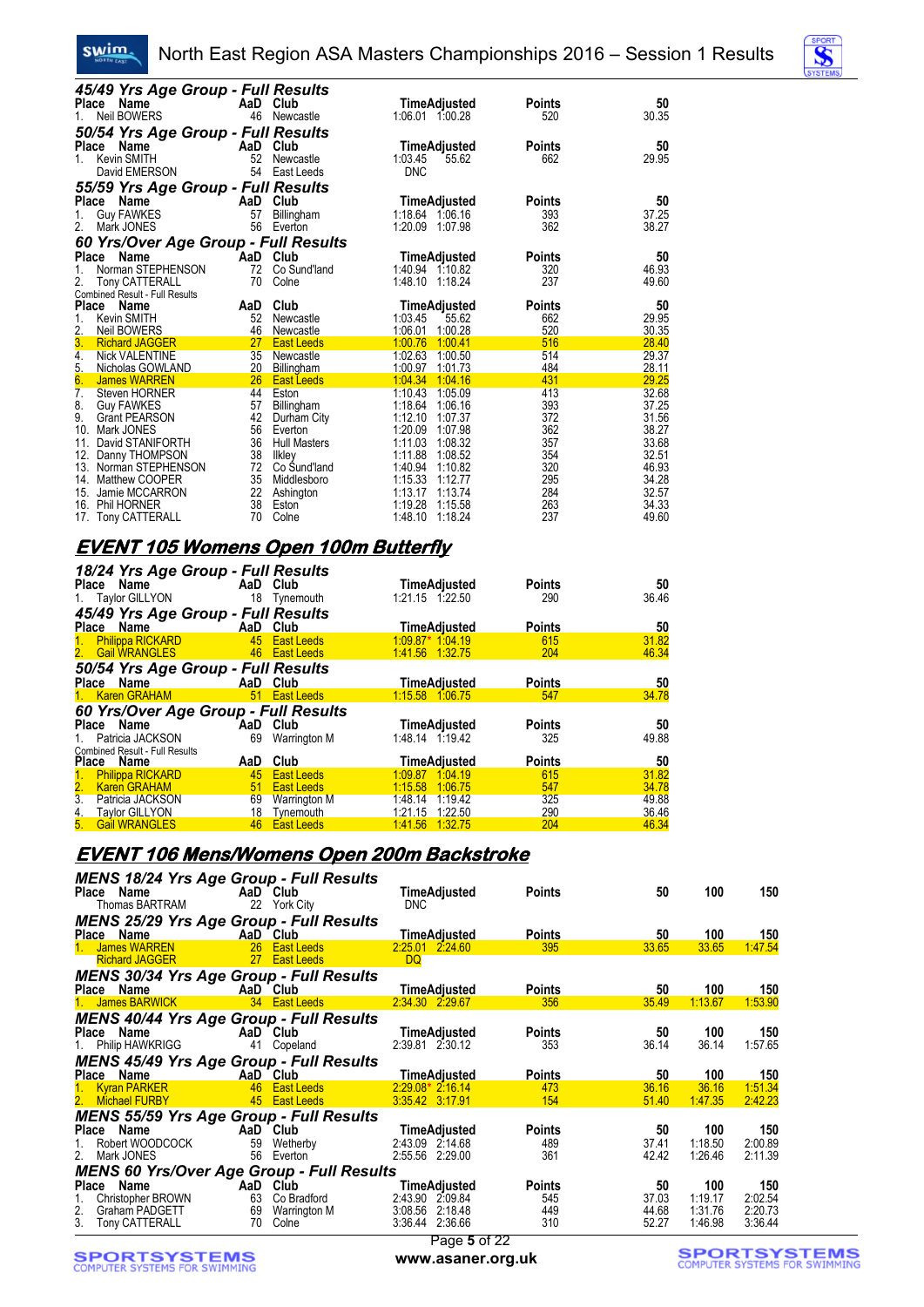

### North East Region ASA Masters Championships 2016 – Session 1 Results



| <b>MENS Combined Result - Full Results</b><br>Place Name<br>1.<br>Christopher BROWN<br>2.<br>Robert WOODCOCK                                              |                 | AaD Club<br>63 Co Bradford                                                             | TimeAdjusted<br>2:43.90 2:09.84<br>2:43.09 2:14.68 | <b>Points</b><br>545<br>489 | 50<br>37.03<br><u>37.41</u> | 100<br>1:19.17<br><u>1:18.50</u> | 150<br>2:02.54<br><u>2:00.89</u> |
|-----------------------------------------------------------------------------------------------------------------------------------------------------------|-----------------|----------------------------------------------------------------------------------------|----------------------------------------------------|-----------------------------|-----------------------------|----------------------------------|----------------------------------|
| 3.<br><b>Kyran PARKER</b><br>Graham PADGETT 69 Warrington M<br>4.                                                                                         |                 | ر 59 Wetherby<br><mark>46 East Leeds</mark> ل                                          | 2:29.08 2:16.14<br>3:08.56 2:18.48                 | 473<br>449                  | 36.16<br>44.68              | 36.16<br><u>1:31.76</u>          | 1:51.34<br>2:20.73               |
| 5.<br>James WARREN                                                                                                                                        |                 | <u> 1999 - Past Leeds III (1999)</u><br>1991 - Sol Everton                             | 2:25.01 2:24.60<br><u>a sa san</u>                 | 395                         | 33.65                       | 33.65                            | 1:47.54                          |
| 6.<br>Mark JONES<br>7.<br>James BARWICK                                                                                                                   |                 | the control of the 14 September 24 September 2014 and the set of the 14 September 2014 | 2:55.56 2:29.00<br>2:34.30 2:29.67                 | 361<br>356                  | 42.42<br>35.49              | 1:26.46<br>1:13.67               | 2:11.39<br>1:53.90               |
| 8.<br><b>Philip HAWKRIGG</b><br>9.<br>Tony CATTERALL                                                                                                      |                 | 41 Copeland<br>70 Colne                                                                | 2:39.81 2:30.12<br>3:36.44 2:36.66                 | 353<br>310                  | 36.14<br>52.27              | 36.14<br>1:46.98                 | 1:57.65<br>3:36.44               |
| 10. Michael FURBY                                                                                                                                         |                 | <b>45</b> East Leeds <b>East</b> East 2                                                | 3:35.42 3:17.91                                    | 154                         | 51.40                       | 1:47.35                          | 2:42.23                          |
| <b>WOMENS 18/24 Yrs Age Group - Full Results</b><br>Place Name                                                                                            |                 | AaD Club                                                                               | TimeAdjusted                                       | <b>Points</b>               | 50                          | 100                              | 150                              |
| Taylor GILLYON<br>1.                                                                                                                                      |                 | 18 Tynemouth                                                                           | 2:53.89 2:56.78                                    | 306                         | 40.26                       | 40.26                            | 2:09.17                          |
| Katherine HILL<br>2.                                                                                                                                      |                 | 18 Durham City                                                                         | 2:56.13 2:59.06                                    | 295                         | 41.21                       | 1:25.86                          | 2:11.39                          |
| <b>WOMENS 35/39 Yrs Age Group - Full Results<br/>Place Name AaD Club<br/>1. Emma WILLS 37 York City 2:2</b>                                               |                 |                                                                                        | TimeAdjusted                                       | <b>Points</b>               | 50                          | 100                              | 150                              |
| 1. Emma WILLS<br>Ann-Marie BLOWMAN                                                                                                                        |                 | 37 York City<br>37 Hull Masters                                                        | 2:25.64 2:19.48<br><b>DNC</b>                      | 624                         | 34.57                       | 34.57                            | 1:47.94                          |
| <b>WOMENS Combined Result - Full Results</b><br>Place Name                                                                                                | AaD Club        |                                                                                        | TimeAdjusted                                       | <b>Points</b>               | 50                          | 100                              | 150                              |
| 1.<br>Emma WILLS                                                                                                                                          |                 | 37 York City                                                                           | 2:25.64 2:19.48                                    | 624                         | 34.57                       | 34.57                            | 1:47.94                          |
| 2.<br>Taylor GILLYON<br>3.<br>Katherine HILL                                                                                                              |                 | 18 Tynemouth<br>18 Durham City                                                         | 2:53.89 2:56.78<br>2:56.13 2:59.06                 | 306<br>295                  | 40.26<br>41.21              | 40.26<br>1:25.86                 | 2:09.17<br>2:11.39               |
|                                                                                                                                                           |                 |                                                                                        |                                                    |                             |                             |                                  |                                  |
| <u>EVENT 107 Mens Open 100m Freestyle</u>                                                                                                                 |                 |                                                                                        |                                                    |                             |                             |                                  |                                  |
| 18/24 Yrs Age Group - Full Results<br>Place Name<br>AaD Club                                                                                              |                 |                                                                                        | TimeAdjusted                                       | <b>Points</b>               | 50                          |                                  |                                  |
| Kieran PEART<br>1.                                                                                                                                        |                 | 19 Gates & Whick                                                                       | 53.47<br>54.25                                     | 568                         | 25.67                       |                                  |                                  |
| 2.<br>Nieran Ferning<br>Nicholas GOWLAND 20 Billingnam<br>After BROWN 22 Est Leeds<br>3.                                                                  |                 |                                                                                        | 59.22<br>59.96<br>1.01.07 1:01.55                  | 421<br>389                  | 28.86<br>29.63              |                                  |                                  |
| 25/29 Yrs Age Group - Full Results                                                                                                                        |                 |                                                                                        |                                                    |                             |                             |                                  |                                  |
| Place Name<br>1.<br><b>Richard JAGGER</b>                                                                                                                 |                 | AaD Club<br>27 East Leeds                                                              | <b>TimeAdjusted</b><br>53.49<br>53.18              | <b>Points</b><br>603        | 50<br>26.40                 |                                  |                                  |
| $\overline{2}$ .<br>Nicholas BOAZ                                                                                                                         |                 | 29 York City                                                                           | 55.95<br>55.27                                     | 537                         | 26.77                       |                                  |                                  |
| 3.<br>James WARREN<br>4.<br>William JOLLY                                                                                                                 |                 | 26 East Leeds<br>25 Newcastle                                                          | 57.36<br>57.20<br>57.49<br>57.49                   | 484<br>477                  | <u>27.24</u><br>28.04       |                                  |                                  |
| 5.<br>Paul LOVE<br>6.<br>Michael CUMMINGS                                                                                                                 |                 | 28 Darlington M<br>25 Stockton                                                         | 1:00.99 1:00.45<br>1:06.66 1:06.66                 | 410<br>306                  | 29.06<br>30.33              |                                  |                                  |
| 7.<br>Andrea MEO                                                                                                                                          |                 | 26 York City                                                                           | 1:09.51 1:09.31                                    | 272                         | 32.74                       |                                  |                                  |
| Matthew ALEXANDER<br>8.<br>30/34 Yrs Age Group - Full Results                                                                                             |                 | 25 Ashington                                                                           | 1:09.68 1:09.68                                    | 268                         | 34.43                       |                                  |                                  |
| Place Name                                                                                                                                                |                 | AaD Club                                                                               | <b>TimeAdjusted</b>                                | <b>Points</b>               | 50                          |                                  |                                  |
| <b>Alistair CRAWFORD</b><br>1.<br><b>James BARWICK Contract Contract Contract Contract Contract Contract Contract Contract Contract Contract Contract</b> |                 | 32 East Leeds<br>34 East Leeds                                                         | 53.04<br>51.85<br>1:06.84 1:04.83                  | 651<br>333                  | 25.62<br>31.26              |                                  |                                  |
| 3.<br>Tom PAGETT                                                                                                                                          |                 | 30 York Tri                                                                            | 1:08.42 1:07.36                                    | 296                         | 33.63                       |                                  |                                  |
| 35/39 Yrs Age Group - Full Results<br>Place Name                                                                                                          | AaD Club        |                                                                                        | TimeAdjusted                                       | <b>Points</b>               | 50                          |                                  |                                  |
| Richard DERDOWSKI<br>1.<br>2.<br><b>Stewart WORTHY</b>                                                                                                    |                 | 35 Bo Kirklees<br>38 Bo Kirklees                                                       | 58.91<br>56.91<br>59.13<br>56.37                   | 492<br>506                  | 28.30<br>28.81              |                                  |                                  |
| Danny THOMPSON<br>3.                                                                                                                                      |                 | 38 Ilkley                                                                              | 1:01.42<br>58.55                                   | 452                         | 29.58                       |                                  |                                  |
| Tim BUCKLEY<br>4.<br>5.<br>Phil WOODWARD                                                                                                                  | 36              | York Tri<br>36 Middlesboro                                                             | 1:03.88 1:01.45<br>1:04.40 1:01.95                 | 391<br>381                  | 30.14<br>31.02              |                                  |                                  |
| Kris CAPPERAULD<br>6.                                                                                                                                     |                 | 37 York Tri                                                                            | 1:10.73 1:07.74                                    | 291                         | 34.22                       |                                  |                                  |
| 40/44 Yrs Age Group - Full Results<br>Place Name                                                                                                          |                 | AaD Club                                                                               | <b>TimeAdjusted</b>                                | <b>Points</b>               | 50                          |                                  |                                  |
| lan TAYLOR<br>1.                                                                                                                                          |                 | 40 Darlington M                                                                        | 1:04.96 1:01.33                                    | 393                         | 30.93                       |                                  |                                  |
| 2.<br>Duncan SMITH<br>3.<br>Christopher TOOP                                                                                                              | 42<br>40        | Middlesboro<br>Co Sund'land                                                            | 1:07.28 1:02.87<br>1:08.92 1:05.07                 | 365<br>329                  | 33.36<br>33.38              |                                  |                                  |
| <b>Richard BROWN</b><br><b>Grant PEARSON</b>                                                                                                              |                 | 42 Ilkley<br>42 Durham City                                                            | <b>DNC</b><br>DNC                                  |                             |                             |                                  |                                  |
| Ben SHAW                                                                                                                                                  |                 | 40 East Leeds                                                                          | <b>DNC</b>                                         |                             |                             |                                  |                                  |
| 45/49 Yrs Age Group - Full Results<br>Place Name                                                                                                          |                 | AaD Club                                                                               | TimeAdjusted                                       | <b>Points</b>               | 50                          |                                  |                                  |
| Neil BOWERS<br>1.                                                                                                                                         |                 | 46 Newcastle                                                                           | 59.38<br>54.23                                     | 569                         | 28.32                       |                                  |                                  |
| 2.<br><b>Richard WITTY</b><br>3.<br><b>Michael FURBY</b>                                                                                                  |                 | 47 King'f Scar<br>45 East Leeds                                                        | 1:09.00 1:02.62<br>1:11.93 1:06.08                 | 369<br>314                  | <u>33.57</u><br>33.86       |                                  |                                  |
| Justin ROSS<br>4.                                                                                                                                         |                 | 45 Tynemouth                                                                           | 1:16.30 1:10.10                                    | 263                         | 36.94                       |                                  |                                  |
| 50/54 Yrs Age Group - Full Results<br>Place Name                                                                                                          |                 | AaD Club                                                                               | <b>TimeAdjusted</b>                                | <b>Points</b>               | 50                          |                                  |                                  |
| Tony DAY<br>1.                                                                                                                                            |                 | 51 Darlington                                                                          | 59.64<br>52.67                                     | 621                         | 28.65                       |                                  |                                  |
| 2.<br>Kevin SMITH<br>3.<br><b>Stuart HOYLE</b>                                                                                                            | 50 <sub>2</sub> | 52 Newcastle<br><b>East Leeds</b>                                                      | 1:01.36<br>53.79<br>1:01.56<br>54.76               | 583<br>552                  | 30.14<br>29.32              |                                  |                                  |
| 4.<br>David HOGG<br><b>Chris BROWN</b><br>5.                                                                                                              |                 | 52 East Leeds<br>54 East Leeds                                                         | 1:02.88<br>55.12<br>1:14.32 1:04.14                | 541<br>343                  | 30.28<br>34.86              |                                  |                                  |
| Julian PLUMLEY                                                                                                                                            |                 | 51 Newcastle                                                                           | <b>DNC</b>                                         |                             |                             |                                  |                                  |
| 55/59 Yrs Age Group - Full Results<br>Place Name                                                                                                          |                 | AaD Club                                                                               | <b>TimeAdjusted</b>                                | <b>Points</b>               | 50                          |                                  |                                  |
| Mark JONES<br>1.                                                                                                                                          |                 | 56 Everton                                                                             | 1:08.40<br>58.05                                   | 463                         | 33.58                       |                                  |                                  |
| 2.<br>Gordon DICKINSON<br>Peter FRENCH                                                                                                                    |                 | 57 Ashington<br>58 Newcastle                                                           | 1:22.00 1:08.99<br><b>DNC</b>                      | 276                         | 38.47                       |                                  |                                  |
| 60 Yrs/Over Age Group - Full Results                                                                                                                      |                 |                                                                                        |                                                    |                             |                             |                                  |                                  |
| Place Name<br>1.<br>Graham PADGETT                                                                                                                        |                 | AaD Club<br>69 Warrington M                                                            | <b>TimeAdjusted</b><br>1:16.35<br>56.07            | <b>Points</b><br>514        | 50<br>36.23                 |                                  |                                  |
| 2.<br>David NORVILLE<br>3.<br>Colin SAGE                                                                                                                  |                 | 69 New Earswick<br>80 Hull Masters                                                     | 1:22.75 1:00.77<br>1:34.13<br>56.23                | 404<br>510                  | 39.47<br>43.91              |                                  |                                  |
|                                                                                                                                                           |                 |                                                                                        |                                                    |                             |                             |                                  |                                  |

**SPORTSYSTEMS**<br>COMPUTER SYSTEMS FOR SWIMMING

Page **6** of 22 **www.asaner.org.uk**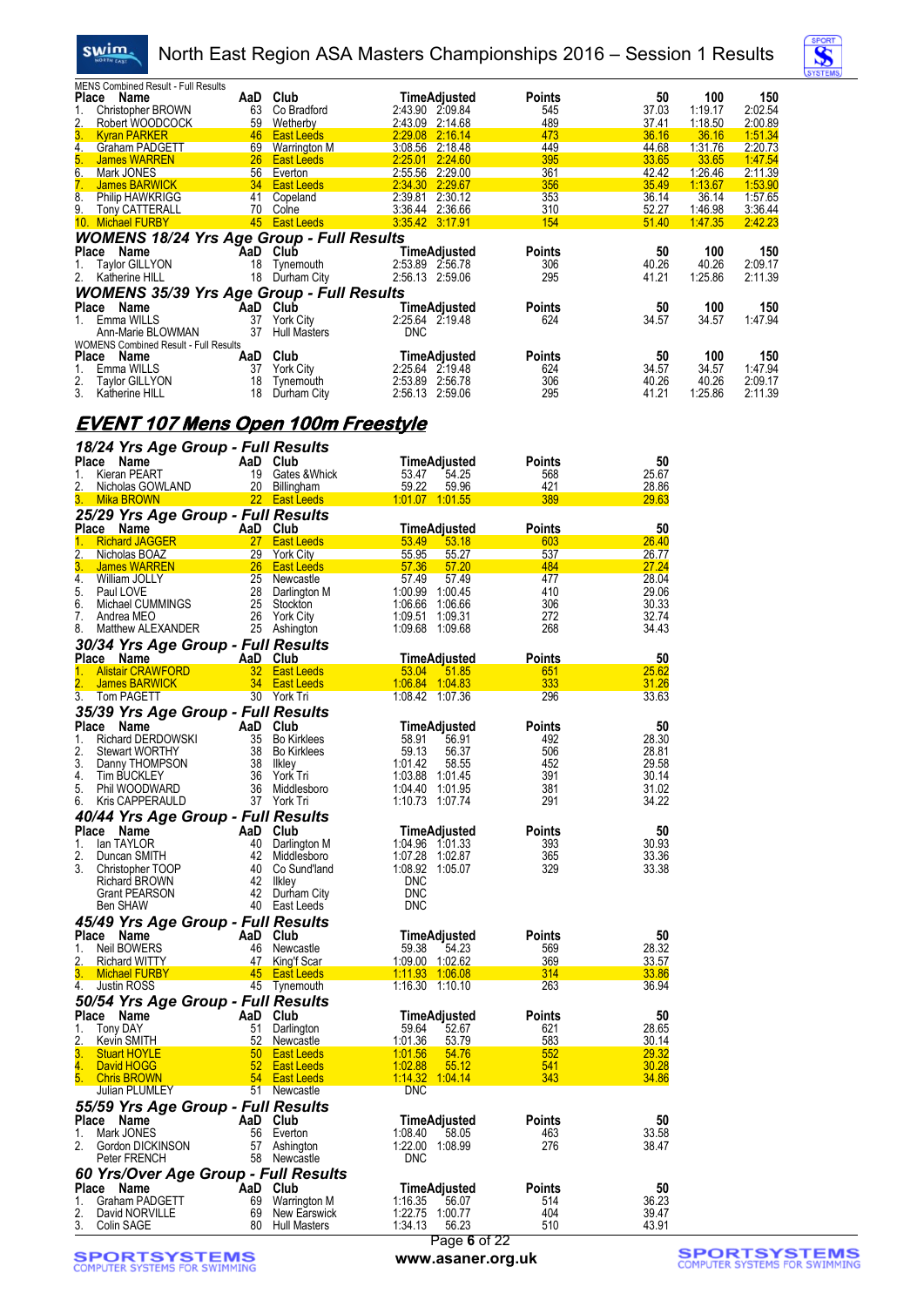swim.



| Place            | Combined Result - Full Results<br>Name | AaD | Club                |                 | <b>TimeAdjusted</b> | Points | 50    |
|------------------|----------------------------------------|-----|---------------------|-----------------|---------------------|--------|-------|
| 1.               | <b>Alistair CRAWFORD</b>               | 32  | <b>East Leeds</b>   | 53.04           | 51.85               | 651    | 25.62 |
| $\overline{2}$ . | <b>Tony DAY</b>                        | 51  | <b>Darlington</b>   | 59.64           | 52.67               | 621    | 28.65 |
| 3.               | <b>Richard JAGGER</b>                  | 27  | <b>East Leeds</b>   | 53.49           | 53.18               | 603    | 26.40 |
| 4.               | <b>Kevin SMITH</b>                     | 52  | Newcastle           | 1:01.36         | 53.79               | 583    | 30.14 |
| 5.               | Neil BOWERS                            | 46  | Newcastle           | 59.38           | 54.23               | 569    | 28.32 |
| 6.               | Kieran PEART                           | 19  | Gates & Whick       | 53.47           | 54.25               | 568    | 25.67 |
| 7.               | <b>Stuart HOYLE</b>                    | 50  | <b>East Leeds</b>   | 1:01.56         | 54.76               | 552    | 29.32 |
| 8.               | David HOGG                             | 52  | <b>East Leeds</b>   | 1:02.88         | 55.12               | 541    | 30.28 |
| 9.               | Nicholas BOAZ                          | 29  | <b>York City</b>    | 55.95           | 55.27               | 537    | 26.77 |
| 10.              | <b>Graham PADGETT</b>                  | 69  | <b>Warrington M</b> | 1:16.35         | 56.07               | 514    | 36.23 |
| 11.              | Colin SAGE                             | 80  | <b>Hull Masters</b> | 1:34.13         | 56.23               | 510    | 43.91 |
|                  | 12. Stewart WORTHY                     | 38  | <b>Bo Kirklees</b>  | 59.13           | 56.37               | 506    | 28.81 |
|                  | 13. Richard DERDOWSKI                  | 35  | <b>Bo Kirklees</b>  | 58.91           | 56.91               | 492    | 28.30 |
|                  | 14. James WARREN                       | 26  | <b>East Leeds</b>   | 57.36           | 57.20               | 484    | 27.24 |
|                  | 15. William JOLLY                      | 25  | Newcastle           | 57.49           | 57.49               | 477    | 28.04 |
|                  | 16. Mark JONES                         | 56  | Everton             | 1:08.40         | 58.05               | 463    | 33.58 |
|                  | 17. Danny THOMPSON                     | 38  | Ilkley              | 1:01.42         | 58.55               | 452    | 29.58 |
|                  | 18. Nicholas GOWLAND                   | 20  | Billingham          | 59.22           | 59.96               | 421    | 28.86 |
|                  | 19. Paul LOVE                          | 28  | Darlington M        | 1:00.99         | 1:00.45             | 410    | 29.06 |
| 20.              | David NORVILLE                         | 69  | New Earswick        | 1:22.75         | 1:00.77             | 404    | 39.47 |
| 21.              | lan TAYLOR                             | 40  | Darlington M        | 1:04.96         | 1:01.33             | 393    | 30.93 |
| 22.              | <b>Tim BUCKLEY</b>                     | 36  | York Tri            | 1:03.88         | 1:01.45             | 391    | 30.14 |
| 23.              | <b>Mika BROWN</b>                      | 22  | <b>East Leeds</b>   | 1:01.07 1:01.55 |                     | 389    | 29.63 |
|                  | 24. Phil WOODWARD                      | 36  | Middlesboro         | 1:04.40 1:01.95 |                     | 381    | 31.02 |
|                  | 25. Richard WITTY                      | 47  | King'f Scar         | 1:09.00 1:02.62 |                     | 369    | 33.57 |
|                  | 26. Duncan SMITH                       | 42  | Middlesboro         | 1:07.28 1:02.87 |                     | 365    | 33.36 |
| 27.              | <b>Chris BROWN</b>                     | 54  | <b>East Leeds</b>   | 1:14.32 1:04.14 |                     | 343    | 34.86 |
| 28.              | <b>James BARWICK</b>                   | 34  | <b>East Leeds</b>   | 1:06.84 1:04.83 |                     | 333    | 31.26 |
|                  | 29. Christopher TOOP                   | 40  | Co Sund'land        | 1:08.92 1:05.07 |                     | 329    | 33.38 |
| 30.              | <b>Michael FURBY</b>                   | 45  | <b>East Leeds</b>   | 1:11.93         | 1:06.08             | 314    | 33.86 |
| 31.              | Michael CUMMINGS                       | 25  | Stockton            | 1:06.66         | 1:06.66             | 306    | 30.33 |
| 32.              | <b>Tom PAGETT</b>                      | 30  | York Tri            | 1:08.42         | 1:07.36             | 296    | 33.63 |
|                  | 33. Kris CAPPERAULD                    | 37  | York Tri            | 1:10.73         | 1:07.74             | 291    | 34.22 |
|                  | 34. Gordon DICKINSON                   | 57  | Ashington           | 1:22.00         | 1:08.99             | 276    | 38.47 |
|                  | 35. Andrea MEO                         | 26  | <b>York City</b>    | 1:09.51         | 1:09.31             | 272    | 32.74 |
|                  | 36. Matthew ALEXANDER                  | 25  | Ashington           | 1:09.68         | 1:09.68             | 268    | 34.43 |
| 37.              | <b>Justin ROSS</b>                     | 45  | Tynemouth           | 1:16.30         | 1:10.10             | 263    | 36.94 |

#### **EVENT 108 Womens Open 100m Freestyle**

| 18/24 Yrs Age Group - Full Results               |          |                                   |                                         |                      |                |
|--------------------------------------------------|----------|-----------------------------------|-----------------------------------------|----------------------|----------------|
| Place Name                                       | AaD Club |                                   | <b>TimeAdjusted</b>                     | <b>Points</b>        | 50             |
| 1.<br>Amii TURNBULL                              |          | 22 Durham City                    | 1:03.26 1:03.75                         | 512                  | 29.93          |
| 2.<br>Rosemary KINCAID                           | 23       | Tynemouth                         | 1:11.40 1:11.78                         | 358                  | 33.32          |
| 3.<br><b>Taylor GILLYON</b>                      |          | 18 Tynemouth                      | 1:13.59 1:14.81                         | 317                  | 34.52          |
| 25/29 Yrs Age Group - Full Results               |          |                                   |                                         |                      |                |
| Place Name                                       |          | AaD Club                          | TimeAdjusted                            | <b>Points</b>        | 50             |
| 1.<br>Louise BOAZ                                | 28       | York City                         | 1:00.46<br>59.92                        | 616                  | 28.84          |
| 2.<br>Nicola MACKAY                              | 27       | Harrogate                         | 1:02.20 1:01.84                         | 561                  | 30.01          |
| 3.<br>Lisa SHEEHAN                               | 27       | Billingham                        | 1:14.14 1:13.71                         | 331                  | 34.67          |
| 4.<br>Emma BARKER                                | 28       | Billingham                        | 1:15.11 1:14.44                         | 321                  | 36.15          |
| 30/34 Yrs Age Group - Full Results               |          |                                   |                                         |                      |                |
| Place Name                                       | AaD Club |                                   | <b>TimeAdjusted</b>                     | <b>Points</b>        | 50             |
| 1.<br>Lucy RODWELL                               | 30       | Sheffield C                       | 1:03.56 1:02.58                         | 541                  | 30.89          |
| 2.<br>Leanne ANDERSON                            |          | 34 King'f Scar                    | 1:14.72 1:12.48                         | 348                  | 35.51          |
| 35/39 Yrs Age Group - Full Results               |          |                                   |                                         |                      |                |
| Place Name                                       | AaD Club |                                   | TimeAdjusted                            | <b>Points</b>        | 50             |
| 1.<br><b>Vicky HEWICK</b>                        |          | 36 Hull Masters                   | 1:15.97 1:13.08                         | 340                  | 37.28          |
| 40/44 Yrs Age Group - Full Results               |          |                                   |                                         |                      |                |
| Place Name                                       | AaD Club |                                   | <b>TimeAdjusted</b>                     | Points               | 50             |
| Victoria WILFORD<br>1.                           | 42       | <b>Bo Kirklees</b>                | 1:09.51 1:04.95                         | 484                  | 33.85          |
| 2.<br>Emma GODFREY                               |          | 41 Bo Kirklees                    | 1:38.37 1:32.40                         | 168                  | 47.12          |
| Nicola BENSTEAD                                  |          | 40 Hull Masters                   | <b>DNC</b>                              |                      |                |
|                                                  |          |                                   |                                         |                      |                |
|                                                  |          |                                   |                                         |                      |                |
| 45/49 Yrs Age Group - Full Results               |          |                                   |                                         |                      |                |
| Place Name<br>1.<br>Nina WILLIAMS                | AaD Club | 46 East Leeds                     | <b>TimeAdjusted</b><br>1:04:52<br>58.92 | <b>Points</b><br>648 | 50<br>31.12    |
| 2.<br><b>Gail WRANGLES</b>                       |          | 46 East Leeds                     | 1:18.42 1:11.61                         | 361                  | 37.83          |
|                                                  |          |                                   |                                         |                      |                |
| 50/54 Yrs Age Group - Full Results               |          |                                   |                                         |                      |                |
| Place Name<br><b>Karen GRAHAM</b>                |          | AaD Club<br>51 East Leeds         | <b>TimeAdjusted</b><br>1:04.89<br>57.31 | <b>Points</b><br>705 | 50<br>31.40    |
| 2.<br>Kath MINGHELLA                             | 52       | King'f Scar                       | 1:22.22 1:12.08                         | 354                  | 39.52          |
| 3.<br>Dianne ROBERTS                             |          | 52 King'f Scar                    | 1:32.05 1:20.69                         | 252                  | 43.80          |
|                                                  |          |                                   |                                         |                      |                |
| 55/59 Yrs Age Group - Full Results<br>Place Name |          | AaD Club                          |                                         | <b>Points</b>        | 50             |
| 1.<br>Carol JAMES                                | 56       | Sheffield C                       | TimeAdjusted<br>1:29.43 1:15.90         | 303                  | 43.52          |
| 2.<br><b>Shirley FAWKES</b>                      |          |                                   | 1:40.63 1:25.41                         | 213                  | 47.69          |
| Susanne GRIFFITHS                                |          | 56 Billingham<br>57 New Earswick  | <b>DNC</b>                              |                      |                |
|                                                  |          |                                   |                                         |                      |                |
| 60 Yrs/Over Age Group - Full Results             | AaD Club |                                   |                                         | <b>Points</b>        | 50             |
| Place Name<br>1.<br>Sally SHIELDS                |          | 62 Bo Kirklees                    | <b>TimeAdjusted</b><br>1:17.75 1:02.27  | 549                  | 37.35          |
| 2.<br>Suzanne CLARKSON                           |          | 61 Hull Masters                   | 1:59.00 1:36.32                         | 148                  | 55.41          |
| Combined Result - Full Results                   |          |                                   |                                         |                      |                |
| Place Name                                       |          | AaD Club                          | <b>TimeAdjusted</b>                     | <b>Points</b>        | 50             |
| 1.<br><b>Karen GRAHAM</b>                        |          | 51 East Leeds                     | 1:04.89<br>57.31                        | 705                  | 31.40          |
| 2.<br><b>Nina WILLIAMS</b><br>3.<br>Louise BOAZ  | 28       | 46 East Leeds<br><b>York City</b> | 1:04.52<br>58.92<br>1:00.46<br>59.92    | 648<br>616           | 31.12<br>28.84 |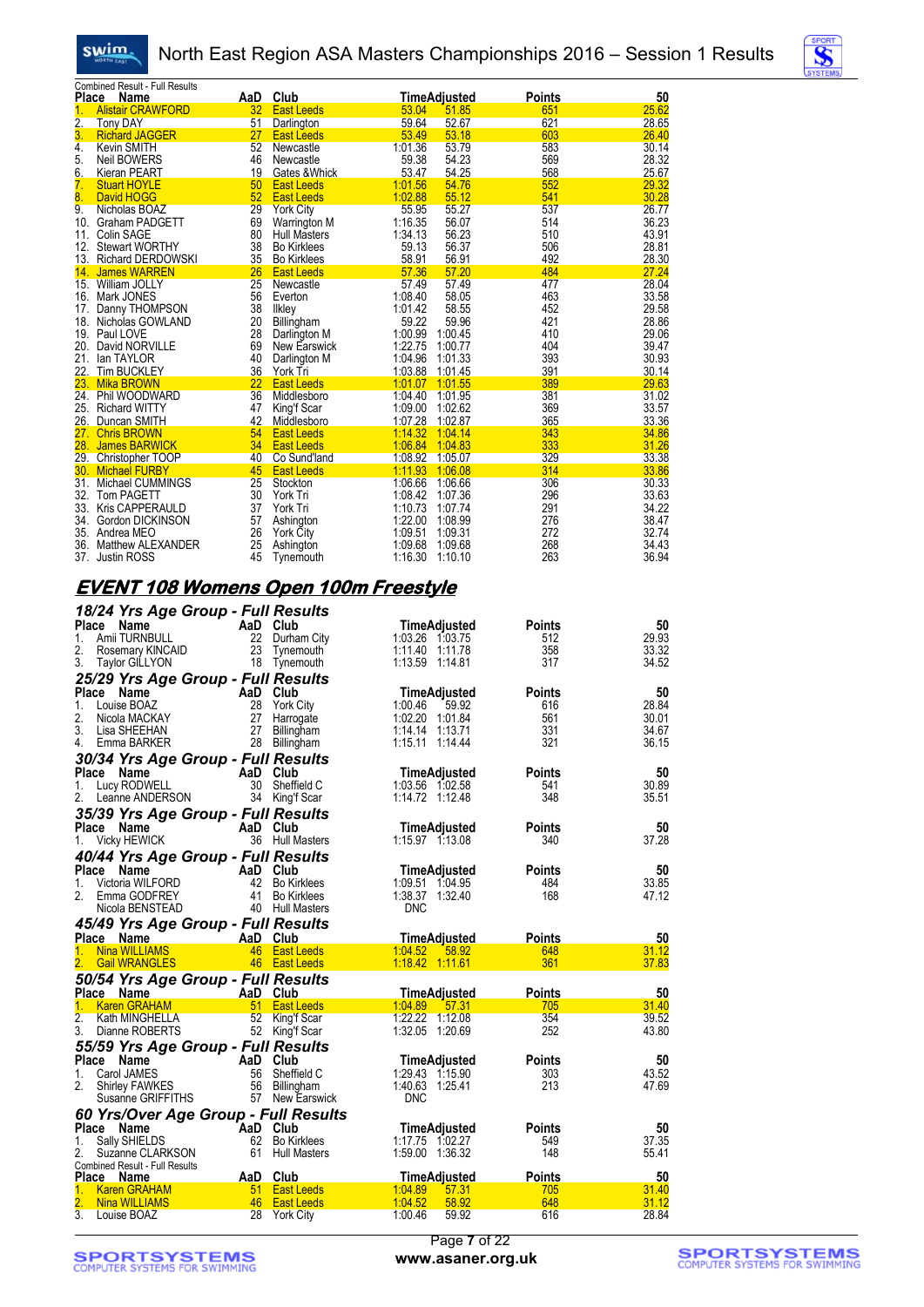

#### North East Region ASA Masters Championships 2016 – Session 1 Results



| 4.  | Nicola MACKAY         | 27 | Harrogate           | 1:02.20 | 1:01.84 | 561 | 30.01 |
|-----|-----------------------|----|---------------------|---------|---------|-----|-------|
| 5.  | Sally SHIELDS         | 62 | <b>Bo Kirklees</b>  | 1:17.75 | 1:02.27 | 549 | 37.35 |
| 6.  | Lucy RODWELL          | 30 | Sheffield C         | 1:03.56 | 1:02.58 | 541 | 30.89 |
| 7.  | Amii TURNBULL         | 22 | Durham City         | 1:03.26 | 1:03.75 | 512 | 29.93 |
| 8.  | Victoria WILFORD      | 42 | <b>Bo Kirklees</b>  | 1:09.51 | 1:04.95 | 484 | 33.85 |
| 9.  | <b>Gail WRANGLES</b>  | 46 | <b>East Leeds</b>   | 1:18.42 | 1:11.61 | 361 | 37.83 |
| 10. | Rosemary KINCAID      | 23 | Tvnemouth           | 1:11.40 | 1:11.78 | 358 | 33.32 |
| 11. | Kath MINGHELLA        | 52 | King'f Scar         | 1:22.22 | 1:12.08 | 354 | 39.52 |
| 12. | Leanne ANDERSON       | 34 | King'f Scar         | 1:14.72 | 1:12.48 | 348 | 35.51 |
| 13. | <b>Vicky HEWICK</b>   | 36 | <b>Hull Masters</b> | 1:15.97 | 1:13.08 | 340 | 37.28 |
| 14. | Lisa SHEEHAN          | 27 | Billingham          | 1:14.14 | 1:13.71 | 331 | 34.67 |
| 15. | Emma BARKER           | 28 | Billingham          | 1:15.11 | 1.14.44 | 321 | 36.15 |
|     | 16. Taylor GILLYON    | 18 | Tynemouth           | 1:13.59 | 1.14.81 | 317 | 34.52 |
| 17. | Carol JAMES           | 56 | Sheffield C         | 1:29.43 | 1:15.90 | 303 | 43.52 |
| 18. | Dianne ROBERTS        | 52 | King'f Scar         | 1:32.05 | 1:20.69 | 252 | 43.80 |
| 19. | <b>Shirley FAWKES</b> | 56 | Billingham          | 1:40.63 | 1:25.41 | 213 | 47.69 |
| 20. | Emma GODFREY          | 41 | <b>Bo Kirklees</b>  | 1:38.37 | 1:32.40 | 168 | 47.12 |
| 21. | Suzanne CLARKSON      | 61 | <b>Hull Masters</b> | 1:59.00 | 1:36.32 | 148 | 55.41 |

#### **EVENT 109 Mens/Womens Open 200m Free.Team**

| 072+ Yrs Age Group - Full Results |                               |                     |               |       |         |         |
|-----------------------------------|-------------------------------|---------------------|---------------|-------|---------|---------|
| <b>Place</b><br>Name              | A.G Club                      | <b>TimeAdiusted</b> | <b>Points</b> | 50    | 100     | 150     |
| York City Baths Club<br>1.        | $072+$<br>York City           | 1.55.17<br>1:52.51  |               | 26.14 | 54.68   | 1:23.04 |
| 2. Ashington SC                   | 072+ Ashington                | 2:00.11 2:02.95     |               | 31.54 | 1:02.49 | 1:33.14 |
| 120+ Yrs Age Group - Full Results |                               |                     |               |       |         |         |
| Place<br>Name                     | A.G<br>Club                   | TimeAdiusted        | <b>Points</b> | 50    | 100     | 150     |
| 1. Eston SC                       | $120+$<br>Eston               | 1:59.82 2:02.26     |               | 32.77 | 1:02.24 | 1:32.14 |
| 2. York Triathlon Club            | $120+$<br>York Tri            | 2:10.37 2:13.02     |               | 29.03 | 1:05.51 | 1:40.24 |
| 3. Hull Masters SC                | $120+$<br><b>Hull Masters</b> | 2:10.57 2:13.23     |               | 29.76 | 1:04.63 | 1:42.87 |
| 160+ Yrs Age Group - Full Results |                               |                     |               |       |         |         |
| Place<br>Name                     | A.G<br>Club                   | TimeAdiusted        | <b>Points</b> | 50    | 100     | 150     |
| 1. East Leeds SC                  | 160+ East Leeds               | 1.48.89 1.51.10     |               | 26.17 | 56.26   | 1:25.07 |

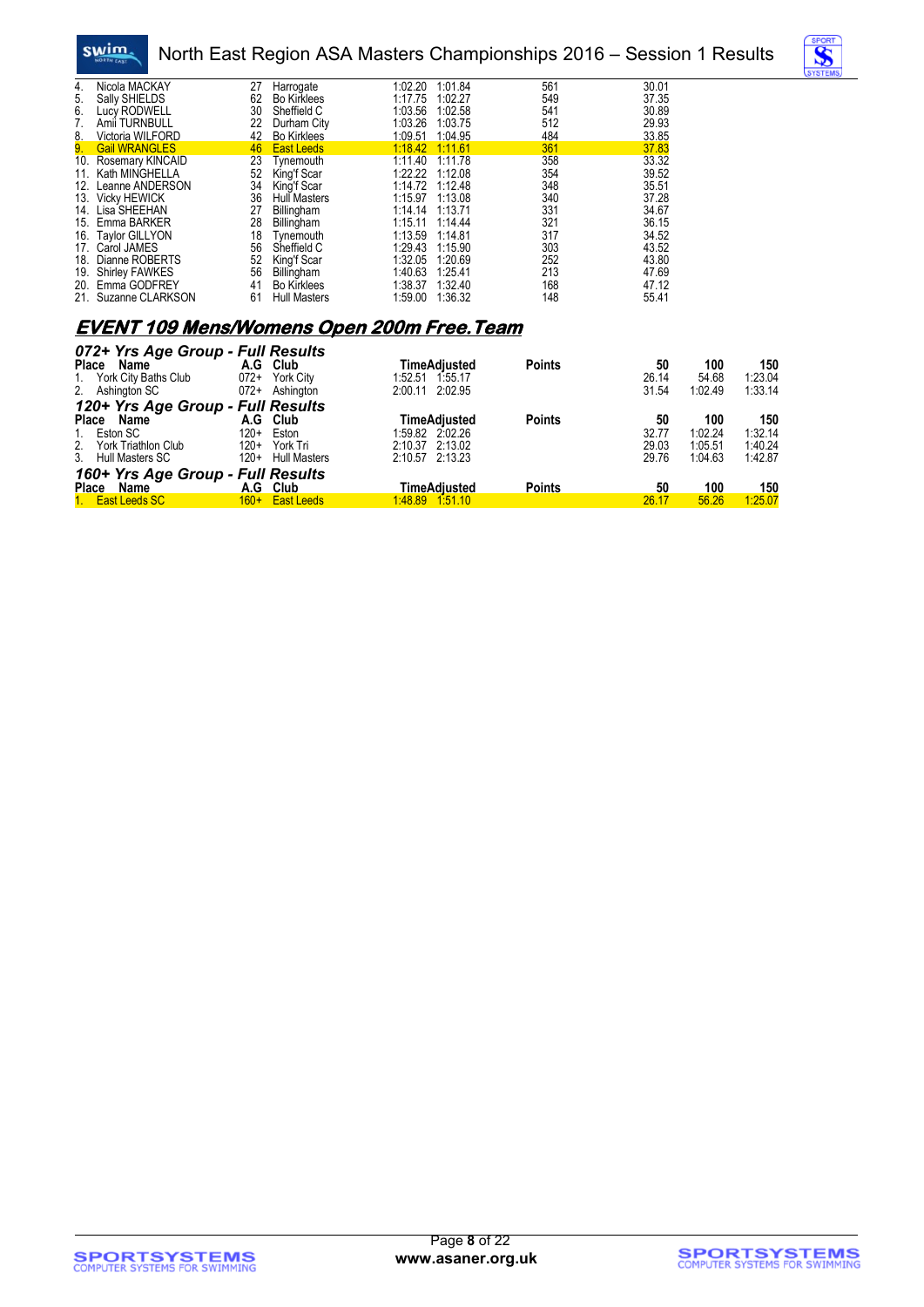

#### **EVENT 201 Mens/Womens Open 200m IM**

| <b>MENS 18/24 Yrs Age Group - Full Results</b>                     |                                        |                                        |                      |                |                           |                    |
|--------------------------------------------------------------------|----------------------------------------|----------------------------------------|----------------------|----------------|---------------------------|--------------------|
| Place Name<br>Nicholas GOWLAND<br>1.                               | AaD Club<br>20 Billingham              | <b>TimeAdjusted</b><br>2:25.96 2:27.78 | <b>Points</b><br>408 | 50<br>29.67    | 100<br>1:07.71            | 150<br>1:51.43     |
| 2.<br>Thomas BARTRAM                                               | 22 York City                           | 2:38.21 2:39.45                        | 325                  | 34.40          | 1:15.14                   | 2:01.21            |
| <b>MENS 25/29 Yrs Age Group - Full Results</b>                     |                                        |                                        |                      |                |                           |                    |
| <b>Place Name</b>                                                  | AaD Club                               | <b>TimeAdiusted</b>                    | <b>Points</b>        | 50             | 100                       | 150                |
| <b>Richard JAGGER</b><br>1.<br><b>James WARREN</b>                 | 27 East Leeds<br>26 East Leeds         | 2:17.70 2:16.90<br>2:19.47 2:19.07     | 513<br>489           | 29.14<br>28.79 | 1.05.21<br>1:04.97        | 1:48.33<br>1:46.82 |
| <b>MENS 35/39 Yrs Age Group - Full Results</b>                     |                                        |                                        |                      |                |                           |                    |
| Place Name                                                         | AaD Club                               | <b>TimeAdjusted</b>                    | <b>Points</b>        | 50             | 100                       | 150                |
| 1.<br><b>Nick VALENTINE</b>                                        | 35 Newcastle                           | 2:18.61 2:13.90                        | 548                  | 29.91          | 1:06.13                   | 1:46.42            |
| 2.<br><b>Stewart WORTHY</b>                                        | 38<br><b>Bo Kirklees</b>               | 2:27.51 2:20.62                        | 473                  | 32.23          | 1:11.05                   | 1:52.37            |
| 3.<br>Danny THOMPSON<br>4.<br>Kris CAPPERAULD                      | 38<br>llkley<br>37 York Tri            | 2:39.33 2:31.89<br>3:00.47 2:52.83     | 376<br>255           | 33.42<br>39.79 | 1:13.91<br>1:27.66        | 2:01.66<br>2:19.11 |
| <b>MENS 40/44 Yrs Age Group - Full Results</b>                     |                                        |                                        |                      |                |                           |                    |
| Place Name                                                         | AaD Club                               | TimeAdjusted                           | <b>Points</b>        | 50             | 100                       | 150                |
| 1.<br>Steven HORNER                                                | 44 Eston                               | 2:39.31 2:27.22                        | 412                  | 32.22          | 1:13.51                   | 2:00.95            |
| 2.<br>Alan WEDDELL                                                 | 44 Ashington                           | 2:58.39 2:44.85                        | 294                  | 38.01          | 1:30.49                   | 2:18.48            |
| 3.<br>Christopher TOOP                                             | 40 Co Sund'land                        | 3:01.90 2:51.74                        | 260                  | 37.13          | 1:22.72                   | 2:18.32            |
| <b>MENS 45/49 Yrs Age Group - Full Results</b><br>Place Name       | AaD Club                               | TimeAdjusted                           | <b>Points</b>        | 50             | 100                       | 150                |
| Neil BOWERS<br>1.                                                  | 46 Newcastle                           | 2:32.85 2:19.58                        | 484                  | 31.51          | 1:11.79                   | 1:58.86            |
| 2.<br><b>Philip CROXALL</b>                                        | 47 Colne                               | 2:42.69 2:27.64                        | 409                  | 34.93          | 1:21.35                   | 2:06.85            |
| <b>MENS 50/54 Yrs Age Group - Full Results</b>                     |                                        |                                        |                      |                |                           |                    |
| Place<br>Name                                                      | AaD Club                               | <b>TimeAdjusted</b>                    | <b>Points</b>        | 50             | 100                       | 150                |
| 1.<br><b>Tony DAY</b><br>2.<br>Kevin SMITH                         | 51 Darlington<br>52 Newcastle          | 2:25.63 2:08.61<br>2:30.62 2:12.04     | 619<br>572           | 30.89<br>32.08 | 1:08.53<br><u>1:12.67</u> | 1:52.34<br>1:57.13 |
| 3.<br><b>Stuart HOYLE</b>                                          | <b>East Leeds</b> 50 <b>East Leeds</b> | $2.38.21*2.20.73$                      | 472                  | 33.48          | 1:13.85                   | 2:01.53            |
| <b>MENS 55/59 Yrs Age Group - Full Results</b>                     |                                        |                                        |                      |                |                           |                    |
| Place Name                                                         | AaD Club                               | <b>TimeAdjusted</b>                    | Points               | 50             | 100                       | 150                |
| Mark JONES<br>1.                                                   | 56 Everton                             | 2:51.46 2:25.52                        | 427                  | 39.37          | 1:25.68                   | 2:14.20            |
| 2.<br>Guy FAWKES                                                   | 57 Billingham                          | 2:58.68 2:30.32                        | 387                  | 36.94          | 1:26.25                   | 2:17.56            |
| <b>MENS 60 Yrs/Over Age Group - Full Results</b><br>Place Name     | AaD Club                               | <b>TimeAdjusted</b>                    | Points               | 50             | 100                       | 150                |
| 1.<br>Graham PADGETT                                               | 69 Warrington M                        | 3:04.56 2:15.54                        | 529                  | 41.50          | 1:29.41                   | 2:22.89            |
| 2.<br>Tony CATTERALL                                               | 70<br>Colne                            | 3:32.95 2:34.13                        | 359                  | 49.13          | 1:43.92                   | 2:43.47            |
| 3.<br>Norman STEPHENSON                                            | 72 Co Sund'land                        | 3:37.49 2:32.59                        | 370                  | 46.68          | 1:45.75                   | 2:47.50            |
| <b>MENS Combined Result - Full Results</b><br>Place Name           | Club<br>AaD                            | TimeAdjusted                           | <b>Points</b>        | 50             | 100                       | 150                |
| 1.<br><b>Tony DAY</b>                                              | 51 Darlington                          | 2:25.63 2:08.61                        | 619                  | 30.89          | 1:08.53                   | 1:52.34            |
| 2.<br>Kevin SMITH                                                  | 52 Newcastle                           | 2:30.62 2:12.04                        | 572                  | 32.08          | 1:12.67                   | 1:57.13            |
| 3.<br>Nick VALENTINE<br>4.<br><b>Graham PADGETT</b>                | 35 Newcastle<br>69 Warrington M        | 2:18.61 2:13.90<br>3:04.56 2:15.54     | 548<br><u>529</u>    | 29.91<br>41.50 | 1:06.13<br><u>1:29.41</u> | 1:46.42<br>2:22.89 |
| 5.<br><b>Richard JAGGER</b>                                        | <b>27</b><br><b>East Leeds</b>         | 2:17.70 2:16.90                        | 513                  | 29.14          | <u>1:05.21</u>            | 1.48.33            |
| 6.<br><b>James WARREN</b>                                          | 26 East Leeds                          | 2:19.47 2:19.07                        | 489                  | 28.79          | 1:04.97                   | <u>1:46.82</u>     |
| 7.<br>Neil BOWERS<br>8.<br><b>Stewart WORTHY</b>                   | 46 Newcastle<br>38 Bo Kirklees         | 2:32.85 2:19.58<br>2:27.51 2:20.62     | 484<br>473           | 31.51<br>32.23 | 1:11.79<br><u>1:11.05</u> | 1:58.86<br>1:52.37 |
| 9.<br><b>Stuart HOYLE</b>                                          | 50 East Leeds                          | 2:38.21 2:20.73                        | 472                  | 33.48          | 1:13.85                   | 2:01.53            |
| 10. Mark JONES                                                     | 56 Everton                             | 2:51.46 2:25.52                        | 427                  | 39.37          | 1:25.68                   | 2:14.20            |
| 11. Steven HORNER<br>12. Philip CROXALL                            | 44 Eston<br>47 Colne                   | 2:39.31<br>2:27.22<br>2:42.69 2:27.64  | 412<br>409           | 32.22<br>34.93 | 1:13.51<br>1:21.35        | 2:00.95<br>2:06.85 |
| 13. Nicholas GOWLAND                                               | 20<br>Billingham                       | 2:25.96 2:27.78                        | 408                  | 29.67          | 1:07.71                   | 1:51.43            |
| 14. Guy FAWKES                                                     | 57<br><b>Billingham</b>                | 2:58.68 2:30.32                        | 387                  | 36.94          | 1:26.25                   | 2:17.56            |
| 15. Danny THOMPSON                                                 | 38 Ilkley                              | 2:39.33 2:31.89                        | 376                  | 33.42          | 1:13.91                   | 2:01.66            |
| 16. Norman STEPHENSON<br>17. Tony CATTERALL                        | 72 Co Sund'land<br>70 Colne            | 3:37.49 2:32.59<br>3:32.95 2:34.13     | 370<br>359           | 46.68<br>49.13 | 1:45.75<br>1:43.92        | 2:47.50<br>2:43.47 |
| 18. Thomas BARTRAM                                                 | 22 York City                           | 2:38.21 2:39.45                        | 325                  | 34.40          | 1:15.14                   | 2:01.21            |
| 19. Alan WEDDELL                                                   | 44 Ashington                           | 2:58.39 2:44.85                        | 294                  | 38.01          | 1:30.49                   | 2:18.48            |
| 20. Christopher TOOP<br>21. Kris CAPPERAULD                        | 40 Co Sund'land<br>37 York Tri         | 3:01.90 2:51.74<br>3:00.47 2:52.83     | 260<br>255           | 37.13<br>39.79 | 1:22.72<br>1:27.66        | 2:18.32<br>2:19.11 |
| <b>WOMENS 25/29 Yrs Age Group - Full Results</b>                   |                                        |                                        |                      |                |                           |                    |
| Place Name                                                         | AaD Club                               | <b>TimeAdjusted</b>                    | <b>Points</b>        | 50             | 100                       | 150                |
| Nicola MACKAY<br>1.                                                | 27 Harrogate                           | 2:31.77 2:30.89                        | 526                  | 32.11          | 1:12.10                   | 1:55.86            |
| 2.<br>Julie TROTTER<br>3.                                          | 27 Ashington<br>28 Hull Masters        | 2:47.96 2:46.98<br>2:51.62 2:50.09     | 388<br>367           | 34.68<br>38.38 | 1:19.04<br>1:21.51        | 2:05.68<br>2:10.54 |
| Hannah SPRADBERY<br>Emma BARKER<br>4.                              | 28 Billingham                          | 3:11.00 3:09.30                        | 266                  | 42.29          | 1:30.06                   | 2:29.30            |
| Sarah DICKINSON                                                    | 28 Ashington                           | <b>DNC</b>                             |                      |                |                           |                    |
| <b>WOMENS 35/39 Yrs Age Group - Full Results</b>                   |                                        |                                        |                      |                |                           |                    |
| Place Name                                                         | AaD Club                               | <b>TimeAdjusted</b>                    | <b>Points</b>        | 50             | 100                       | 150                |
| 1. Emma WILLS<br>Jackie CARRIBINE                                  | 37 York City<br>37 Warrington M        | 2:33.64 2:27.14<br>DNC                 | 568                  | 34.55          | 1:11.67                   | 1:58.80            |
| <b>WOMENS 40/44 Yrs Age Group - Full Results</b>                   |                                        |                                        |                      |                |                           |                    |
| Place Name                                                         | AaD Club                               | TimeAdjusted                           | <b>Points</b>        | 50             | 100                       | 150                |
| 1. Karen COULTER                                                   | 40 Eston                               | 3:07.86 2:57.37                        | 324                  | 38.30          | 1:25.67                   | 2:21.38            |
| <b>WOMENS 50/54 Yrs Age Group - Full Results</b>                   |                                        |                                        |                      |                |                           |                    |
| Place Name                                                         | AaD Club                               | TimeAdjusted                           | <b>Points</b>        | 50             | 100                       | 150                |
| Pauline FOOT<br>1.<br><b>WOMENS Combined Result - Full Results</b> | 51 York Tri                            | 3:15.13 2:52.33                        | 353                  | 42.39          | 1:36.94                   | 2:30.97            |
| Place Name                                                         | AaD Club                               | TimeAdjusted                           | <b>Points</b>        | 50             | 100                       | 150                |
| Emma WILLS<br>1.                                                   | 37 York City                           | 2:33.64 2:27.14                        | 568                  | 34.55          | 1:11.67                   | 1:58.80            |
| 2.<br>Nicola MACKAY<br>3.<br>Julie TROTTER                         | 27 Harrogate<br>27 Ashington           | 2:31.77 2:30.89<br>2:47.96 2:46.98     | 526<br>388           | 32.11<br>34.68 | 1:12.10<br>1:19.04        | 1:55.86<br>2:05.68 |
| Hannah SPRADBERY<br>4.                                             | 28 Hull Masters                        | 2:51.62 2:50.09                        | 367                  | 38.38          | 1:21.51                   | 2:10.54            |
| 5.<br>Pauline FOOT                                                 | 51 York Tri                            | 3:15.13 2:52.33                        | 353                  | 42.39          | 1:36.94                   | 2:30.97            |
| 6.<br>Karen COULTER                                                | 40 Eston                               | 3:07.86 2:57.37                        | 324                  | 38.30          | 1.25.67                   | 2:21.38            |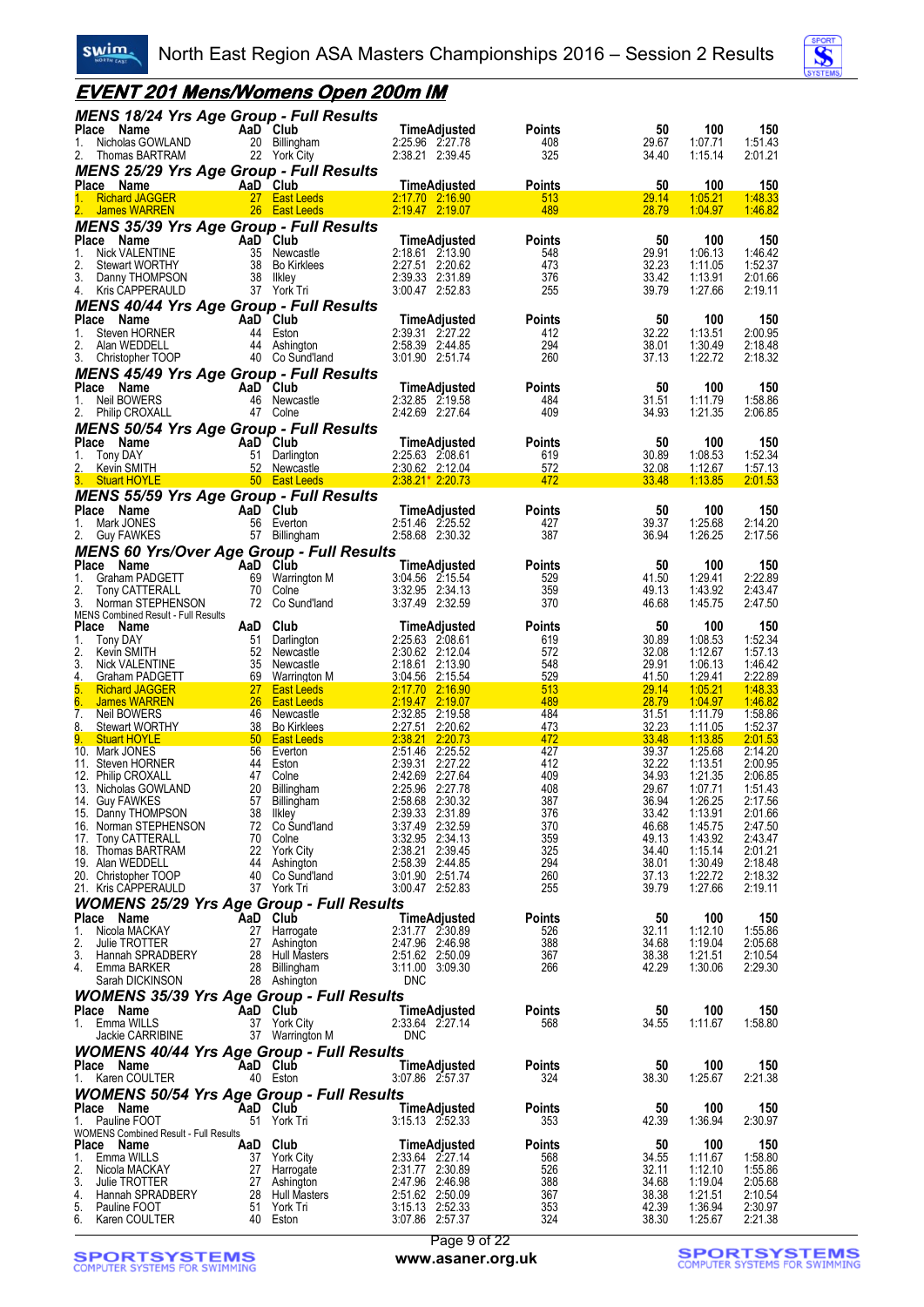**Swim** 

7. Emma BARKER 28 Billingham 3:11.00 3:09.30 266 42.29 1:30.06 2:29.30



| <b>EVENT 202 Mens Open 50m Freestyle</b> |  |  |
|------------------------------------------|--|--|
|                                          |  |  |

|                  | 18/24 Yrs Age Group - Full Results       |                |                                           |                                         |                      |
|------------------|------------------------------------------|----------------|-------------------------------------------|-----------------------------------------|----------------------|
| Place            | Name                                     | AaD Club       |                                           | TimeAdjusted                            | Points               |
| 1.<br>2.         | Kieran PEART<br>Nicholas SIMPSON         | 19<br>20       | Gates & Whick<br>Boldon                   | 24.45<br>24.10<br>27.16<br>27.50        | 568<br>399           |
| 3.               | <b>Mika BROWN</b>                        | 22             | <b>East Leeds</b>                         | 27.83<br>28.05                          | 376                  |
| 4.               | Jamie MCCARRON                           | 22             | Ashington                                 | 27.97<br>28.19                          | 371                  |
|                  | 25/29 Yrs Age Group - Full Results       |                |                                           |                                         |                      |
| Place            | Name                                     | AaD            | Club                                      | TimeAdjusted                            | <b>Points</b>        |
| 1.               | Nicholas BOAZ                            | 29             | <b>York City</b>                          | 25.47<br>25.16                          | 522                  |
| 2.<br>3.         | lain HODGSON                             | 27<br>25       | Darlington                                | 25.59<br>25.44                          | 505<br>446           |
| 4.               | William JOLLY<br>Paul LOVE               | 28             | Newcastle<br>Darlington M                 | 26.51<br>26.51<br>27.98<br>27.73        | 390                  |
| 5.               | Michael CUMMINGS                         | 25             | Stockton                                  | 29.39<br>29.39                          | 327                  |
| 6.               | Matthew ALEXANDER                        | 25             | Ashington                                 | 30.93<br>30.93                          | 281                  |
| 7.               | Andrea MEO                               | 26             | <b>York City</b>                          | 31.28<br>31.19                          | 274                  |
| 8.               | $\frac{27}{26}$<br><b>Richard JAGGER</b> |                | <b>East Leeds</b>                         | 31.69<br>31.51                          | <b>265</b>           |
| 9.               | <b>James WARREN</b>                      |                | 26 East Leeds                             | 32.12<br>32.03                          | 253                  |
|                  | 30/34 Yrs Age Group - Full Results       |                |                                           |                                         |                      |
| Place Name<br>1. | <b>Alistair CRAWFORD</b>                 | AaD Club<br>32 | <b>East Leeds</b>                         | <u>TimeAdjusted</u><br>23.67<br>23.14   | Points<br>671        |
| 2.               | Graham KENNEDY                           | 32             | Boldon                                    | <u>28.61</u><br>27.97                   | 380                  |
| 3.               | James BARWICK <b>State State State</b>   | 34             | <b>East Leeds</b>                         | <b>28.63</b><br>27.77                   | 388                  |
| 4.               | Tom PAGETT                               |                | 30 York Tri                               | 30.75<br>30.28                          | 299                  |
|                  | 35/39 Yrs Age Group - Full Results       |                |                                           |                                         |                      |
| <b>Place</b>     | Name                                     | AaD            | Club                                      | TimeAdjusted                            | <b>Points</b>        |
| 1.               | Richard DERDOWSKI                        | 35             | <b>Bo Kirklees</b>                        | 25.28<br>26.17                          | 514                  |
| 2.<br>3.         | David STANIFORTH                         | 36             | Hull Masters                              | 27.75<br>26.69                          | 437                  |
| 4.               | <b>Stewart WORTHY</b><br>Tim BUCKLEY     | 38<br>36       | <b>Bo Kirklees</b><br>York Tri            | 28.01<br>26.70<br>28.29<br>27.21        | 436<br>412           |
| 5.               | Danny THOMPSON                           | -38            | Ilkley                                    | 28.34<br>27.02                          | 421                  |
| 6.               | Phil WOODWARD                            | 36             | Middlesboro                               | 28.47<br>27.39                          | 404                  |
| 7.               | <b>Kris CAPPERAULD</b>                   | 37             | York Tri                                  | 32.12<br>30.76                          | 285                  |
|                  | 40/44 Yrs Age Group - Full Results       |                |                                           |                                         |                      |
| Place            | Name                                     | AaD            | Club                                      | TimeAdjusted                            | <b>Points</b>        |
| 1.               | <b>Grant PEARSON</b>                     | 42             | Durham City                               | 28.38<br>26.52                          | 445                  |
| 2.               | <b>Philip HAWKRIGG</b>                   | 41             | Copeland                                  | 28.68<br>26.94                          | 425                  |
| 3.               | lan TAYLOR                               | 40             | Darlington M                              | 29.11<br>27.48                          | 400                  |
| 4.<br>5.         | Duncan SMITH<br>Matthew WARD             | 42<br>41       | Middlesboro<br>Wetherby                   | 30.53<br>28.53<br>30.55<br>28.70        | 358<br>351           |
| 6.               | Daniel DAWSON                            | 40             | Colne                                     | 31.43<br>29.67                          | 318                  |
| 7.               | Christopher TOOP                         | 40             | Co Sund'land                              | 31.46<br>29.70                          | 317                  |
|                  | <b>Richard BROWN</b>                     | 42             | likley                                    | <b>DNC</b>                              |                      |
|                  | Simon HALL                               | 43             | Barrow LD                                 | <b>DNC</b>                              |                      |
|                  | Neil SHUTT                               | 40             | Co Sund'land                              | <b>DNC</b>                              |                      |
|                  | 45/49 Yrs Age Group - Full Results       |                |                                           |                                         |                      |
| Place            | Name                                     | AaD            | Club                                      | TimeAdjusted                            | Points               |
| 1.               | Neil BOWERS                              | 46             | Newcastle                                 | 27.59<br>25.20                          | 519                  |
| 2.<br>3.         | <b>Michael FURBY</b><br>Justin ROSS      | 45<br>45       | <b>East Leeds</b><br>Tynemouth            | 31.35<br>28.80<br>32.67<br>30.02        | 348<br>307           |
|                  | <b>Richard WITTY</b>                     | 47             | King'f Scar                               | <b>DNC</b>                              |                      |
|                  | 50/54 Yrs Age Group - Full Results       |                |                                           |                                         |                      |
|                  | Place Name                               | AaD Club       |                                           | <u>TimeAdjusted</u>                     | <b>Points</b>        |
|                  | 1. David HOGG                            | 52             | <b>East Leeds</b>                         | 28.16<br>24.69                          | 552                  |
| 2.               | Kevin SMITH                              | <u>52</u>      | <b>Newcastle</b>                          | <u> 28.77</u><br><u>25.22</u>           | 518                  |
| 3.               | <b>Chris BROWN</b>                       | 54             | <b>East Leeds</b>                         | 32.43<br>27.99                          | 379                  |
| 4.               | <b>Garry PALIN</b>                       | 50             | Bo Kirklees                               | 35.76<br>31.81                          | 258                  |
|                  | Julian PLUMLEY<br>David EMERSON          | 51             | Newcastle<br>54 East Leeds                | <b>DNC</b><br><b>DNC</b>                |                      |
|                  | 55/59 Yrs Age Group - Full Results       |                |                                           |                                         |                      |
|                  |                                          |                |                                           |                                         |                      |
| Place<br>1.      | Name<br>Robert WOODCOCK                  | AaD<br>59      | Club<br>Wetherby                          | TimeAdjusted<br>24.18<br>29.28          | <b>Points</b><br>588 |
| 2.               | Mark JONES                               | 56             | Everton                                   | 31.65<br>26.86                          | 429                  |
| 3.               | <b>Guy FAWKES</b>                        | 57             | Billingham                                | 33.07<br>27.82                          | 386                  |
| 4.               | Gordon DICKINSON                         | 57             | Ashington                                 | 34.46<br>28.99                          | 341                  |
|                  | Peter FRENCH                             | 58             | Newcastle                                 | <b>DNC</b>                              |                      |
|                  | 60 Yrs/Over Age Group - Full Results     |                |                                           |                                         |                      |
| Place            | Name                                     | AaD            | Club                                      | TimeAdjusted                            | <b>Points</b>        |
| 1.               | David NORVILLE                           | 69             | New Earswick                              | 27.20<br>37.04                          | 413                  |
| 2.<br>3.         | Michael BRANT<br>Colin SAGE              | 61<br>80       | <b>Bo Kirklees</b><br><b>Hull Masters</b> | 38.75<br>31.37<br>41.86<br>25.01        | 269<br>531           |
|                  | Combined Result - Full Results           |                |                                           |                                         |                      |
| Place            | Name                                     | AaD            | Club                                      | <b>TimeAdjusted</b>                     | <b>Points</b>        |
| 1.               | <b>Alistair CRAWFORD</b>                 | <u>32</u>      | <b>East Leeds</b>                         | <b>23.67</b><br><u>23.14</u>            | 671                  |
| 2.               | Robert WOODCOCK                          | 59             | Wetherby                                  | 29.28<br>24.18                          | 588                  |
| 3.               | Kieran PEART                             | 19             | Gates & Whick                             | 24.10<br>24.45                          | 568                  |
| 4.<br>5.         | David HOGG<br>Colin SAGE                 | 52<br>80       | <b>East Leeds</b><br>Hull Masters         | 28.16<br><b>24.69</b><br>41.86<br>25.01 | 552<br>531           |
| 6.               | Nicholas BOAZ                            | 29             | <b>York City</b>                          | 25.47<br>25.16                          | 522                  |
| 7.               | Neil BOWERS                              | 46             | Newcastle                                 | 27.59<br>25.20                          | 519                  |
| 8.               | Kevin SMITH                              | 52             | Newcastle                                 | 28.77<br>25.22                          | 518                  |
| 9.               | <b>Richard DERDOWSKI</b>                 | 35             | <b>Bo Kirklees</b>                        | 26.17<br>25.28                          | 514                  |
|                  | 10. Iain HODGSON                         | 27             | Darlington                                | 25.59<br>25.44                          | 505                  |
|                  | 11. William JOLLY<br>12. Grant PEARSON   | 25<br>42       | Newcastle<br>Durham City                  | 26.51<br>26.51<br>28.38<br>26.52        | 446<br>445           |
|                  |                                          |                |                                           |                                         |                      |

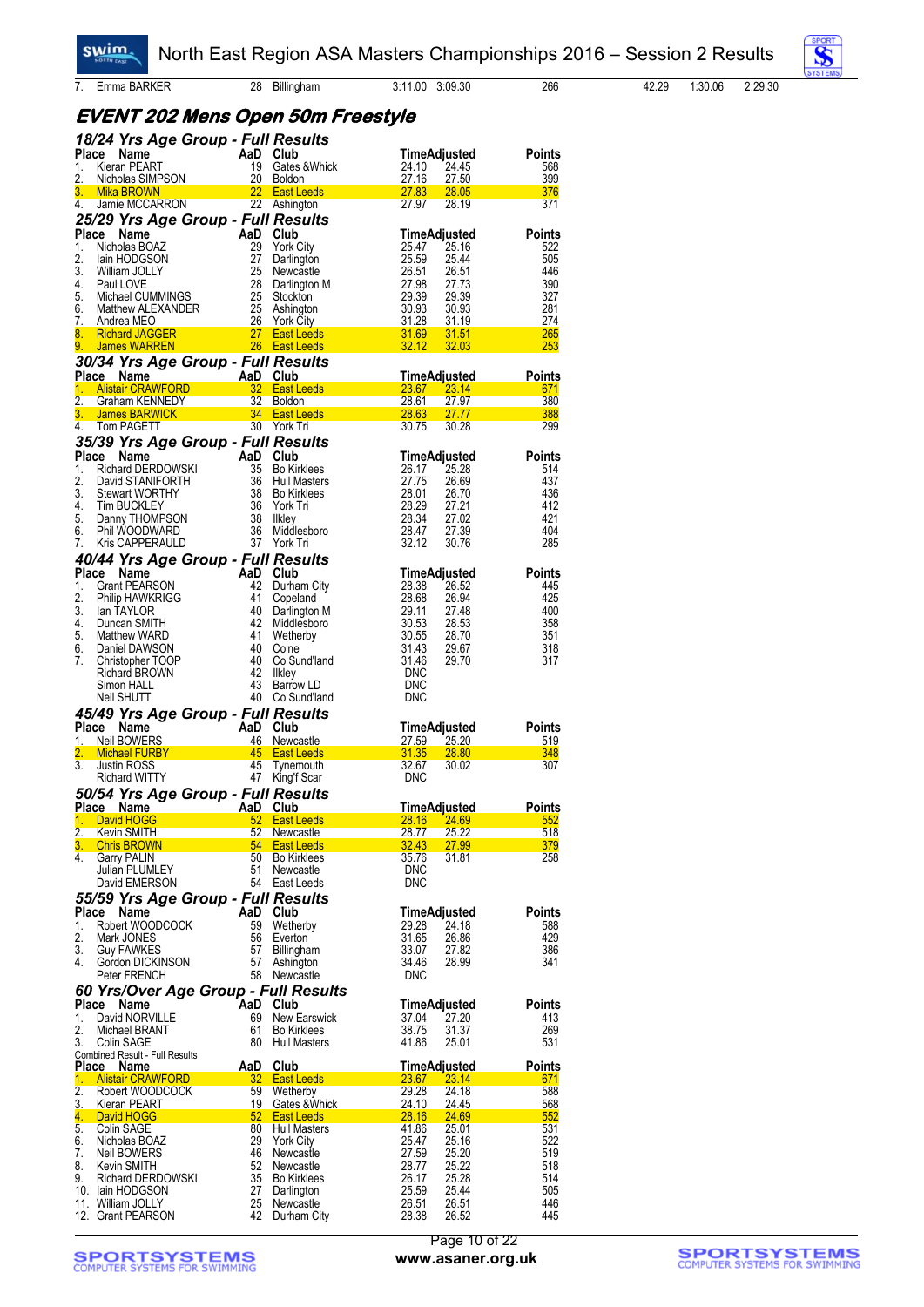



| 13. | David STANIFORTH      | 36 | <b>Hull Masters</b> | 27.75 | 26.69 | 437 |
|-----|-----------------------|----|---------------------|-------|-------|-----|
|     | 14. Stewart WORTHY    | 38 | <b>Bo Kirklees</b>  | 28.01 | 26.70 | 436 |
|     | 15. Mark JONES        | 56 | Everton             | 31.65 | 26.86 | 429 |
|     | 16. Philip HAWKRIGG   | 41 | Copeland            | 28.68 | 26.94 | 425 |
|     | 17. Danny THOMPSON    | 38 | Ilkley              | 28.34 | 27.02 | 421 |
|     | 18. David NORVILLE    | 69 | New Earswick        | 37.04 | 27.20 | 413 |
|     | 19. Tim BUCKLEY       | 36 | York Tri            | 28.29 | 27.21 | 412 |
|     | 20. Phil WOODWARD     | 36 | Middlesboro         | 28.47 | 27.39 | 404 |
| 21. | lan TAYLOR            | 40 | Darlington M        | 29.11 | 27.48 | 400 |
|     | 22. Nicholas SIMPSON  | 20 | Boldon              | 27.16 | 27.50 | 399 |
|     | 23. Paul LOVE         | 28 | Darlington M        | 27.98 | 27.73 | 390 |
|     | 24. James BARWICK     | 34 | <b>East Leeds</b>   | 28.63 | 27.77 | 388 |
|     | 25. Guy FAWKES        | 57 | Billingham          | 33.07 | 27.82 | 386 |
|     | 26. Graham KENNEDY    | 32 | <b>Boldon</b>       | 28.61 | 27.97 | 380 |
|     | 27. Chris BROWN       | 54 | <b>East Leeds</b>   | 32.43 | 27.99 | 379 |
| 28. | <b>Mika BROWN</b>     | 22 | <b>East Leeds</b>   | 27.83 | 28.05 | 376 |
|     | 29. Jamie MCCARRON    | 22 | Ashington           | 27.97 | 28.19 | 371 |
|     | 30. Duncan SMITH      | 42 | Middlesboro         | 30.53 | 28.53 | 358 |
|     | 31. Matthew WARD      | 41 | Wetherby            | 30.55 | 28.70 | 351 |
|     | 32. Michael FURBY     | 45 | <b>East Leeds</b>   | 31.35 | 28.80 | 348 |
|     | 33. Gordon DICKINSON  | 57 | Ashington           | 34.46 | 28.99 | 341 |
|     | 34. Michael CUMMINGS  | 25 | Stockton            | 29.39 | 29.39 | 327 |
|     | 35. Daniel DAWSON     | 40 | Colne               | 31.43 | 29.67 | 318 |
| 36. | Christopher TOOP      | 40 | Co Sund'land        | 31.46 | 29.70 | 317 |
| 37. | <b>Justin ROSS</b>    | 45 | Tynemouth           | 32.67 | 30.02 | 307 |
|     | 38. Tom PAGETT        | 30 | York Tri            | 30.75 | 30.28 | 299 |
|     | 39. Kris CAPPERAULD   | 37 | York Tri            | 32.12 | 30.76 | 285 |
|     | 40. Matthew ALEXANDER | 25 | Ashington           | 30.93 | 30.93 | 281 |
|     | 41. Andrea MEO        | 26 | <b>York City</b>    | 31.28 | 31.19 | 274 |
|     | 42. Michael BRANT     | 61 | <b>Bo Kirklees</b>  | 38.75 | 31.37 | 269 |
|     | 43. Richard JAGGER    | 27 | <b>East Leeds</b>   | 31.69 | 31.51 | 265 |
|     | 44. Garry PALIN       | 50 | <b>Bo Kirklees</b>  | 35.76 | 31.81 | 258 |
|     | 45. James WARREN      | 26 | <b>East Leeds</b>   | 32.12 | 32.03 | 253 |

#### **EVENT 203 Womens Open 50m Freestyle**

|                        | 18/24 Yrs Age Group - Full Results                                                                                                                                                                                                   |                 |                                                |                                       |                      |
|------------------------|--------------------------------------------------------------------------------------------------------------------------------------------------------------------------------------------------------------------------------------|-----------------|------------------------------------------------|---------------------------------------|----------------------|
| Place                  |                                                                                                                                                                                                                                      | AaD             | Club                                           | TimeAdjusted                          | <b>Points</b>        |
| 1.                     |                                                                                                                                                                                                                                      | 22              | Durham City                                    | 29.64<br>29.41                        | 482                  |
| 2.                     |                                                                                                                                                                                                                                      | 23              |                                                | 31.82<br>31.99                        | 383                  |
| 3.                     |                                                                                                                                                                                                                                      |                 | 23 Tynemouth<br>18 Tynemouth<br>18 Durbam City | 32.83<br>33.38                        | 337                  |
| 4.                     | <b>Example 18 And Control Control Control Control Control Control Control Control Control Control Control Control Control Control Control Control Control Control Control Control Control Control Control Control Control Contro</b> | 18              | Durham City                                    | 33.16<br>33.71                        | 327                  |
|                        | Danielle DUNN                                                                                                                                                                                                                        |                 | 19 Eston                                       | <b>DNC</b>                            |                      |
|                        | 25/29 Yrs Age Group - Full Results                                                                                                                                                                                                   |                 |                                                |                                       |                      |
| <b>Place</b>           | Name                                                                                                                                                                                                                                 | AaD             | Club                                           | <b>TimeAdjusted</b>                   | Points               |
| 1.                     | Louise BOAZ                                                                                                                                                                                                                          | 28              | <b>York City</b>                               | 28.21<br>28.46                        | 559                  |
| 2.                     | Nicola MACKAY                                                                                                                                                                                                                        | 27              | Harrogate                                      | 28.73<br>28.56                        | 538                  |
| 3.                     | Hannah ROBSON                                                                                                                                                                                                                        | 25              | <b>Boldon</b>                                  | 33.19<br>33.19                        | 343                  |
| 4.                     | Lisa SHEEHAN                                                                                                                                                                                                                         | 27<br>26        | <b>Billingham</b>                              | 33.40<br>33.21<br>34.90               | 342<br>297           |
| 5.                     | Helen MILLER                                                                                                                                                                                                                         |                 | York Tri                                       | 34.80                                 |                      |
|                        | 30/34 Yrs Age Group - Full Results                                                                                                                                                                                                   |                 |                                                |                                       |                      |
| Place                  | Ce Name ADD<br>Lucy RODWELL<br>Leanne ANDERSON 34<br>Kate NICHOLSON 34                                                                                                                                                               |                 | Club                                           | TimeAdjusted                          | Points               |
| 1.                     |                                                                                                                                                                                                                                      |                 | Sheffield C                                    | 28.48<br>28.93                        | 543                  |
| 2.                     |                                                                                                                                                                                                                                      |                 | 34 King'f Scar                                 | 31.43<br>30.49                        | 442                  |
|                        |                                                                                                                                                                                                                                      |                 | 34 Newcastle                                   | <b>DNC</b>                            |                      |
|                        | 35/39 Yrs Age Group - Full Results                                                                                                                                                                                                   |                 |                                                |                                       |                      |
|                        | Place Name<br>AaD Club<br>AaD Club<br>38 East L                                                                                                                                                                                      |                 |                                                | TimeAdjusted                          | Points               |
| 1.<br>$\overline{2}$ . | <b>Lucy CHURM</b>                                                                                                                                                                                                                    |                 | <b>East Leeds</b><br>36 Hull Masters           | 29.30<br>27.93<br>33.91<br>32.62      | 576<br>361           |
| 3.                     | <b>Vicky HEWICK</b>                                                                                                                                                                                                                  | 36              | <b>Boldon</b>                                  | 44.80<br>43.09                        | 156                  |
|                        | Tanya JOHNSON                                                                                                                                                                                                                        |                 |                                                |                                       |                      |
|                        | 40/44 Yrs Age Group - Full Results                                                                                                                                                                                                   |                 |                                                |                                       |                      |
| Place<br>1.            | Name<br>Nina CURRAN                                                                                                                                                                                                                  | AaD Club<br>43  | <b>Hull Masters</b>                            | TimeAdjusted<br>36.56<br>33.98        | <b>Points</b><br>319 |
|                        |                                                                                                                                                                                                                                      |                 |                                                |                                       |                      |
|                        |                                                                                                                                                                                                                                      |                 |                                                |                                       |                      |
| 2.                     | Emma GODFREY                                                                                                                                                                                                                         | 41              | <b>Bo Kirklees</b>                             | 45.41<br>42.66                        | 161                  |
|                        | Karen COULTER                                                                                                                                                                                                                        |                 | 40 Eston                                       | <b>DNC</b>                            |                      |
|                        | 45/49 Yrs Age Group - Full Results                                                                                                                                                                                                   |                 |                                                |                                       |                      |
|                        | Place Name                                                                                                                                                                                                                           | AaD             | Club                                           | <b>TimeAdjusted</b>                   | <b>Points</b>        |
| 1.                     |                                                                                                                                                                                                                                      | - 46 -          | <b>East Leeds</b>                              | 29.15<br>26.62                        | 665                  |
| 2.                     | Ce Name<br>Nina WILLIAMS<br>Philippa RICKARD                                                                                                                                                                                         | 45 <sup>2</sup> | East Leeds                                     | 29.68<br>27.27                        | 618                  |
| 3.                     | Jayne SIMPSON                                                                                                                                                                                                                        | 49              | <b>Boldon</b>                                  | 31.75<br>28.44                        | 545                  |
|                        | Jane SEDMAN<br><b>Gail WRANGLES</b>                                                                                                                                                                                                  | 48              | King'f Scar<br>46 East Leeds                   | <b>DNC</b><br><b>DNC</b>              |                      |
|                        |                                                                                                                                                                                                                                      |                 |                                                |                                       |                      |
|                        | 50/54 Yrs Age Group - Full Results                                                                                                                                                                                                   |                 |                                                |                                       |                      |
|                        | Place Name                                                                                                                                                                                                                           |                 | Club<br><b>East Leeds</b>                      | <b>TimeAdjusted</b>                   | <b>Points</b><br>667 |
| 1.<br>$\overline{2}$ . | $\frac{1}{\sqrt{1-\frac{51}{}}}\$<br><b>Karen GRAHAM</b>                                                                                                                                                                             | 53              | <b>Bo Kirklees</b>                             | 30.11 26.59<br>34.41<br>29.93         | 468                  |
| 3.                     |                                                                                                                                                                                                                                      | 52              | King'f Scar                                    | 37.34<br>32.73                        | 357                  |
| 4.                     |                                                                                                                                                                                                                                      | 52              | King'f Scar                                    | 40.85<br>35.81                        | 273                  |
|                        | Carolyn IRVINE<br>Kath MINGHELLA<br>Dianne ROBERTS<br>Dianne ROBERTS<br>Julie HOYLE                                                                                                                                                  | 54              | East Leeds                                     | <b>DNC</b>                            |                      |
|                        |                                                                                                                                                                                                                                      |                 |                                                |                                       |                      |
| Place                  | 55/59 Yrs Age Group - Full Results                                                                                                                                                                                                   | AaD             | Club                                           | TimeAdjusted                          | Points               |
| 1.                     |                                                                                                                                                                                                                                      | 56              | Sheffield C                                    | 33.30<br>39.23                        | 339                  |
| 2.                     |                                                                                                                                                                                                                                      |                 | 56 Billingham                                  | 46.23<br>39.24                        | 207                  |
|                        | Carol JAMES<br>Carol JAMES<br>Shirley FAWKES<br>Varian Caroline Valley FAWKES                                                                                                                                                        |                 |                                                |                                       |                      |
|                        |                                                                                                                                                                                                                                      |                 |                                                |                                       | <b>Points</b>        |
|                        |                                                                                                                                                                                                                                      |                 |                                                | TimeAdjusted<br><u>35.35</u><br>28.31 | 553                  |
|                        | <b>60 Yrs/Over Age Group - Full Results<br/>Place Name AaD Club<br/>1. Sally SHIELDS 62 Bo Kirklees</b><br>$\overline{67}$<br><b>Hilary CRICK</b><br>Suzanne CLARKSON                                                                | 61              | <b>East Leeds</b>                              | 47.39<br>35.77<br>50.75               | 274<br>181           |

Page 11 of 22 **www.asaner.org.uk**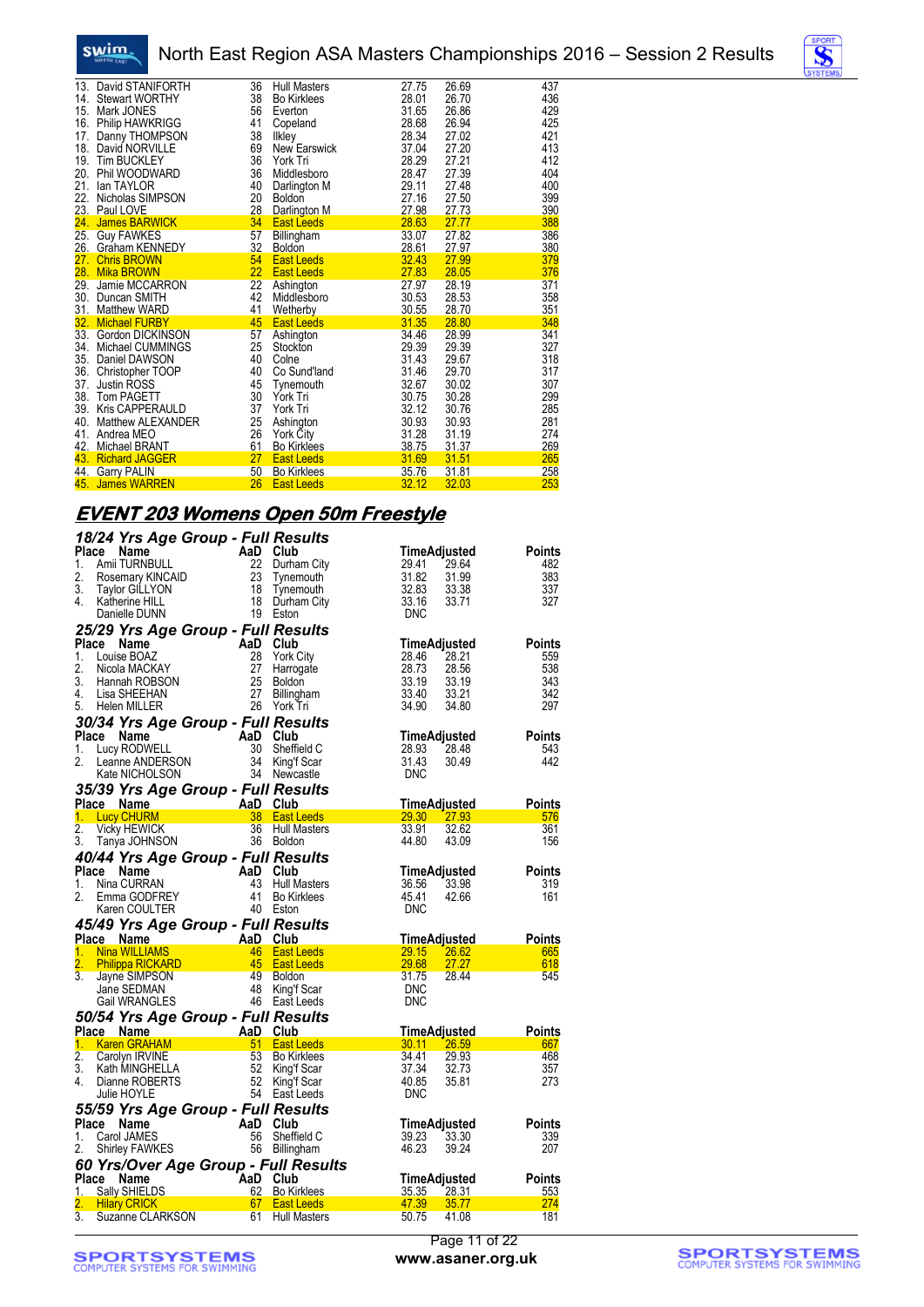



|               | Wendy OFFORD                                  | 62  | <b>Bo Kirklees</b>  | <b>DNC</b> |                     |               |
|---------------|-----------------------------------------------|-----|---------------------|------------|---------------------|---------------|
| <b>Place</b>  | Combined Result - Full Results<br><b>Name</b> | AaD | Club                |            | <u>TimeAdjusted</u> | <b>Points</b> |
| 1.            | <b>Karen GRAHAM</b>                           | 51  | <b>East Leeds</b>   | 30.11      | 26.59               | 667           |
|               | <b>Nina WILLIAMS</b>                          | 46  | <b>East Leeds</b>   | 29.15      | 26.62               | 665           |
| $\frac{2}{3}$ | <b>Philippa RICKARD</b>                       | 45  | <b>East Leeds</b>   | 29.68      | 27.27               | 618           |
|               | <b>Lucy CHURM</b>                             | 38  | <b>East Leeds</b>   | 29.30      | 27.93               | 576           |
| $\frac{4}{5}$ | Louise BOAZ                                   | 28  | <b>York City</b>    | 28.46      | 28.21               | 559           |
| 6.            | Sally SHIELDS                                 | 62  | <b>Bo Kirklees</b>  | 35.35      | 28.31               | 553           |
| 7.            | Jayne SIMPSON                                 | 49  | <b>Boldon</b>       | 31.75      | 28.44               | 545           |
| 8.            | Lucy RODWELL                                  | 30  | Sheffield C         | 28.93      | 28.48               | 543           |
| 9.            | Nicola MACKAY                                 | 27  | Harrogate           | 28.73      | 28.56               | 538           |
| 10.           | Amii TURNBULL                                 | 22  | Durham City         | 29.41      | 29.64               | 482           |
| 11.           | Carolyn IRVINE                                | 53  | Bo Kirklees         | 34.41      | 29.93               | 468           |
| 12.           | Leanne ANDERSON                               | 34  | King'f Scar         | 31.43      | 30.49               | 442           |
| 13.           | Rosemary KINCAID                              | 23  | Tynemouth           | 31.82      | 31.99               | 383           |
| 14.           | Vicky HEWICK                                  | 36  | <b>Hull Masters</b> | 33.91      | 32.62               | 361           |
| 15.           | Kath MINGHELLA                                | 52  | King'f Scar         | 37.34      | 32.73               | 357           |
| 16.           | Hannah ROBSON                                 | 25  | <b>Boldon</b>       | 33.19      | 33.19               | 343           |
| 17.           | Lisa SHEEHAN                                  | 27  | Billingham          | 33.40      | 33.21               | 342           |
| 18.           | Carol JAMES                                   | 56  | Sheffield C         | 39.23      | 33.30               | 339           |
| 19.           | <b>Taylor GILLYON</b>                         | 18  | Tynemouth           | 32.83      | 33.38               | 337           |
|               | 20. Katherine HILL                            | 18  | Durham City         | 33.16      | 33.71               | 327           |
| 21.           | Nina CURRAN                                   | 43  | <b>Hull Masters</b> | 36.56      | 33.98               | 319           |
|               | 22. Helen MILLER                              | 26  | York Tri            | 34.90      | 34.80               | 297           |
| 23.           | <b>Hilary CRICK</b>                           | 67  | <b>East Leeds</b>   | 47.39      | 35.77               | 274           |
| 24.           | Dianne ROBERTS                                | 52  | King'f Scar         | 40.85      | 35.81               | 273           |
| 25.           | <b>Shirley FAWKES</b>                         | 56  | Billingham          | 46.23      | 39.24               | 207           |
| 26.           | Suzanne CLARKSON                              | 61  | <b>Hull Masters</b> | 50.75      | 41.08               | 181           |
| 27.           | Emma GODFREY                                  | 41  | <b>Bo Kirklees</b>  | 45.41      | 42.66               | 161           |
|               | 28. Tanya JOHNSON                             | 36  | <b>Boldon</b>       | 44.80      | 43.09               | 156           |

# **EVENT 204 Mens Open 100m Backstroke**

| 18/24 Yrs Age Group - Full Results    |                 |                           |                     |               |       |
|---------------------------------------|-----------------|---------------------------|---------------------|---------------|-------|
| Name<br>Place                         | AaD             | Club                      | TimeAdjusted        | <b>Points</b> | 50    |
| Thomas BARTRAM<br>1.                  | 22              | <b>York City</b>          | $1:14.53$ $1:15.11$ | 276           | 36.73 |
| 2.<br>Jamie MCCARRON                  | 22              | Ashington                 | 1:14.56 1:15.14     | 276           | 35.44 |
| 25/29 Yrs Age Group - Full Results    |                 |                           |                     |               |       |
| Place<br>Name                         | AaD             | Club                      | TimeAdjusted        | <b>Points</b> | 50    |
| 1,<br><b>Richard JAGGER</b>           | 27 <sup>2</sup> | <b>East Leeds</b>         | 1:03.31 1:02.94     | 470           | 30.53 |
| 2.<br><b>James WARREN</b>             | 26              | <b>East Leeds</b>         | 1:08.17 1:07.98     | 373           | 32.89 |
| 3.<br>Paul LOVE                       | 28              | Darlington M              | 1:12.18 1:11.54     | 320           | 34.69 |
| 4.<br>Matthew ALEXANDER               | 25              | Ashington                 | 1:24.63<br>1:24.63  | 193           | 41.73 |
| 30/34 Yrs Age Group - Full Results    |                 |                           |                     |               |       |
| Place Name                            | AaD Club        |                           | <b>TimeAdjusted</b> | <b>Points</b> | 50    |
| <b>James BARWICK</b><br>1.            |                 | 34 East Leeds             | 1:08.94 1:06.87     | 392           | 33.75 |
|                                       |                 |                           |                     |               |       |
| 40/44 Yrs Age Group - Full Results    |                 |                           |                     |               |       |
| <b>Place</b><br>Name                  | AaD             | Club                      | TimeAdjusted        | <b>Points</b> | 50    |
| <b>Philip HAWKRIGG</b><br>1.          | 41              | Copeland                  | 1:12.51 1:08.11     | 370           | 35.17 |
| 2.<br>Alan WEDDELL                    | 44              | Ashington                 | 1:32.05 1:25.06     | 190           | 44.96 |
| 45/49 Yrs Age Group - Full Results    |                 |                           |                     |               |       |
| Place<br>Name                         | AaD Club        |                           | <b>TimeAdjusted</b> | Points        | 50    |
| 1.<br><b>Neil BOWERS</b>              | 46              | Newcastle                 | 1:09.55 1:03.51     | 457           | 33.49 |
| 55/59 Yrs Age Group - Full Results    |                 |                           |                     |               |       |
| <b>Place</b><br>Name                  | AaD             | Club                      | TimeAdjusted        | <b>Points</b> | 50    |
| Mark JONES<br>1.                      | 56              | Everton                   | 1:25.66 1:12.70     | 305           | 42.68 |
| 2.<br>Gordon DICKINSON                | 57              |                           | 1:44.94<br>1.28.28  | 170           | 50.34 |
| Peter FRENCH                          |                 | Ashington<br>58 Newcastle | <b>DNC</b>          |               |       |
|                                       |                 |                           |                     |               |       |
| 60 Yrs/Over Age Group - Full Results  |                 |                           |                     |               |       |
| Place<br>Name                         | AaD             | Club                      | TimeAdjusted        | <b>Points</b> | 50    |
| 1.<br><b>Tony CATTERALL</b>           | 70              | Colne                     | 1:40.77 1:12.94     | 302           | 49.23 |
| Graeme SHUTT                          | 67              | Co Sund'land              | <b>DNC</b>          |               |       |
| Christopher BROWN                     | 63              | Co Bradford               | <b>DNC</b>          |               |       |
| <b>Combined Result - Full Results</b> |                 |                           |                     |               |       |
| Place<br>Name                         | AaD             | Club                      | <b>TimeAdjusted</b> | <b>Points</b> | 50    |
| 1.<br><b>Richard JAGGER</b>           | 27 <sub>2</sub> | <b>East Leeds</b>         | 1:03.31 1:02.94     | 470           | 30.53 |
| $\overline{2}$ .<br>Neil BOWERS       | 46              | Newcastle                 | 1:09.55 1:03.51     | 457           | 33.49 |
| 3.<br><b>James BARWICK</b>            |                 | 34 East Leeds             | 1:08.94<br>1:06.87  | 392           | 33.75 |
| 4.<br><b>James WARREN</b>             | 26              | <b>East Leeds</b>         | 1:08.17<br>1:07.98  | 373           | 32.89 |
| 5.<br><b>Philip HAWKRIGG</b>          | 41              | Copeland                  | 1:12.51<br>1:08.11  | 370           | 35.17 |
| 6.<br>Paul LOVE                       | 28              | Darlington M              | 1:12.18 1:11.54     | 320           | 34.69 |
| 7.<br>Mark JONES                      | 56              | Everton                   | 1:25.66<br>1:12.70  | 305           | 42.68 |
| 8.<br>Tony CATTERALL                  | 70              | Colne                     | 1:40.77 1:12.94     | 302           | 49.23 |
| 9.<br>Thomas BARTRAM                  | 22              | <b>York City</b>          | 1:14.53<br>1:15.11  | 276           | 36.73 |
| 10. Jamie MCCARRON                    | 22              | Ashington                 | 1:14.56<br>1:15.14  | 276           | 35.44 |
| Matthew ALEXANDER<br>11.              | 25              | Ashington                 | 1:24.63<br>1:24.63  | 193           | 41.73 |
| 12. Alan WEDDELL                      | 44              | Ashington                 | 1:32.05<br>1:25.06  | 190           | 44.96 |
| 13. Gordon DICKINSON                  | 57              | Ashington                 | 1:44.94<br>1:28.28  | 170           | 50.34 |
|                                       |                 |                           |                     |               |       |

#### **EVENT 205 Womens Open 100m Backstroke**

| 18/24 Yrs Age Group - Full Results |    |                |                 |                     |               |       |
|------------------------------------|----|----------------|-----------------|---------------------|---------------|-------|
| Place Name                         |    | AaD Club       |                 | <b>TimeAdiusted</b> | <b>Points</b> | 50    |
| 1. Danielle DUNN                   | 19 | Eston          | 1:15.87 1:16.98 |                     | 365           | 36.11 |
| 2. Taylor GILLYON                  |    | 18 Tynemouth   | 1:19.74 1:21.07 |                     | 312           | 38.39 |
| 3. Katherine HILL                  |    | 18 Durham City | 1:21.63 1:22.99 |                     | 291           | 40.22 |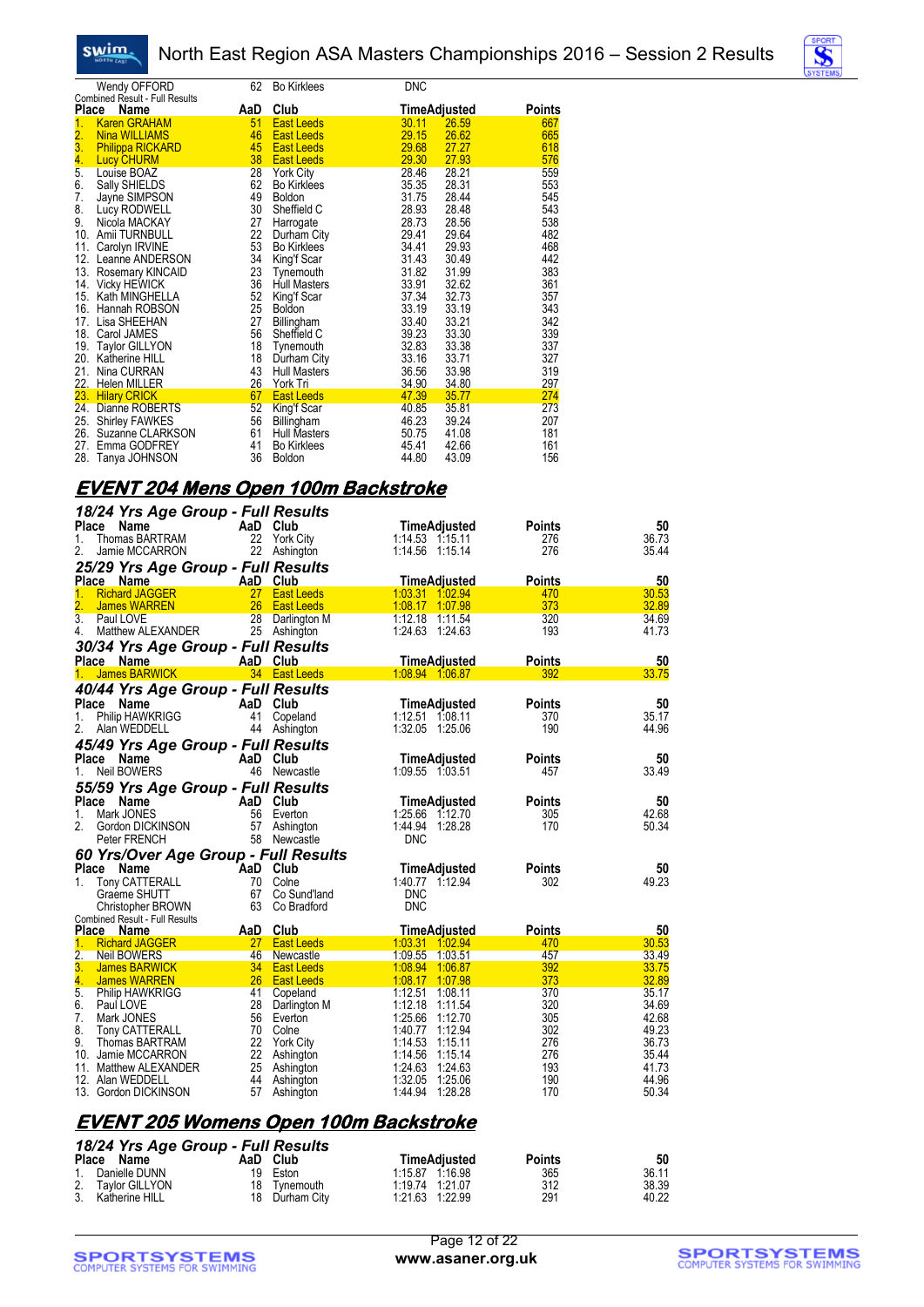#### North East Region ASA Masters Championships 2016 – Session 2 Results

| 25/29 Yrs Age Group - Full Results                          |          |                     |                                        |               |       |
|-------------------------------------------------------------|----------|---------------------|----------------------------------------|---------------|-------|
| Name<br>Place                                               | AaD      | Club                | TimeAdjusted                           | <b>Points</b> | 50    |
| Louise BOAZ<br>1.                                           | 28       | <b>York City</b>    | 1:14.69<br>1:14.03                     | 410           | 36.70 |
| 2.<br>Hannah SPRADBERY                                      | 28       | <b>Hull Masters</b> | 1:22.12<br>1:21.39                     | 309           | 39.97 |
| 3.<br><b>Helen MILLER</b>                                   | 26       | York Tri            | 1:27.28<br>1.27.03                     | 252           | 43.21 |
| 4.<br>Emma BARKER                                           | 28       | Billingham          | 1:27.51 1:26.73                        | 255           | 42.84 |
| 30/34 Yrs Age Group - Full Results                          |          |                     |                                        |               |       |
| Name<br><b>Place</b>                                        | AaD      | Club                | TimeAdjusted                           | <b>Points</b> | 50    |
| Kate NICHOLSON                                              | 34       | Newcastle           | <b>DNC</b>                             |               |       |
| 35/39 Yrs Age Group - Full Results                          |          |                     |                                        |               |       |
| Name<br><b>Place</b>                                        | AaD      | Club                | TimeAdjusted                           | <b>Points</b> | 50    |
| Emma WILLS                                                  | 37       | <b>York City</b>    | 1:09.30 1:06.37                        | 570           | 34.03 |
| 40/44 Yrs Age Group - Full Results                          |          |                     |                                        |               |       |
| Place<br>Name                                               | AaD      | Club                | <b>TimeAdjusted</b>                    | Points        | 50    |
| Victoria WILFORD                                            | 42       | <b>Bo Kirklees</b>  | 1:19.39 1:14.18                        | 408           | 39.46 |
|                                                             |          |                     |                                        |               |       |
| 45/49 Yrs Age Group - Full Results<br>Place Name            | AaD      | Club                |                                        | <b>Points</b> | 50    |
| Jayne SIMPSON                                               | 49       | Boldon              | <b>TimeAdjusted</b><br>1:21.16 1:12.69 | 433           | 39.76 |
|                                                             |          |                     |                                        |               |       |
| 50/54 Yrs Age Group - Full Results                          |          |                     |                                        |               |       |
| Place Name                                                  | AaD Club |                     | <u>TimeAdjusted</u>                    | Points        | 50    |
| <b>Julie HOYLE</b><br><b>Combined Result - Full Results</b> | 54       | <b>East Leeds</b>   | 1:13.66 1:03.57                        | 648           | 35.79 |
| Place Name                                                  | AaD      | Club                | <b>TimeAdjusted</b>                    | <b>Points</b> | 50    |
| <b>Julie HOYLE</b>                                          | 54       | <b>East Leeds</b>   | 1:13.66<br>1:03.57                     | 648           | 35.79 |
| $\overline{2}$ .<br>Emma WILLS                              | 37       | <b>York City</b>    | 1:09.30<br>1:06.37                     | 570           | 34.03 |
| 3.<br>Jayne SIMPSON                                         | 49       | <b>Boldon</b>       | 1:21.16<br>1:12.69                     | 433           | 39.76 |
| 4.<br>Louise BOAZ                                           | 28       | <b>York City</b>    | 1:14.69<br>1:14.03                     | 410           | 36.70 |
| 5.<br>Victoria WILFORD                                      | 42       | <b>Bo Kirklees</b>  | 1:19.39<br>1:14.18                     | 408           | 39.46 |
| 6.<br>Danielle DUNN                                         | 19       | Eston               | 1:15.87<br>1:16.98                     | 365           | 36.11 |
| 7.<br><b>Taylor GILLYON</b>                                 | 18       | Tynemouth           | 1:19.74<br>1:21.07                     | 312           | 38.39 |
| 8.<br>Hannah SPRADBERY                                      | 28       | <b>Hull Masters</b> | 1:22.12<br>1:21.39                     | 309           | 39.97 |
| 9.<br>Katherine HILL                                        | 18       | Durham City         | 1:21.63<br>1:22.99                     | 291           | 40.22 |
| 10.<br>Emma BARKER                                          | 28       | Billingham          | 1:27.51<br>1:26.73                     | 255           | 42.84 |
| Helen MILLER<br>11.                                         | 26       | York Tri            | 1:27.28<br>1:27.03                     | 252           | 43.21 |

#### **EVENT 206 Mens/Womens Open 200m Butterfly**

swim.

| <b>MENS 25/29 Yrs Age Group - Full Results</b>     |          |                             |                                 |                      |             |                |                |
|----------------------------------------------------|----------|-----------------------------|---------------------------------|----------------------|-------------|----------------|----------------|
| Place Name                                         | AaD Club |                             | <b>TimeAdjusted</b>             | <b>Points</b>        | 50          | 100            | 150            |
| <b>James WARREN</b>                                |          | 26 East Leeds               | 2.33.43 2.32.99                 | 357                  | 30.02       | 1:06.27        | 1:49.06        |
| 2. Richard JAGGER                                  |          | 27 East Leeds               | 2:53.72 2:52.71                 | 248                  | 36.98       | 1:23.16        | 2:12.84        |
| <b>MENS 35/39 Yrs Age Group - Full Results</b>     |          |                             |                                 |                      |             |                |                |
| Place Name                                         |          | AaD Club                    | <b>TimeAdjusted</b>             | <b>Points</b>        | 50          | 100            | 150            |
| <b>Nick VALENTINE</b><br>1.                        |          | 35 Newcastle                | 2:15.27 2:10.67                 | 573                  | 30.67       | 1:04.49        | 1:39.69        |
| 2.<br>Matthew COOPER                               |          | 35 Middlesboro              | 3:04.74 2:58.46                 | 225                  | 38.92       | 1:24.28        | 2:13.20        |
| <b>MENS 45/49 Yrs Age Group - Full Results</b>     |          |                             |                                 |                      |             |                |                |
| Place Name                                         |          | AaD Club                    | <b>TimeAdjusted</b>             | <b>Points</b>        | 50          | 100            | 150            |
| <b>Kyran PARKER</b><br>1.                          |          | 46 East Leeds               | $2:24.14*2.11.63$               | 560                  | 31.94       | 1:08.11        | 1:45.37        |
| 2. Michael FURBY                                   |          | 45 East Leeds               | 3:28.04 3:11.13                 | 183                  | 42.58       | 1:34.67        | 2:31.41        |
| lan ANDERSON                                       |          | 45 York Tri                 | DQ 5                            |                      |             |                |                |
| <b>MENS 55/59 Yrs Age Group - Full Results</b>     |          |                             |                                 |                      |             |                |                |
| Place Name                                         |          | AaD Club                    | TimeAdjusted                    | <b>Points</b>        | 50          | 100            | 150            |
| 1. Mark JONES                                      |          | 56 Everton                  | 2:55.10 2.28.61                 | 389                  | 39.70       | 1:24.09        | 2:09.52        |
| MENS Combined Result - Full Results<br>Place Name  |          | AaD Club                    | <b>TimeAdjusted</b>             | <b>Points</b>        | 50          | 100            | 150            |
| 1.<br><b>Nick VALENTINE</b>                        |          | 35 Newcastle                | 2:15.27 2:10.67                 | 573                  | 30.67       | 1:04.49        | 1:39.69        |
| 2.<br><b>Kyran PARKER</b>                          |          | 46 East Leeds               | 2:24.14 2:11.63                 | 560                  | 31.94       | 1:08.11        | 1:45.37        |
| 3.<br>Mark JONES                                   |          | 56 Everton                  | 2:55.10 2:28.61                 | 389                  | 39.70       | 1:24.09        | 2:09.52        |
| 4.<br>James WARREN                                 |          | 26 East Leeds               | 2:33.43 2:32.99                 | 357                  | 30.02       | 1:06.27        | 1:49.06        |
| 5.<br><b>Richard JAGGER</b>                        |          | 27 East Leeds               | 2:53.72 2:52.71                 | 248                  | 36.98       | 1:23.16        | 2:12.84        |
| 6. Matthew COOPER                                  |          | 35 Middlesboro              | 3:04.74 2:58.46                 | 225                  | 38.92       | 1:24.28        | 2:13.20        |
| 7. Michael FURBY                                   |          | 45 East Leeds               | 3:28.04 3:11.13                 | 183                  | 42.58       | 1:34.67        | 2:31.41        |
| <b>WOMENS 25/29 Yrs Age Group - Full Results</b>   |          |                             |                                 |                      |             |                |                |
| Place Name                                         |          | AaD Club                    | TimeAdjusted                    | <b>Points</b>        | 50          | 100            | 150            |
| 1. Helen MILLER                                    |          | 26 York Tri                 | 3:44.63 3:43.99                 | 152                  | 48.98       | 1:46.56        | 2:47.08        |
| <b>WOMENS 60 Yrs/Over Age Group - Full Results</b> |          |                             |                                 |                      |             |                |                |
| Place Name                                         |          | AaD Club                    | TimeAdjusted                    | <b>Points</b>        | 50          | 100            | 150            |
| Patricia JACKSON<br>1.                             |          | 69 Warrington M             | 3:59.80 2:56.11                 | 313                  | 53.70       | 1:55.25        | 2:58.02        |
| <b>WOMENS Combined Result - Full Results</b>       |          |                             |                                 |                      |             |                |                |
| Place Name<br>1.<br>Patricia JACKSON               |          | AaD Club<br>69 Warrington M | TimeAdjusted<br>3:59.80 2:56.11 | <b>Points</b><br>313 | 50<br>53.70 | 100<br>1:55.25 | 150<br>2:58.02 |
| 2. Helen MILLER                                    |          | 26 York Tri                 | 3:44.63 3:43.99                 | 152                  | 48.98       | 1:46.56        | 2:47.08        |
|                                                    |          |                             |                                 |                      |             |                |                |
|                                                    |          |                             |                                 |                      |             |                |                |
| <u>EVENT 207 Mens Open 100m Breaststroke</u>       |          |                             |                                 |                      |             |                |                |
| 18/24 Yrs Age Group - Full Results                 |          |                             |                                 |                      |             |                |                |
| Place Name                                         |          | AaD Club                    | <b>TimeAdjusted</b>             | <b>Points</b>        | 50          |                |                |
| 1.<br>Kieran PEART                                 |          | 19 Gates & Whick            | 1:12.59 1:13.65                 | 430                  | 33.53       |                |                |
| 2.<br>Thomas BARTRAM                               |          | 22 York City                | 1:21.82 1:22.46                 | 306                  | 38.44       |                |                |
| 3.<br>Jamie MCCARRON                               |          | 22 Ashington                | 1:23.06 1:23.71                 | 293                  | 37.85       |                |                |
| 25/29 Yrs Age Group - Full Results                 |          |                             |                                 |                      |             |                |                |
| Place<br>Name                                      |          | AaD Club                    | <b>TimeAdjusted</b>             | <b>Points</b>        | 50          |                |                |

Place Name **AaD Club TimeAdjusted Points 50**<br>1. Stephen HESELTON 27 East Leeds 1:06.15 1:05.77 604 30.93 2. Richard JAGGER 27 East Leeds 1:15.34 1:14.90 409 35.71 3. James WARREN 26 East Leeds 1:15.52 1:15.31 402 35.23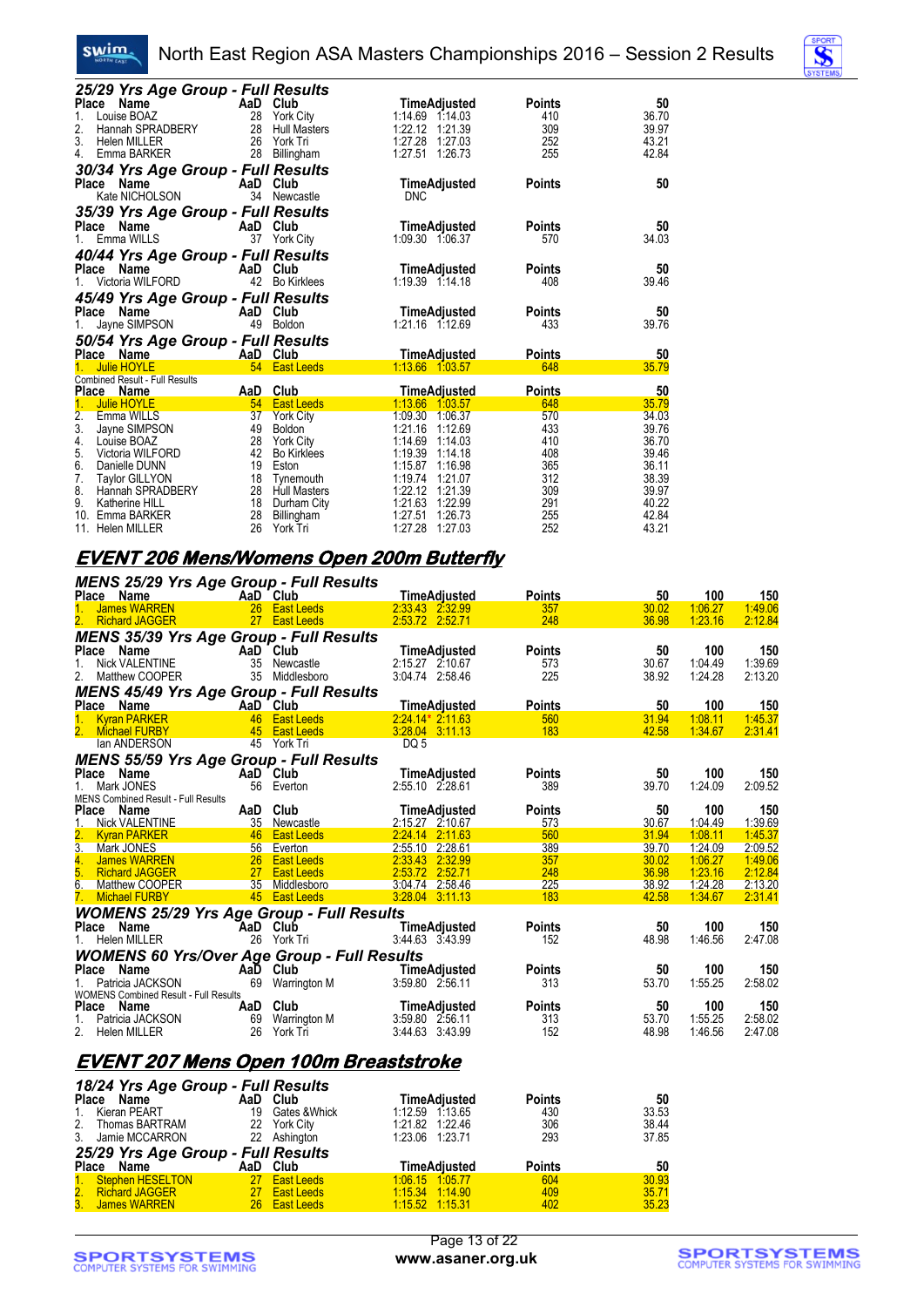



|          |                                                     | 30/34 Yrs Age Group - Full Results             |                                        |                                    |                    |               |                |
|----------|-----------------------------------------------------|------------------------------------------------|----------------------------------------|------------------------------------|--------------------|---------------|----------------|
|          | Place Name                                          | AaD Club                                       |                                        | TimeAdjusted                       |                    | <b>Points</b> | 50             |
| 1.       | <b>Alistair CRAWFORD</b>                            |                                                | 32 East Leeds                          | 1:08.94* 1.07.39                   |                    | 561           | 32.29          |
|          | James BARWICK                                       |                                                | 34 East Leeds                          | 1.26.09 1.23.51                    |                    | 295           | 38.80          |
|          |                                                     | 35/39 Yrs Age Group - Full Results             |                                        |                                    |                    |               |                |
| Place    | <b>Name</b>                                         | AaD                                            | Club                                   | TimeAdjusted                       |                    | <b>Points</b> | 50             |
| 1.<br>2. | <b>Richard DERDOWSKI</b><br><b>Stewart WORTHY</b>   | 35                                             | <b>Bo Kirklees</b><br>38 Bo Kirklees   | 1:13.46 1:10.96<br>1:16.53 1:12.96 |                    | 481<br>442    | 34.70<br>37.10 |
| 3.       | Phil HORNER                                         |                                                | 38 Eston                               | 1:27.21 1:23.14                    |                    | 299           | 39.59          |
|          |                                                     |                                                |                                        |                                    |                    |               |                |
|          | Place Name                                          | 40/44 Yrs Age Group - Full Results<br>AaD Club |                                        | TimeAdjusted                       |                    | Points        | 50             |
| 1.       | Steven HORNER                                       |                                                | 44 Eston                               | 1:19.12 1:13.12                    |                    | 439           | 37.21          |
| 2.       | Daniel DAWSON                                       | 40                                             | Colne                                  | 1:28.29 1:23.36                    |                    | 296           | 42.11          |
|          | Simon HALL                                          |                                                | 43 Barrow LD                           | <b>DNC</b>                         |                    |               |                |
|          | Neil SHUTT                                          |                                                | 40 Co Sund'land                        | <b>DNC</b>                         |                    |               |                |
|          |                                                     | 45/49 Yrs Age Group - Full Results             |                                        |                                    |                    |               |                |
|          | Place Name                                          | AaD Club                                       |                                        | TimeAdjusted                       |                    | Points        | 50             |
| 1.       | <b>Philip CROXALL</b>                               |                                                | 47 Colne                               | 1:24.01 1:16.24                    |                    | 388           | 40.16          |
|          | Justin ROSS                                         |                                                | 45 Tynemouth                           | <b>DNC</b>                         |                    |               |                |
|          |                                                     | 50/54 Yrs Age Group - Full Results             |                                        |                                    |                    |               |                |
|          | Place Name                                          | AaD Club                                       |                                        | TimeAdjusted                       |                    | Points        | 50             |
| 1.       | John BOYER                                          |                                                | 50 Darlington M                        | 1:23.45 1:14.23                    |                    | 420           | 39.04          |
| 2.       | <b>Paul WHITTAKER</b>                               |                                                | 52 East Leeds                          | 1:59.95 1:45.15                    |                    | 147           | 52.87          |
|          |                                                     | 55/59 Yrs Age Group - Full Results             |                                        |                                    |                    |               |                |
| Place    | Name                                                | AaD Club                                       |                                        | TimeAdjusted                       |                    | Points        | 50             |
| 1.       | Kevan BROWN                                         |                                                | 56 Bo Kirklees                         | 1:19.98 1:07.88                    |                    | 549           | 37.64          |
| 2.       | Mark JONES                                          |                                                | 56 Everton                             | 1:29.92 1:16.32                    |                    | 386           | 42.69          |
|          | <b>Jeremy GREAVES</b>                               |                                                | <u>star 56 East Leeds</u>              | <b>DNF</b>                         |                    |               |                |
|          |                                                     | 60 Yrs/Over Age Group - Full Results           |                                        |                                    |                    |               |                |
|          | Place Name                                          | AaD Club                                       |                                        | <b>TimeAdjusted</b>                |                    | Points        | 50             |
| 1.       | <b>Brian TAYLOR</b>                                 | 66                                             | Adwick                                 | 1:29.12 1:08.13<br>1:37.82 1:11.84 |                    | 543           | 42.39          |
| 2.<br>3. | Graham PADGETT                                      | 69                                             | Warrington M<br>72 Co Sund'land        |                                    |                    | 463<br>477    | 45.78<br>47.71 |
| 4.       | Norman STEPHENSON<br>Tony CATTERALL                 |                                                | 70 Colne                               | 1:41.44 1:11.17<br>1:50.20         | 1:19.76            | 338           | 52.37          |
| 5.       | David NORVILLE                                      |                                                | 69 New Earswick                        | 1:54.39 1:24.01                    |                    | 290           | 53.85          |
| 6.       | <b>Colin SAGE</b>                                   |                                                | 80 Hull Masters                        |                                    |                    | 527           | <u>54.13</u>   |
| 7.       | <b>Bill MOORE</b>                                   | 79                                             | <b>East Leeds</b>                      | <u>1:55.28</u>                     | 1:10.55            | 489           | 54.47          |
|          | Combined Result - Full Results                      |                                                |                                        |                                    |                    |               |                |
|          | Place Name                                          | AaD Club                                       |                                        | <b>TimeAdjusted</b>                |                    | <b>Points</b> | 50<br>30.93    |
| 1.<br>2. | <b>Stephen HESELTON</b><br><b>Alistair CRAWFORD</b> | 27 <sub>2</sub><br>32                          | <b>East Leeds</b><br><b>East Leeds</b> | 1:06.15 1:05.77<br>1:08.94 1:07.39 |                    | 604<br>561    | 32.29          |
| 3.       | Kevan BROWN                                         |                                                | 56 Bo Kirklees                         | 1:19.98 1:07.88                    |                    | 549           | 37.64          |
| 4.       | Brian TAYLOR                                        |                                                | 66 Adwick                              | 1:29.12 1:08.13                    |                    | 543           | 42.39          |
| 5.       | Colin SAGE                                          | 80                                             | <b>Hull Masters</b>                    | 1:55.22 1:08.83                    |                    | 527           | 54.13          |
| 6.       | <b>Bill MOORE</b>                                   |                                                | 79 East Leeds                          | 1:55.28 1:10.55                    |                    | 489           | 54.47          |
| 7.       | Richard DERDOWSKI                                   |                                                | 35 Bo Kirklees                         | 1:13.46 1:10.96                    |                    | 481           | 34.70          |
| 8.       | Norman STEPHENSON                                   |                                                | 72 Co Sund'land                        |                                    |                    | 477           | 47.71          |
| 9.       | Graham PADGETT                                      |                                                | 69 Warrington M                        | 1:37.82 1:11.84                    |                    | 463           | 45.78<br>37.10 |
|          | 10. Stewart WORTHY<br>11. Steven HORNER             |                                                | 38 Bo Kirklees<br>44 Eston             | 1:16.53 1:12.96<br>1:19.12 1:13.12 |                    | 442<br>439    | 37.21          |
|          | 12. Kieran PEART                                    | 19                                             | Gates & Whick                          | 1:12.59 1:13.65                    |                    | 430           | 33.53          |
| 13.      | John BOYER                                          |                                                | 50 Darlington M                        | <u>1:23.45</u>                     | 1:14.23            | 420           | 39.04          |
|          | 14. Richard JAGGER                                  | 27 <sub>2</sub>                                | <b>East Leeds</b>                      |                                    |                    | 409           | <u>35.71</u>   |
|          | 15. James WARREN                                    | 26                                             | <b>East Leeds</b>                      | 1:15.52                            | 1:15.31            | 402           | 35.23          |
|          | 16. Philip CROXALL                                  | 47                                             | Colne                                  | 1:24.01                            | 1:16.24            | 388           | 40.16          |
|          | 17. Mark JONES                                      | 56                                             | Everton                                | 1:29.92                            | 1:16.32            | 386           | 42.69<br>52.37 |
|          | 18. Tony CATTERALL<br>19. Thomas BARTRAM            | 70<br>22                                       | Colne<br><b>York City</b>              | 1:50.20<br>1:21.82                 | 1:19.76<br>1:22.46 | 338<br>306    | 38.44          |
|          | 20. Phil HORNER                                     | 38                                             | Eston                                  | 1:27.21                            | 1:23.14            | 299           | 39.59          |
|          | 21. Daniel DAWSON                                   | 40                                             | Colne                                  | 1:28.29                            | 1.23.36            | <b>296</b>    | 42.11          |
|          | 22. James BARWICK                                   | 34                                             | <b>East Leeds</b>                      | <u>1:26.09</u>                     | 1.23.51            | 295           | 38.80          |
|          | 23. Jamie MCCARRON                                  | 22                                             | Ashington                              | 1:23.06                            | 1:23.71            | 293           | 37.85          |
|          | 24. David NORVILLE                                  | 69                                             | New Earswick                           | 1:54.39                            | 1:24.01            | <u>290</u>    | 53.85          |
|          | 25. Paul WHITTAKER                                  | 52                                             | <b>East Leeds</b>                      | 1:59.95                            | 1.45.15            | 147           | 52.87          |

### **EVENT 208 Womens Open 100m Breaststroke**

| 18/24 Yrs Age Group - Full Results<br>Place Name <b>Name</b><br>India TURNER | AaD Club | 20 Eston            | TimeAdjusted<br>DNC. | <b>Points</b> | 50    |
|------------------------------------------------------------------------------|----------|---------------------|----------------------|---------------|-------|
| 25/29 Yrs Age Group - Full Results                                           |          |                     |                      |               |       |
| Place Name AaD Club                                                          |          |                     | <b>TimeAdjusted</b>  | <b>Points</b> | 50    |
| 1. Julie TROTTER 27                                                          |          | Ashington           | 1:23.26 1:22.78      | 427           | 39.30 |
| 2. Hannah SPRADBERY 28 Hull Masters                                          |          |                     | 1:30.91 1:30.10      | 331           | 43.50 |
| 35/39 Yrs Age Group - Full Results                                           |          |                     |                      |               |       |
| Place Name AaD Club                                                          |          |                     | TimeAdjusted         | <b>Points</b> | 50    |
| 1. Jackie CARRIBINE 37 Warrington M                                          |          |                     | 1:24.28 1:20.71      | 461           | 39.79 |
| 40/44 Yrs Age Group - Full Results                                           |          |                     |                      |               |       |
| <b>Example 2</b> AaD Club<br>Place Name                                      |          |                     | TimeAdjusted         | <b>Points</b> | 50    |
| 1. Nina CURRAN                                                               | 43       | <b>Hull Masters</b> | 1:43.29 1:35.99      | 274           | 49.49 |
| 45/49 Yrs Age Group - Full Results                                           |          |                     |                      |               |       |
| <b>Example 2 AaD</b> Club<br>Place Name                                      |          |                     | <b>TimeAdjusted</b>  | <b>Points</b> | 50    |
| Jane SEDMAN                                                                  | 48       | King'f Scar         | <b>DNC</b>           |               |       |
| 50/54 Yrs Age Group - Full Results                                           |          |                     |                      |               |       |
| <b>Example 2</b> AaD Club<br>Place Name                                      |          |                     | TimeAdjusted         | <b>Points</b> | 50    |
| 1. Pauline FOOT                                                              | 51       | York Tri            | 1:41.83 1.29.93      | 333           | 49.03 |
|                                                                              |          |                     |                      |               |       |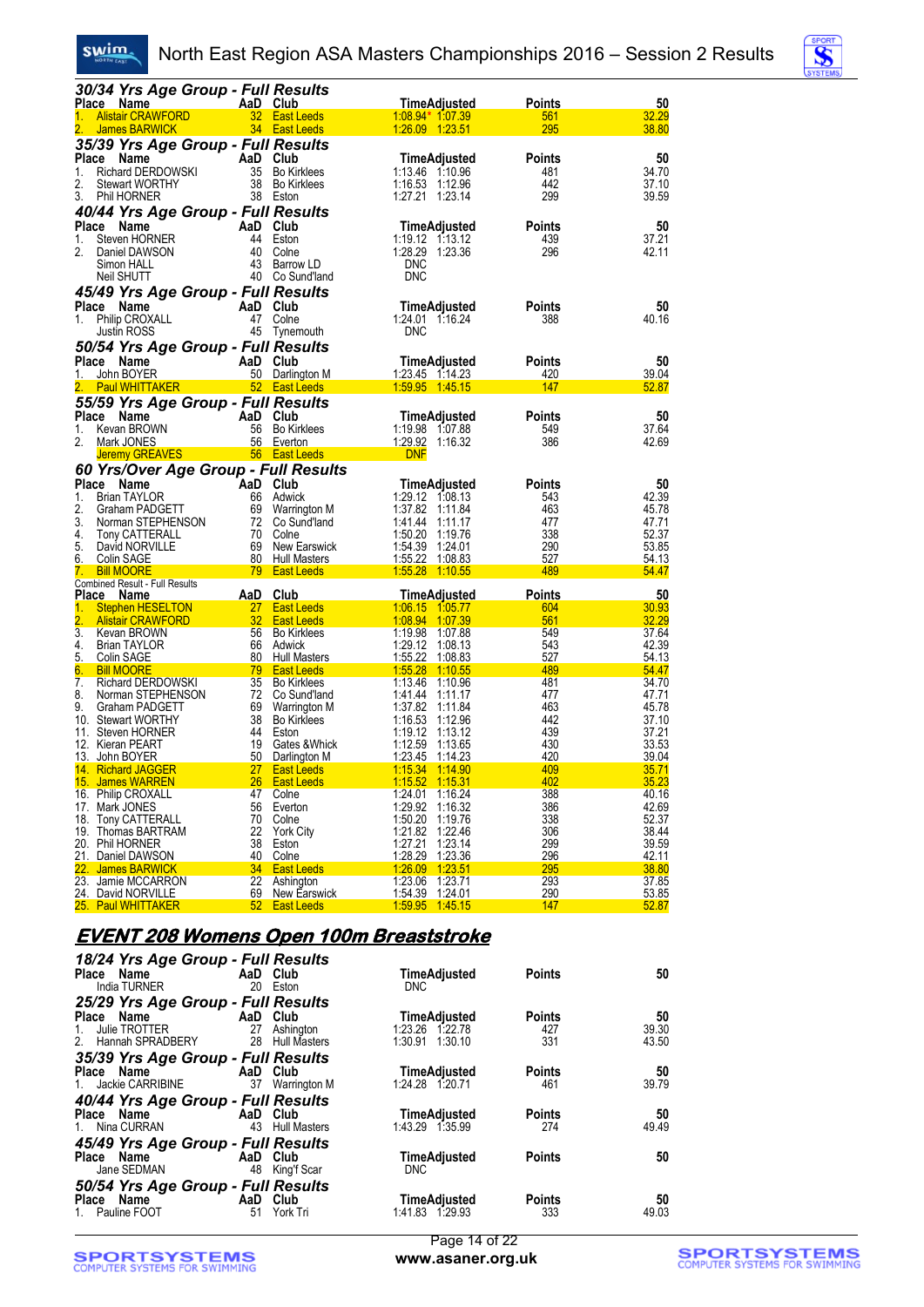



| 60 Yrs/Over Age Group - Full Results<br>Place Name |     | AaD Club            | <b>TimeAdjusted</b> | <b>Points</b> | 50    |     |
|----------------------------------------------------|-----|---------------------|---------------------|---------------|-------|-----|
| 1. Sally SHIELDS                                   | 62  | <b>Bo Kirklees</b>  | 1:31.86 1:13.57     | 608           | 43.45 |     |
| 2.<br>Jennifer MERRITT                             | 65  | Spondon Mast        | 1:33.92 1:12.69     | 631           | 44.87 |     |
| Combined Result - Full Results                     |     |                     |                     |               |       |     |
| Place Name                                         | AaD | Club                | <b>TimeAdjusted</b> | <b>Points</b> | 50    |     |
| Jennifer MERRITT<br>1.                             | 65  | Spondon Mast        | 1:33.92 1:12.69     | 631           | 44.87 |     |
| 2. Sally SHIELDS                                   | 62  | <b>Bo</b> Kirklees  | 1:31.86<br>1:13.57  | 608           | 43.45 |     |
| 3. Jackie CARRIBINE                                | 37  | Warrington M        | 1:24.28<br>1:20.71  | 461           | 39.79 |     |
| Julie TROTTER<br>4.                                | 27  | Ashington           | 1:23.26<br>1:22.78  | 427           | 39.30 |     |
| 5. Pauline FOOT                                    | 51  | York Tri            | 1:41.83<br>1.29.93  | 333           | 49.03 |     |
| 6.<br>Hannah SPRADBERY                             | 28  | <b>Hull Masters</b> | 1:30.91<br>1:30.10  | 331           | 43.50 |     |
| Nina CURRAN                                        | 43  | <b>Hull Masters</b> | 1:43.29<br>1:35.99  | 274           | 49.49 |     |
| <b>EVENT 209 Mens/Womens Open 200m Medley Team</b> |     |                     |                     |               |       |     |
|                                                    |     |                     |                     |               |       |     |
| 072+ Yrs Age Group - Full Results                  |     |                     | Time Adjusted       | <b>Dointo</b> | гΩ.   | 101 |

| Place       | Name                              | A.G    | Club              | TimeAdiusted        | <b>Points</b> | 50    | 100     | 150     |
|-------------|-----------------------------------|--------|-------------------|---------------------|---------------|-------|---------|---------|
|             | 1. Ashington SC                   | $072+$ | Ashington         | 2:19.83 2:23.13     |               | 37.01 | 1:16.62 | 1:48.17 |
|             | 120+ Yrs Age Group - Full Results |        |                   |                     |               |       |         |         |
|             | Place Name                        |        | A.G Club          | TimeAdiusted        | <b>Points</b> | 50    | 100     | 150     |
|             | 1. York City Baths Club           | $120+$ | York City         | 2:08.50 2:11.11     |               | 33.26 | 1:04.81 | 1:38.25 |
| 2. Eston SC |                                   | $120+$ | Eston             | 2:19.28 2:22.11     |               | 35.61 | 1:11.29 | 1:48.73 |
|             | 3. York Triathlon Club            | $120+$ | York Tri          | 2:31.27 2:34.35     |               | 41.48 | 1:29.17 | 2:03.38 |
|             | 160+ Yrs Age Group - Full Results |        |                   |                     |               |       |         |         |
|             | Place Name                        |        | A.G Club          | <b>TimeAdiusted</b> | <b>Points</b> | 50    | 100     | 150     |
|             | 1. East Leeds SC                  | $160+$ | <b>East Leeds</b> | 2:05.50 2:08.05     |               | 34.19 | 1:04.77 | 1:37.13 |
|             | 2. Hull Masters SC                | $160+$ | Hull Masters      | 2:35.34 2:38.50     |               | 39.30 | 1:28.67 | 2:01.61 |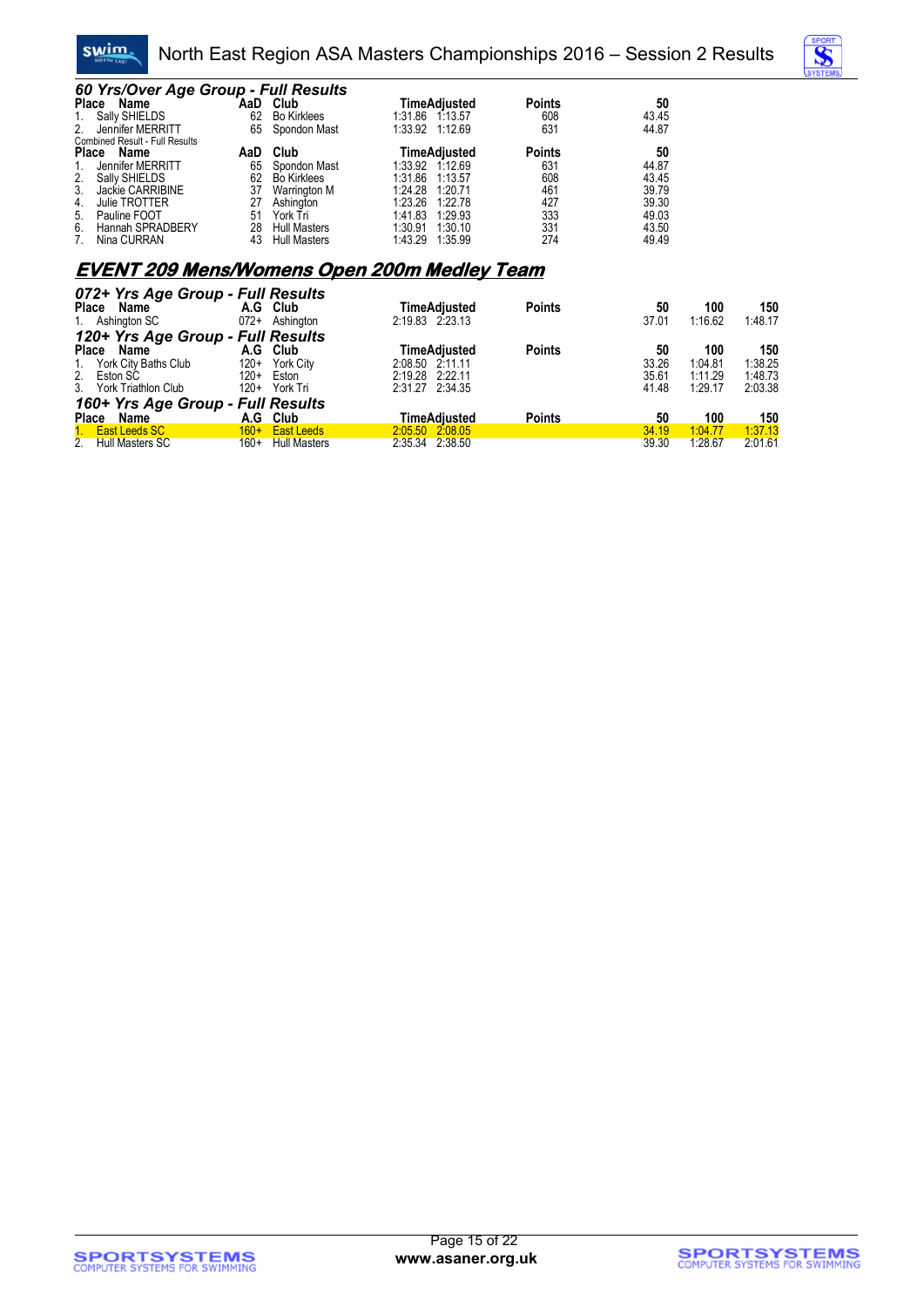

| Swinn,                                                                            | North East Region ASA Masters Championships 2016 – Session 3 Results                                      |                                                                                  |                             |                         |                           |                           |
|-----------------------------------------------------------------------------------|-----------------------------------------------------------------------------------------------------------|----------------------------------------------------------------------------------|-----------------------------|-------------------------|---------------------------|---------------------------|
|                                                                                   | <u>EVENT 301 Mens/Womens Open 200m Freestyle</u>                                                          |                                                                                  |                             |                         |                           |                           |
| Place Name<br>1. Nicholas GOWLAND<br>Mika BROWN<br>Kieran PEART                   | MENS 18/24 Yrs Age Group - Full Results<br>AaD Club<br>20 Billingham<br>22 East Leeds<br>19 Gates & Whick | <b>TimeAdjusted</b><br>2:05.91 2:07.48<br><b>DNC</b><br><b>DNC</b>               | <b>Points</b><br>473        | 50<br>29.33             | 100<br>1:02.44            | 150<br>1:34.53            |
| Place Name                                                                        | <b>MENS 25/29 Yrs Age Group - Full Results</b><br>AaD Club                                                | <b>TimeAdjusted</b>                                                              | Points                      | 50                      | 100                       | 150                       |
| <b>Richard JAGGER</b><br>1.                                                       | 27 East Leeds                                                                                             | $2:01.46$ $2:00.75$                                                              | 557                         | 29.12                   | 1:00.64                   | 1:32.32                   |
| 2. William JOLLY<br>3. James WARREN                                               | 25 Newcastle<br>26 East Leeds                                                                             | $2:04.60$ $2:04.60$<br>$2:07.90$ $2:07.54$                                       | 507<br>472                  | 29.52<br>29.03          | 1:01.38<br>1:01.32        | 1:33.63<br>1:34.23        |
| 4. Andrea MEO                                                                     | 26 York City                                                                                              | 2:41.41 2:40.95                                                                  | 235                         | 35.55                   | 1:16.69                   | 1:59.81                   |
| Place<br>Name<br>1.<br>Tom PAGETT                                                 | MENS 30/34 Yrs Age Group - Full Results<br>AaD Club<br>30 York Tri                                        | <b>TimeAdjusted</b><br>$2:30.25$ $2:27.93$                                       | Points<br>303               | 50<br>35.47             | 100<br>1:14.49            | 150<br>1:53.58            |
| Place<br>Name                                                                     | <b>MENS 35/39 Yrs Age Group - Full Results</b><br>AaD Club                                                | <b>TimeAdjusted</b>                                                              | Points                      | 50                      | 100                       | 150                       |
| Nick VALENTINE<br>1.<br>Kris CAPPERAULD<br>Danny THOMPSON                         | 35 Newcastle<br>37 York Tri<br>38 Ilkley                                                                  | 2:05.05 2:00.80<br><b>DNC</b><br><b>DNC</b>                                      | 556                         | 29.50                   | 1:01.29                   | 1:33.40                   |
|                                                                                   | <b>MENS 40/44 Yrs Age Group - Full Results</b>                                                            |                                                                                  |                             |                         |                           |                           |
| Place<br>Name<br>1. Christopher TOOP<br>Richard BROWN<br>Duncan SMITH<br>Ben SHAW | AaD Club<br>40 Co Sund'land<br>42 Ilkley<br>42 Middlesboro<br>40 East Leeds                               | <b>TimeAdjusted</b><br>2:38.53 2:29.68<br><b>DNC</b><br><b>DNC</b><br><b>DNC</b> | Points<br>292               | 50<br>36.37             | 100<br>1:16.13            | 150<br>1:57.25            |
|                                                                                   | <b>MENS 45/49 Yrs Age Group - Full Results</b><br>AaD Club                                                |                                                                                  |                             |                         |                           |                           |
| Place Name<br>Neil BOWERS<br>1.<br>2. Ian ANDERSON                                | 46 Newcastle<br>45 York Tri                                                                               | <b>TimeAdjusted</b><br>2:15.22 2:03.48<br>2:45.49 2:32.04                        | <b>Points</b><br>521<br>279 | 50<br>30.47<br>37.40    | 100<br>1:04.47<br>1:20.01 | 150<br>1:40.05<br>2:03.51 |
| Place Name                                                                        | <b>MENS 50/54 Yrs Age Group - Full Results</b><br>AaD Club                                                | <u>TimeAdiusted</u>                                                              | <u>Points</u>               | 50                      | 100                       | 150                       |
| 1. Stuart HOYLE<br>Julian PLUMLEY                                                 | 50 East Leeds<br>51 Newcastle                                                                             | $2:16.50*2:01.41$<br><b>DNC</b>                                                  | 548                         | 31.67                   | 1:05.62                   | <u>1:41.19</u>            |
|                                                                                   | <b>MENS 55/59 Yrs Age Group - Full Results</b>                                                            |                                                                                  |                             |                         |                           |                           |
| Place Name                                                                        | AaD Club                                                                                                  | <b>TimeAdjusted</b>                                                              | <b>Points</b>               | 50                      | 100                       | 150                       |
| 1.<br>Mark JONES<br>2. Guy FAWKES                                                 | 56 Everton<br>57 Billingham                                                                               | 2:26.71 2:04.52<br>2:41.83 2:16.15                                               | 508<br>388                  | 35.10<br>36.85          | 1:12.68<br>1:18.06        | 1:50.12<br>2:00.41        |
| Place Name                                                                        | <b>MENS 60 Yrs/Over Age Group - Full Results</b><br>AaD Club                                              |                                                                                  |                             |                         |                           |                           |
| Graham PADGETT<br>1.                                                              | 69 Warrington M                                                                                           | <b>TimeAdjusted</b><br>2:41.59 1:58.67                                           | <b>Points</b><br>587        | 50<br>37.82             | 100<br>1:18.44            | 150<br>2:00.22            |
| 2.<br>Tony CATTERALL<br>3. David NORVILLE                                         | 70 Colne<br>69 New Earswick                                                                               | 3:02.67 2:12.22<br>3:05.25 2:16.05                                               | 424<br>389                  | 42.16<br>40.50          | 1:27.94<br>1:26.38        | 2:14.68<br><u>2:15.97</u> |
| 4. Bill MOORE                                                                     | <b>19 East Leeds</b>                                                                                      | 3:29.72 2:08.35                                                                  | 464                         | 48.83                   | 1:41.65                   | 2:36.33                   |
| Michael BRANT<br>MENS Combined Result - Full Results                              | 61 Bo Kirklees                                                                                            | <b>DNC</b>                                                                       |                             |                         |                           |                           |
| Place<br>Name<br>1. Graham PADGETT                                                | AaD Club<br>69 Warrington M                                                                               | <b>TimeAdjusted</b><br>2:41.59 1:58.67                                           | <b>Points</b><br>587        | 50<br>37.82             | 100<br>1:18.44            | 150<br>2:00.22            |
| 2. Richard JAGGER                                                                 | 27 East Leeds                                                                                             | $2:01.46$ $2:00.75$                                                              | 557                         |                         | $29.12 \quad 1:00.64$     | $-1.32.32$                |
| 3.<br><b>Nick VALENTINE</b><br>4.<br><b>Stuart HOYLE</b>                          | 35 Newcastle<br>50 <sub>2</sub><br><b>East Leeds</b>                                                      | 2:05.05 2:00.80<br>$2:16.50$ $2:01.41$                                           | 556<br>548                  | 29.50<br>31.67          | 1:01.29<br>1:05.62        | 1:33.40<br>1:41.19        |
| 5.<br>Neil BOWERS                                                                 | 46 Newcastle                                                                                              | $2:15.22$ $2:03.48$                                                              | 521<br>508                  | 30.47<br>35.10          | 1:04.47                   | $1:40.05$<br>$1:50.12$    |
| 6.<br>Mark JONES<br>7.<br>William JOLLY                                           | 56 Everton<br>25 Newcastle                                                                                | 2:26.71 2:04.52<br>2:04.60 2:04.60                                               | 507                         | 29.52                   | 1:12.68<br>1:01.38        | 1:33.63                   |
| 8.<br>Nicholas GOWLAND<br>9.<br>James WARREN                                      | 20 Billingham<br>26 <sup>2</sup><br><b>East Leeds</b>                                                     | $2:05.91$ $2:07.48$<br><u>2:07.90 2:07.54</u>                                    | 473<br>472                  | <u> 29.33 </u><br>29.03 | <u>1:02.44</u><br>1:01.32 | $\frac{1:34.53}{1:34.23}$ |
| 10. Bill MOORE                                                                    | 79 East Leeds                                                                                             | 3:29.72 2:08.35                                                                  | 464                         | 48.83                   | 1:41.65                   | 2:36.33                   |
| 11. Tony CATTERALL<br>12. David NORVILLE                                          | 70 Colne<br>69 New Earswick                                                                               | $3:02.67$ $2:12.22$<br>3:05.25 2:16.05                                           | 424<br>389                  | 42.16<br>40.50          | 1:27.94<br>1:26.38        | $2:14.68$<br>$2:15.97$    |
| 13. Guy FAWKES                                                                    | 57 Billingham                                                                                             | 2:41.83 2:16.15                                                                  | 388                         | 36.85                   | 1:18.06                   | 2:00.41                   |
| 14. Tom PAGETT<br>15. Christopher TOOP                                            | 30 York Tri<br>40 Co Sund'land                                                                            | $2:30.25$ $2:27.93$<br>2:38.53 2:29.68                                           | 303<br>292                  | 35.47<br>36.37          | 1:14.49<br>1:16.13        | $1:53.58$<br>$1:57.25$    |
| 16. Ian ANDERSON<br>17. Andrea MEO                                                | 45 York Tri<br>26 York City                                                                               | 2:45.49 2:32.04<br>2:41.41 2:40.95                                               | 279<br>235                  | 37.40<br>35.55          | 1:20.01<br>1:16.69        | 2:03.51<br>1:59.81        |
|                                                                                   | <b>WOMENS 25/29 Yrs Age Group - Full Results</b>                                                          |                                                                                  |                             |                         |                           |                           |
| Place Name                                                                        | AaD Club                                                                                                  | <b>TimeAdjusted</b>                                                              | Points                      | 50                      | 100                       | 150                       |
| Nicola MACKAY<br>1.<br>2. Emma BARKER                                             | 27 Harrogate<br>28 Billingham                                                                             | $2:14.91$ $2:14.13$<br>2:44.45 2:42.99                                           | 563<br>313                  | 31.32<br>38.58          | 1:05.10<br>1:19.62        | 1:39.73<br>2:02.68        |
| 3. Lisa SHEEHAN                                                                   | 27 Billingham                                                                                             | 2:44.71 2:43.75                                                                  | 309                         | 35.72                   | 1:16.32                   | 2:00.26                   |
| Place Name                                                                        | <b>WOMENS 30/34 Yrs Age Group - Full Results</b><br>AaD Club                                              | TimeAdjusted                                                                     | Points                      | 50                      | 100                       | 150                       |
| 1. Lucy RODWELL                                                                   | 30 Sheffield C                                                                                            | 2:19.13 2:16.98                                                                  | 528                         | 31.78                   | 1:06.26                   | 1:42.31                   |
| Place Name<br>1. Emma WILLS                                                       | <b>WOMENS 35/39 Yrs Age Group - Full Results</b><br>AaD Club<br>37 York City                              | TimeAdjusted<br>2:12.97 2:07.34                                                  | Points<br>658               | 50<br>30.86             | 100<br>1:04.14            | 150<br>1:38.54            |
|                                                                                   | <b>WOMENS 40/44 Yrs Age Group - Full Results</b>                                                          |                                                                                  |                             |                         |                           |                           |
| Place Name<br>Victoria WILFORD<br>1.                                              | AaD Club<br>42 Bo Kirklees                                                                                | <b>TimeAdjusted</b><br>$2:32.46$ $2:22.46$                                       | Points<br>470               | 50<br>35.37             | 100<br>1:14.52            | 150<br>1:53.83<br>2:32.53 |
| 2. Emma GODFREY                                                                   | 41 Bo Kirklees                                                                                            | 3:25.94 3:13.45                                                                  | 187                         | 46.55                   | 1:39.02                   |                           |
| Place Name<br>Gail WRANGLES                                                       | <b>WOMENS 45/49 Yrs Age Group - Full Results</b><br><b>AaD</b> Club<br>46 East Leeds                      | <b>TimeAdjusted</b><br><b>DNC</b>                                                | <b>Points</b>               | 50                      | 100                       | 150                       |
| Place Name                                                                        | <b>WOMENS 50/54 Yrs Age Group - Full Results</b><br>AaD Club                                              | <b>TimeAdjusted</b>                                                              |                             | 50                      | 100                       | 150                       |
| 1. Pauline FOOT                                                                   | 51 York Tri                                                                                               | 2:51.42 2:31.39                                                                  | Points<br>391               | 40.50                   | 1:23.67                   | 2:07.46                   |

# **SPORTSYSTEMS**<br>COMPUTER SYSTEMS FOR SWIMMING

#### Page **16** of 22 **www.asaner.org.uk**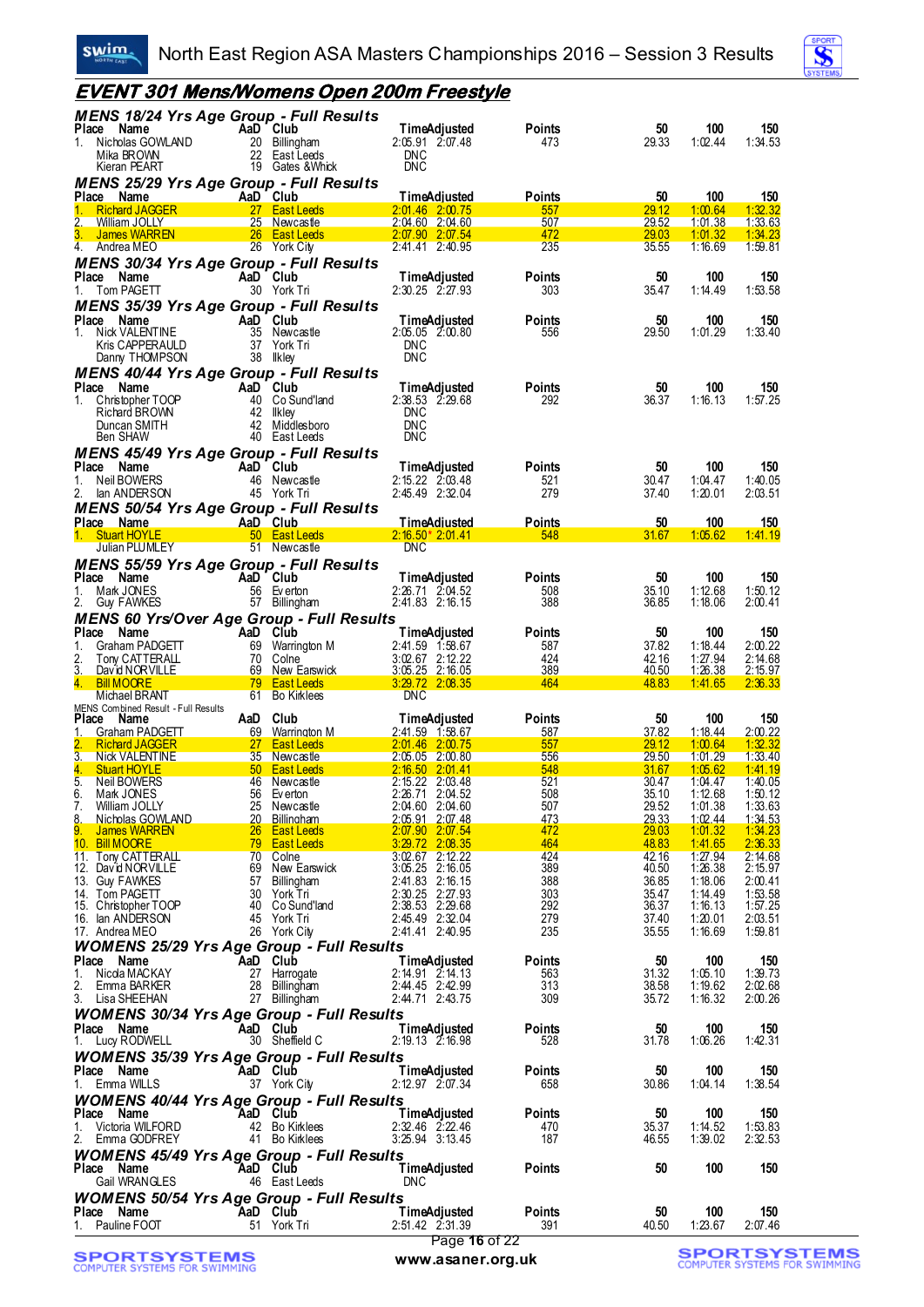#### swim. North East Region ASA Masters Championships 2016 – Session 3 Results



| 2.<br>Kath MNGHELLA                                | 52  | King'f Scar        |            | $3:03.13$ $2:40.54$ | 328           | 42.76 | 1:29.80 | 2:18.12 |
|----------------------------------------------------|-----|--------------------|------------|---------------------|---------------|-------|---------|---------|
| Dianne ROBERTS                                     | 52  | King'f Scar        | <b>DNC</b> |                     |               |       |         |         |
| Julie HOYLE                                        | 54  | East Leeds         | <b>DNC</b> |                     |               |       |         |         |
| <b>WOMENS 60 Yrs/Over Age Group - Full Results</b> |     |                    |            |                     |               |       |         |         |
| Name<br><b>Place</b>                               | AaD | Club               |            | TimeAdiusted        | <b>Points</b> | 50    | 100     | 150     |
| Suzanne CLARKSON                                   | 61  | Hull Masters       |            | $4:09.50$ $3:21.96$ | 165           | 56.17 | 2:00.59 | 3:06.61 |
| <b>WOMENS Combined Result - Full Results</b>       |     |                    |            |                     |               |       |         |         |
| Name<br><b>Place</b>                               | AaD | Club               |            | TimeAdjusted        | <b>Points</b> | 50    | 100     | 150     |
| Emma WILLS                                         | 37  | York Citv          |            | $2:12.97$ $2:07.34$ | 658           | 30.86 | 1:04.14 | 1:38.54 |
| 2.<br>Nicola MACKAY                                | 27  | Harrogate          | 2:14.91    | 2:14.13             | 563           | 31.32 | 1:05.10 | 1:39.73 |
| 3.<br>Lucy RODWELL                                 | 30  | Sheffield C        |            | $2:19.13$ $2:16.98$ | 528           | 31.78 | 1:06.26 | 1:42.31 |
| 4.<br>Victoria WILFORD                             | 42  | <b>Bo Kirklees</b> | 2:32.46    | 2:22.46             | 470           | 35.37 | 1:14.52 | 1:53.83 |
| Pauline FOOT<br>5.                                 | 51  | York Tri           |            | 2:51.42 2:31.39     | 391           | 40.50 | 1:23.67 | 2:07.46 |
| 6.<br>Kath MNGHELLA                                | 52  | King'f Scar        |            | $3:03.13$ $2:40.54$ | 328           | 42.76 | 1:29.80 | 2:18.12 |
| Emma BARKER                                        | 28  | Billingham         |            | 2:44.45 2:42.99     | 313           | 38.58 | 1:19.62 | 2:02.68 |
| 8.<br>Lisa SHEEHAN                                 | 27  | Billingham         | 2:44.71    | 2:43.75             | 309           | 35.72 | 1:16.32 | 2:00.26 |
| 9.<br>Emma GODFREY                                 | 41  | <b>Bo Kirklees</b> | 3:25.94    | 3:13.45             | 187           | 46.55 | 1:39.02 | 2:32.53 |
| Suzanne CLARKSON<br>10.                            | 61  | Hull Masters       | 4:09.50    | 3:21.96             | 165           | 56.17 | 2:00.59 | 3:06.61 |

#### **EVENT 302 Mens Open 50m Backstroke**

|                                 | 25/29 Yrs Age Group - Full Results                                                                                                |           |                                        |                                        |                               |                   |
|---------------------------------|-----------------------------------------------------------------------------------------------------------------------------------|-----------|----------------------------------------|----------------------------------------|-------------------------------|-------------------|
| Place                           | Name<br>AaD Club<br>27 Eastl                                                                                                      |           |                                        | TimeAdjusted                           |                               | Points            |
| 1.                              | <b>Richard JAGGER</b>                                                                                                             |           | <b>East Leeds</b>                      | 29.33                                  | <b>29.16</b>                  | 442               |
| 3.                              | James WARREN<br>Michael CUMMINGS                                                                                                  | <b>25</b> | <b>East Leeds</b><br>Stockton          | 31.13<br>35.82                         | 31.04<br>35.82                | 366<br>238        |
| 4.                              | Matthew ALEXANDER                                                                                                                 |           | 25 Ashington                           | 38.24                                  | 38.24                         | 196               |
|                                 |                                                                                                                                   |           |                                        |                                        |                               |                   |
| Place Name                      | 30/34 Yrs Age Group - Full Results<br><b>Example 2</b> AaD Club                                                                   |           |                                        | TimeAdjusted                           |                               | Points            |
| 1.                              | <b>Alistair CRAWFORD</b>                                                                                                          |           | 32 East Leeds                          | <b>28.49</b>                           | 27.85                         | 507               |
|                                 | James BARWICK                                                                                                                     |           | 34 East Leeds                          | 34.29                                  | 33.26                         | 298               |
|                                 | 35/39 Yrs Age Group - Full Results                                                                                                |           |                                        |                                        |                               |                   |
| Place Name                      | <b>E</b> Name<br>Phil WOODWARD<br>David STANIFORTH                                                                                | AaD Club  |                                        | <b>TimeAdjusted</b>                    |                               | Points            |
| 1.                              |                                                                                                                                   | 36        | Middlesboro                            | 33.13                                  | 31.87                         | 338               |
| 2.                              |                                                                                                                                   |           | 36 Hull Masters                        | 34.17                                  | 32.87                         | 308               |
|                                 | Ben HARKIN                                                                                                                        |           | 38 Chesterfield                        | <b>DNC</b>                             |                               |                   |
|                                 | 40/44 Yrs Age Group - Full Results                                                                                                |           |                                        |                                        |                               |                   |
| Place Name                      | <b>EXAMPLE SEARCH Philip HAWKRIGG</b>                                                                                             | AaD Club  |                                        | TimeAdjusted                           |                               | Points            |
| 1.                              |                                                                                                                                   | 41        | Copeland                               | 33.55                                  | 31.52                         | 350               |
|                                 | Daniel DAWSON<br>Duncan SMITH                                                                                                     | 40<br>42  | Colne<br>Middlesboro                   | <b>DNC</b><br>DNC                      |                               |                   |
|                                 | Simon HALL                                                                                                                        |           | 43 Barrow LD                           | DNC                                    |                               |                   |
|                                 | 45/49 Yrs Age Group - Full Results                                                                                                |           |                                        |                                        |                               |                   |
| Place                           | Name                                                                                                                              | AaD Club  |                                        | <b>TimeAdjusted</b>                    |                               | Points            |
| <u>1.</u>                       | <b>Neil BOWERS</b>                                                                                                                |           | 46 Newcastle                           | <u>31.74 _</u>                         | <u>28.99</u>                  | <u>450</u>        |
| 2.                              | Ky ran PARKER                                                                                                                     |           | 46 East Leeds                          | <b>32.20</b>                           | 29.41                         | 431               |
|                                 | Richard WITTY                                                                                                                     |           | 47 King'f Scar                         | <b>DNC</b>                             |                               |                   |
|                                 | 50/54 Yrs Age Group - Full Results                                                                                                |           |                                        |                                        |                               |                   |
| Place                           | Name                                                                                                                              | AaD Club  |                                        | <b>TimeAdjusted</b>                    |                               | Points            |
| 1.                              | Kev in SMITH                                                                                                                      |           | 52 Newcastle                           | 34.18 29.96                            |                               | <u>407</u>        |
|                                 | David HOGG                                                                                                                        |           | 52 East Leeds                          | <b>34.60</b>                           | 30.33                         | 393               |
|                                 | 55/59 Yrs Age Group - Full Results                                                                                                |           |                                        |                                        |                               |                   |
|                                 |                                                                                                                                   |           |                                        |                                        |                               |                   |
|                                 | Name                                                                                                                              | AaD Club  |                                        | TimeAdjusted                           |                               | Points            |
|                                 |                                                                                                                                   | 59        | Wetherby                               | 34.54                                  | 28.52                         | 472               |
|                                 | Robert WOODCOCK<br>Mark JONES                                                                                                     | 56        | Ev erton                               | 40.00                                  | 33.95                         | 280               |
|                                 | Gordon DICKNSON                                                                                                                   |           | 57 Ashington                           | 46.66<br><b>DNC</b>                    | 39.25                         | 181               |
|                                 | Jeremy GREAVES                                                                                                                    |           | 56 East Leeds                          |                                        |                               |                   |
| Place<br>1.<br>2.<br>3.         | 60 Yrs/Over Age Group - Full Results                                                                                              |           |                                        |                                        |                               |                   |
| 1.                              | Name<br>Christopher BROWN                                                                                                         | AaD       | Club<br>63 Co Bradford                 | <b>TimeAdjusted</b><br><u>33.27 - </u> | 26.36                         | Points<br>598     |
|                                 | <b>Bill MOORE</b>                                                                                                                 |           | <b>East Leeds</b>                      | 49.49                                  | <b>30.29</b>                  | 394               |
|                                 | <u>2001 - 2002 - 2003 - 2004 - 2004 - 2004 - 2004 - 2004 - 2004 - 2004 - 2004 - 2004 - 2004 - 2004 - 2004 - 200</u><br>Colin SAGE | 80        | Hull Masters                           | 52.80                                  | 31.54                         | 349               |
|                                 | Graeme SHUTT                                                                                                                      | 67        | Co Sund'land                           | DNC                                    |                               |                   |
| Place<br>2.<br>$\overline{3}$ . | Tony CATTERALL                                                                                                                    | 70        | Colne                                  | DQ 2                                   |                               |                   |
|                                 | Combined Result - Full Results<br>Name                                                                                            | AaD       | Club                                   |                                        |                               | Points            |
| Place<br>1.                     | <b>Christopher BROWN</b>                                                                                                          | 63        | Co Bradford                            | <b>TimeAdjusted</b><br><u>33.27 - </u> | <u>26.36</u>                  | 598               |
|                                 | <b>Alistair CRAWFORD</b>                                                                                                          | 32        | <b>East Leeds</b>                      | <b>28.49</b>                           | <u>27.85</u>                  | 507               |
|                                 | 3. Robert WOODCOCK                                                                                                                | 59        | Wetherby                               | 34.54                                  | 28.52                         | 472               |
| 4.                              | <b>Neil BOWERS</b>                                                                                                                | <u>46</u> | Newcastle                              | <u>31.74</u>                           | <u>28.99</u>                  | <u>450</u>        |
| 5.                              | <b>Richard JAGGER</b>                                                                                                             | 27        | <b>East Leeds</b>                      | 29.33                                  | <u>29.16</u>                  | 442               |
|                                 | 6. Kyran PARKER                                                                                                                   | 46        | <b>East Leeds</b>                      | 32.20                                  | 29.41                         | 431               |
| 7.                              | <b>Kev in SMITH</b>                                                                                                               | 52        | Newcastle                              | 34.18<br>49.49                         | <u> 29.96</u><br><u>30.29</u> | <u>407</u><br>394 |
| 8.<br>9.                        | <b>Bill MOORE</b><br>David HOGG                                                                                                   | 79<br>52  | <b>East Leeds</b><br><b>East Leeds</b> | 34.60                                  | 30.33                         | <b>393</b>        |
| 10.                             | <b>James WARREN</b>                                                                                                               | 26        | <b>East Leeds</b>                      | 31.13                                  | 31.04                         | 366               |
|                                 | 11. Philip HAWKRIGG                                                                                                               | 41        | Copeland                               | 33.55                                  | 31.52                         | 350               |
| 12. Colin SAGE                  |                                                                                                                                   | 80        | Hull Masters                           | 52.80                                  | 31.54                         | 349               |
|                                 | 13. Phil WOODWARD                                                                                                                 | 36        | Middlesboro                            | 33.13                                  | 31.87                         | 338               |
|                                 | 14. David STANIFORTH                                                                                                              | 36        | Hull Masters                           | 34.17                                  | 32.87                         | 308               |
|                                 | 15. James BARWICK<br>16. Mark JONES                                                                                               | 34<br>56  | East Leeds<br>Ev erton                 | 34.29<br>40.00                         | 33.26<br>33.95                | 298<br>280        |
|                                 | 17. Michael CUMMINGS                                                                                                              | 25        | Stockton                               | 35.82                                  | 35.82                         | 238               |
|                                 | 18. Matthew ALEXANDER<br>19. Gordon DICKNSON                                                                                      | 25<br>57  | Ashington<br>Ashington                 | 38.24<br>46.66                         | 38.24<br>39.25                | 196<br>181        |

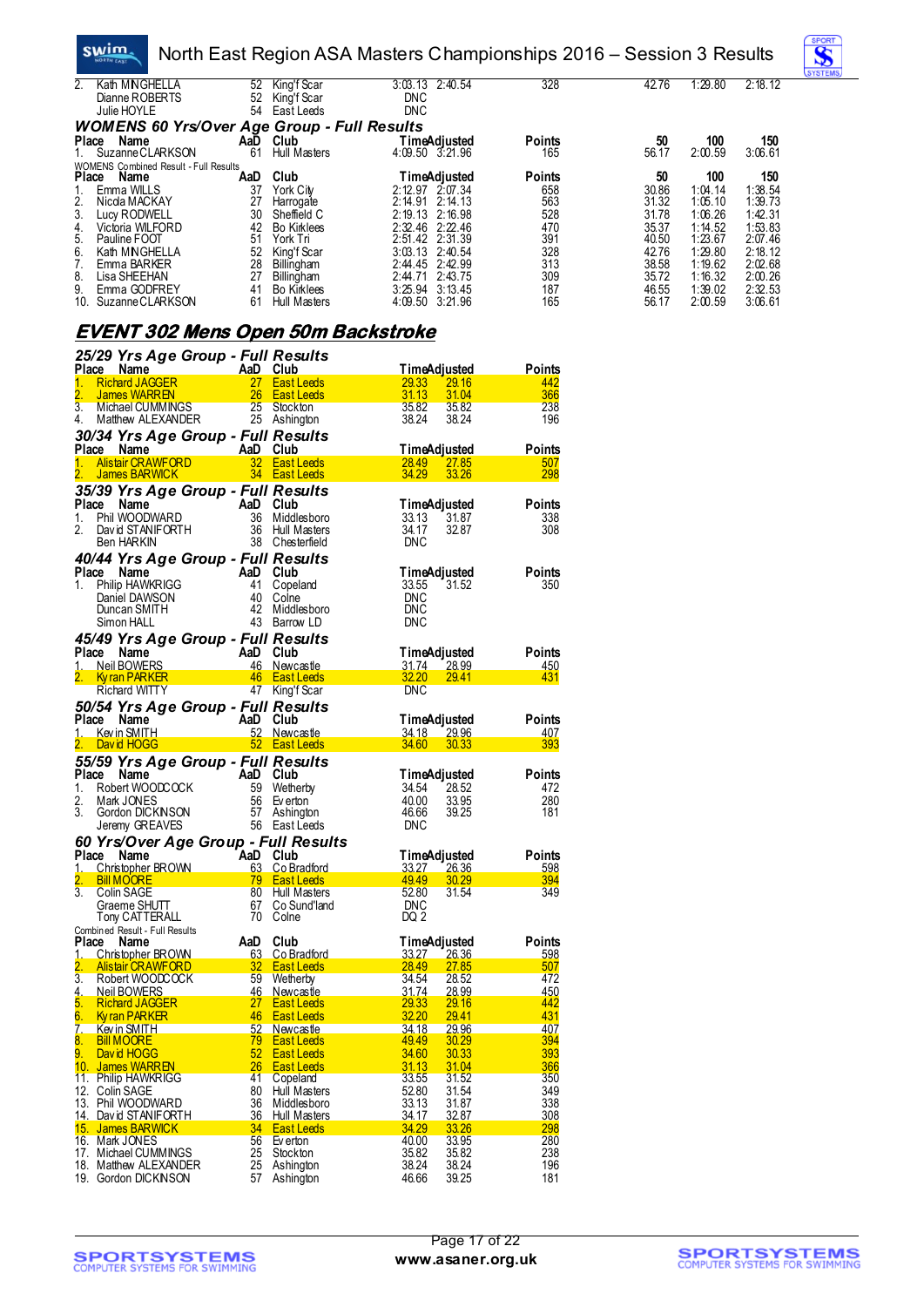

#### **EVENT 303 Womens Open 50m Backstroke**

| 18/24 Yrs Age Group - Full Results<br>Place Name<br>Ce Name<br>Tay br GILLYON<br>Tay br GILLYON 18 Ty nemouth<br>Rosemay KINCAID 23 Ty nemouth<br>Katherine HILL 18 Durham City<br>Raherine HILL 19 Br then<br>1.<br>2.<br>3.<br>Danielle DUNN                                                                                                      | 19 Eston                                                                                                                                            | TimeAdjusted<br>38.01<br>38.64<br>38.46<br>38.67<br>38.49<br>39.13<br><b>DNC</b>                                                                                               | Points<br>293<br>292<br>282                             |
|-----------------------------------------------------------------------------------------------------------------------------------------------------------------------------------------------------------------------------------------------------------------------------------------------------------------------------------------------------|-----------------------------------------------------------------------------------------------------------------------------------------------------|--------------------------------------------------------------------------------------------------------------------------------------------------------------------------------|---------------------------------------------------------|
| 25/29 Yrs Age Group - Full Results<br>Place Name<br><b>Ce Name AD Club</b><br>Louise BOAZ 28 York (<br>Hannah SPRADBERY 28 Hull N<br>Halen MILLER 26 York (<br>1.<br>2.<br>3.<br>Helen MILLER                                                                                                                                                       | York City<br>Hull Masters<br>26 York Tri                                                                                                            | TimeAdjusted<br>34.37<br>34.06<br>38.54<br>38.20<br>40.85<br>40.73                                                                                                             | <b>Points</b><br>428<br>303<br>250                      |
| 30/34 Yrs Age Group - Full Results<br>Place Name<br>1.                                                                                                                                                                                                                                                                                              | Sheffield C<br>34 Newcastle                                                                                                                         | TimeAdjusted<br>33.06<br>32.55<br><b>DNC</b>                                                                                                                                   | <b>Points</b><br>490                                    |
| 35/39 Yrs Age Group - Full Results<br>Ce Name<br>Rachel WHITWELL<br>Emma WILLS<br>Tanya JOHNSON<br>Lucy CHURM<br>CHURM<br>CHURM<br>CHURM<br>CHURM<br>CHURM<br>CHURM<br>CHURM<br>CHURM<br>CHURM<br>CHURM<br>CHURM<br>CHURM<br>CHURM<br>CHURM<br>CHURM<br>CHURM<br>CHURM<br>CHURM<br>CHURM<br>CHURM<br>CHURM<br>CHURM<br>Place Name<br>1.<br>2.<br>3. | 36 Bo Kirklees<br>York City<br>38 East Leeds                                                                                                        | <b>TimeAdjusted</b><br>32.43<br>31.19<br>33.23<br>31.82<br>56.26<br>54.12<br><b>DNC</b>                                                                                        | Points<br>557<br>525<br>106                             |
| 45/49 Yrs Age Group - Full Results<br>Place Name<br>1.<br>Jayne SMPSON<br>Jane SEDMAN                                                                                                                                                                                                                                                               | AaD Club<br>49 Boldon<br>48 King'f Scar                                                                                                             | <b>TimeAdjusted</b><br>35.41<br>31.72<br><b>DNC</b>                                                                                                                            | <b>Points</b><br>530                                    |
| 50/54 Yrs Age Group - Full Results<br>Place Name<br>Carolyn RVINE<br>1.<br>Julie HOYLE                                                                                                                                                                                                                                                              | AaD Club<br>53 Bo Kirklees<br>54 East Leeds                                                                                                         | TimeAdjusted<br>38.08<br>33.13<br><b>DNC</b>                                                                                                                                   | Points<br>465                                           |
| 55/59 Yrs Age Group - Full Results<br>Place Name<br>Community FAWKES<br>Shirley FAWKES<br>Susanne GRIFFITHS<br>State CRIFFITHS<br>State CRIFFITHS<br>State CRIFFITHS<br>State CRIFFITHS<br>State CRIFFITHS<br>State CRIFFITHS<br>1.                                                                                                                 | 57 New Earswick                                                                                                                                     | TimeAdjusted<br>$1:01.26$ 51.99<br><b>DNC</b>                                                                                                                                  | <b>Points</b><br>120                                    |
| 60 Yrs/Over Age Group - Full Results                                                                                                                                                                                                                                                                                                                |                                                                                                                                                     |                                                                                                                                                                                |                                                         |
| Place Name<br>1.                                                                                                                                                                                                                                                                                                                                    |                                                                                                                                                     | <b>TimeAdjusted</b><br>$\frac{50.53^*}{50.53^*}$ 38.14                                                                                                                         | Points<br>304                                           |
| Contract of the Manusov Contract of Teat Leeds<br>Suzanne CLARKSON<br>Wendy OFFORD 62 Bo Kirkless<br>Patricia JACKSON 69 Warrington M<br>$\overline{2}$ .                                                                                                                                                                                           | 69 Warrington M                                                                                                                                     | 1:11.66<br>58.00<br><b>DNC</b><br><b>DNC</b>                                                                                                                                   | 86                                                      |
| Combined Result - Full Results<br>Place<br>Name<br>1.<br>Rachel WHITWELL<br>$\frac{1}{49}$<br>2.<br>Jayne SMPSON<br>$\overline{3}$ .<br>Emma WILLS<br>4. Lucy RODWELL<br>5.<br>Carolyn RVINE<br>6.<br>Louise BOAZ                                                                                                                                   | AaD<br>Club<br>Bo Kirklees<br><b>Boldon</b><br>York City<br>30<br>Sheffield C<br>53<br><b>Bo Kirklees</b><br><b>York City</b>                       | <b>TimeAdjusted</b><br>$32.43$ $31.19$<br>$35.44$ $34.72$<br>35.41<br>33.23<br>31.72<br>31.82<br>33.06<br>32.55<br>38.08<br>33.13<br>34.37<br>34.06                            | <b>Points</b><br>557<br>530<br>525<br>490<br>465<br>428 |
| 7. Hilary CRICK                                                                                                                                                                                                                                                                                                                                     | East Leeds                                                                                                                                          | 38.14                                                                                                                                                                          | <u>a shekara</u><br>304                                 |
| University<br><b>Hilary CRICK Miliary CRICK</b><br>Hannah SPRADBERY 28<br>Triche CILL YON 13<br>8.<br>9.<br>10. Rosemary KINCAID<br>11. Katherine HILL<br>12. Helen MILLER<br>13. Shirley FAWKES<br>14. Tanya JOHNSON<br>15. Suzanne CLARKSON                                                                                                       | Hull Masters<br>Ty nemouth<br>23<br>Ty nemouth<br>18<br>Durham City<br>26<br>York Tri<br>56<br>Billingham<br>36<br><b>Boldon</b><br>61 Hull Masters | $\frac{50.53}{50.53}$<br>$\frac{38.54}{38.46}$<br>$\frac{38.49}{40.85}$<br>38.20<br>38.64<br>38.67<br>39.13<br>40.73<br>1:01.26<br>51.99<br>56.26<br>54.12<br>1:11.66<br>58.00 | 303<br>293<br>292<br>282<br>250<br>120<br>106<br>- 86   |

#### **EVENT 304 Mens Open 100m IM**

|                                   | 18/24 Yrs Age Group - Full Results   |                                 |                      |             |
|-----------------------------------|--------------------------------------|---------------------------------|----------------------|-------------|
| Name<br><b>Place</b>              | AaD<br>Club                          | TimeAdjusted                    | <b>Points</b>        | 50          |
| Kieran PEART<br>1.                | 19<br>Gates & Whick                  | $1:02.74$ 1:03.66               | 503                  | 28.43       |
| 2.<br>Jamie MCCARRON              | 22<br>Ashington                      | $1:13.32$ $1:13.89$             | 322                  | 32.74       |
| 3.<br>Thomas BARTRAM              | 22<br>York City                      | $1:15.50$ $1:16.09$             | 295                  | 35.08       |
|                                   | 25/29 Yrs Age Group - Full Results   |                                 |                      |             |
| <b>Name</b><br><b>Place</b>       | Club<br>AaD                          | <b>TimeAdiusted</b>             | <b>Points</b>        | 50          |
| James WARREN<br>$1_{-}$           | 26 <sup>2</sup><br><b>East Leeds</b> | 1:05.19 1:05.00                 | 473                  | 30.43       |
| 2.<br>Nicholas BOAZ               | 29 York City                         | 1:05.90<br>1:05.10              | 471                  | 31.15       |
| 3. Richard JAGGER                 | 27 East Leeds                        | $1:16.49$ $1:16.05$             | 295                  | 34.52       |
| 4. Matthew ALEXANDER              | 25 Ashington                         | $1:28.47$ $1:28.47$             | 187                  | 40.04       |
|                                   | 30/34 Yrs Age Group - Full Results   |                                 |                      |             |
| Place Name                        | Club<br>AaD                          | <b>TimeAdjusted</b>             | Points               | 50          |
| <b>Alistair CRAWFORD</b><br>1.    | 32 East Leeds                        | 1:00.87<br>59.50                | 617                  | 28.43       |
| <b>Graham KENNEDY</b>             | 32 <sup>2</sup><br><b>Boldon</b>     | $1:11.68$ 1:10.07               | 377                  | 34.74       |
| $\frac{2}{3}$<br>James BARWICK    | 34 East Leeds                        | $1:12.56$ 1:10.38               | 372                  | 32.70       |
|                                   | 35/39 Yrs Age Group - Full Results   |                                 |                      |             |
| Name<br>Place                     | AaD<br>Club                          | <b>TimeAdjusted</b>             | <b>Points</b>        | 50          |
| Stew art WORTHY<br>1.             | 38<br><b>Bo Kirklees</b>             | $1:08.18$ $1:05.00$             | 473                  | 32.93       |
| Phil WOODWARD<br>2.               |                                      |                                 |                      | 33.93       |
|                                   |                                      |                                 |                      |             |
|                                   | 36<br>Middlesboro                    | $1:13.98$ 1:11.16               | 360                  |             |
| Phil HORNER                       | 38<br>Eston                          | <b>DNC</b>                      |                      |             |
| <b>Ben HARKIN</b>                 | 38<br>Chesterfield                   | <b>DNC</b>                      |                      |             |
|                                   | 40/44 Yrs Age Group - Full Results   |                                 |                      |             |
| Name<br>Place<br>Christopher TOOP | Club<br>AaD<br>Co Sund'land<br>40    | TimeAdjusted<br>1:24.44 1:19.72 | <b>Points</b><br>256 | 50<br>37.74 |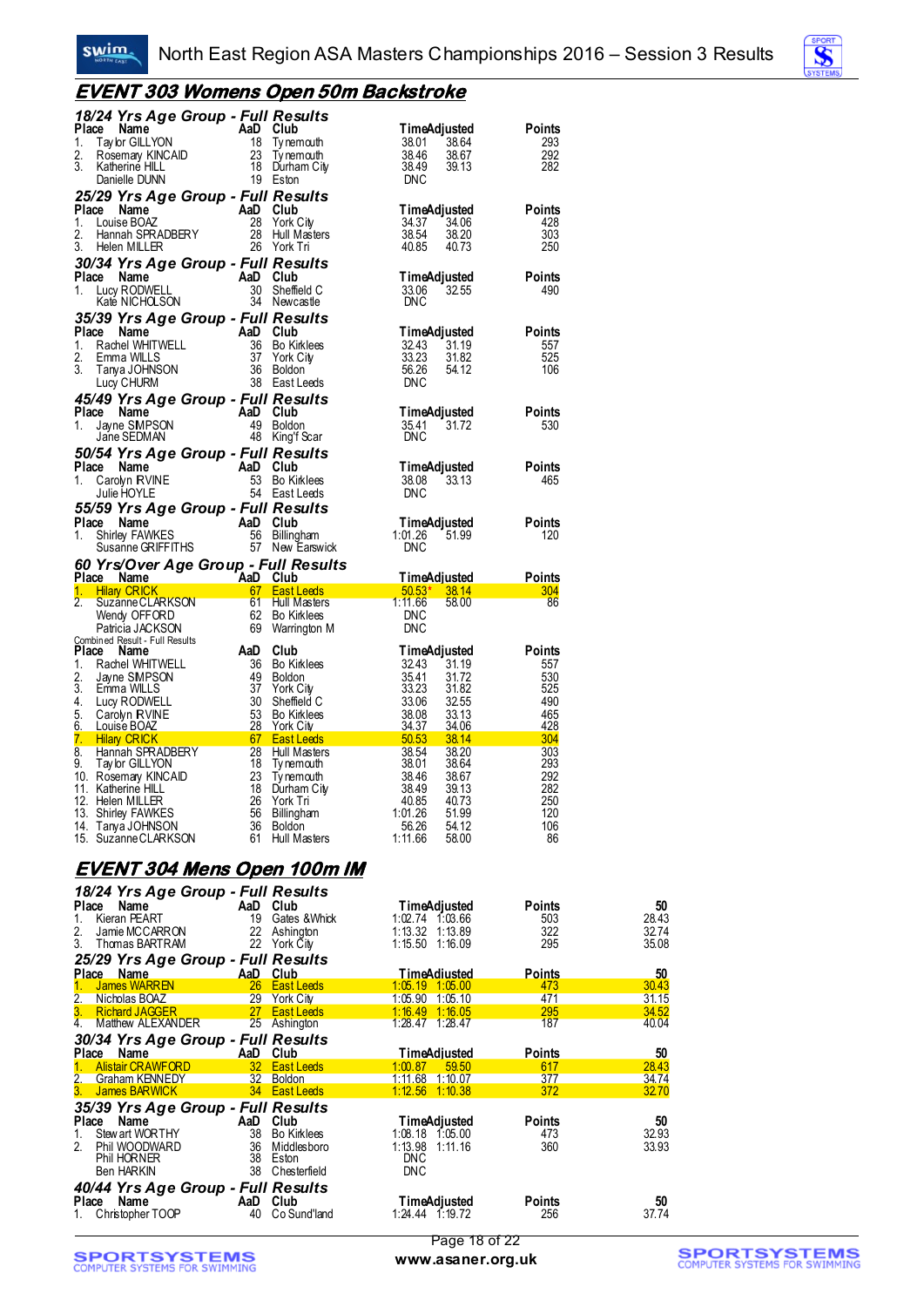#### swim. North East Region ASA Masters Championships 2016 – Session 3 Results

|                  | Duncan SMITH                           | 42       | Middlesboro            | <b>DNC</b>                               |               |                |
|------------------|----------------------------------------|----------|------------------------|------------------------------------------|---------------|----------------|
|                  | Neil SHUTT                             | 40       | Co Sund'land           | <b>DNC</b>                               |               |                |
|                  | Steven HORNER                          |          | 44 Eston               | <b>DNC</b>                               |               |                |
|                  | 45/49 Yrs Age Group - Full Results     |          |                        |                                          |               |                |
| Place            | Name                                   | AaD      | Club                   | TimeAdjusted                             | Points        | 50             |
| 1.               | Neil BOWERS                            | 46       | Newcastle              | $1:10.95$ $1:04.79$                      | 478           | 31.56          |
|                  | <b>Richard WITTY</b>                   | 47       | King'f Scar            | <b>DNC</b>                               |               |                |
|                  | 55/59 Yrs Age Group - Full Results     |          |                        |                                          |               |                |
| Place            | Name                                   | AaD      | Club                   | TimeAdjusted                             | <b>Points</b> | 50             |
| 1.               | Mark JONES                             | 56       | Ev erton               | $1:18.71$ $1:06.80$                      | 436           | 38.60          |
| 2.               | Robert WOODCOCK                        | 59       | Wetherby               | 1:19.53 1:05.67                          | 459           | 36.74          |
| 3.               | Gordon DICKNSON                        | 57       | Ashington              | $1:37.25$ $1:21.82$                      | 237           | 45.65          |
|                  | 60 Yrs/Over Age Group - Full Results   |          |                        |                                          |               |                |
| Place            | Name                                   |          | AaD Club               | TimeAdjusted                             | <b>Points</b> | 50             |
| 1.               | Tony CATTERALL                         | 70       | Colne                  | $1:38.67$ 1:11.42                        | 356           | 47.15          |
| 2.               | Noman STEPHENSON                       | 72       | Co Sund'land           | 1:40.58<br>1:10.57                       | 369           | 49.29          |
| 3.               | David NORVILLE                         | 69       | New Earswick           | 1:46.12 1:17.94                          | 274           | 54.54          |
|                  | Graeme SHUTT                           | 67       | Co Sund'Iand           | <b>DNC</b>                               |               |                |
| <b>Place</b>     | Combined Result - Full Results<br>Name | AaD      | Club                   | <b>TimeAdjusted</b>                      | <b>Points</b> | 50             |
| 1.               | <b>Alistair CRAWFORD</b>               | 32       | <b>East Leeds</b>      | 1:00.87<br>59.50                         | 617           | 28.43          |
| $\overline{2}$ . | <b>Kieran PEART</b>                    | 19       | Gates & Whick          | 1:02.74 1:03.66                          | 503           | 28.43          |
| 3.               | Neil BOWERS                            | 46       | Newcastle              | 1:10.95<br>1:04.79                       | 478           | 31.56          |
| 4.               | Stew art WORTHY                        | 38       | <b>Bo Kirklees</b>     | 1:08.18<br>1:05.00                       | 473           | 32.93          |
| 5.               | <b>James WARREN</b>                    | 26       | <b>East Leeds</b>      | 1:05.19<br>1:05.00                       | 473           | 30.43          |
| 6.               | Nicholas BOAZ                          | 29       | <b>York City</b>       | 1:05.90 1:05.10                          | 471           | 31.15          |
| 7.               | Robert WOODCOCK                        |          |                        |                                          |               |                |
|                  |                                        | 59       | Wetherby               | 1:19.53<br>1:05.67                       | 459           | 36.74          |
| 8.               | Mark JONES                             | 56       | Ev erton               | 1:18.71<br>1:06.80                       | 436           | 38.60          |
| 9.               | <b>Graham KENNEDY</b>                  | 32       | Boldon                 | 1:11.68<br>1:10.07                       | 377           | 34.74          |
| 10.              | James BARWICK                          | 34       | <b>East Leeds</b>      | 1:12.56<br>1:10.38                       | 372           | 32.70          |
|                  | 11. Noman STEPHENSON                   | 72       | Co Sund'land           | 1:40.58<br>1:10.57                       | 369           | 49.29          |
| 13.              | 12. Phil WOODWARD                      | 36<br>70 | Middlesboro<br>Colne   | 1:13.98<br>1:11.16<br>1:38.67<br>1:11.42 | 360<br>356    | 33.93<br>47.15 |
| 14.              | Tony CATTERALL<br>Jamie MCCARRON       | 22       | <b>Ashington</b>       | 1:13.32<br>1:13.89                       | 322           | 32.74          |
|                  | 15. Richard JAGGER                     | 27       | <b>East Leeds</b>      | 1:16.49<br>1:16.05                       | 295           | 34.52          |
|                  | 16. Thomas BARTRAM                     | 22       | York City              | 1:15.50<br>1:16.09                       | 295           | 35.08          |
| 17.              | David NORVILLE                         | 69       | New Earswick           | 1:46.12<br>1:17.94                       | 274           | 54.54          |
| 18.              | Christopher TOOP                       | 40       | Co Sund'land           | 1:24.44<br>1:19.72                       | 256           | 37.74          |
| 19.<br>20.       | Gordon DICKNSON<br>Matthew ALEXANDER   | 57<br>25 | Ashington<br>Ashington | 1:37.25<br>1:21.82<br>1:28.47<br>1:28.47 | 237<br>187    | 45.65<br>40.04 |

#### **EVENT 305 Womens Open 100m IM**

| 18/24 Yrs Age Group - Full Results               |           |                                |                                            |               |             |
|--------------------------------------------------|-----------|--------------------------------|--------------------------------------------|---------------|-------------|
| Place<br>Name                                    | AaD Club  |                                | <b>TimeAdjusted</b>                        | Points        | 50          |
| Amii TURNBULL<br>1.                              |           | 22 Durham City                 | $1:12.91$ $1:13.48$                        | 459           | 33.62       |
| 2.<br>Katherine HILL                             |           | 18 Durham City                 | 1:26.09 1:27.52                            | 271           | 39.92       |
| India TURNER<br>Danielle DUNN                    |           | 20 Eston<br>19 Eston           | <b>DNC</b><br>DNC                          |               |             |
|                                                  |           |                                |                                            |               |             |
| 25/29 Yrs Age Group - Full Results<br>Place Name |           | AaD Club                       |                                            | <b>Points</b> | 50          |
| 1.<br>Nicola MACKAY                              | 27        | Harrogate                      | <b>TimeAdjusted</b><br>$1:09.99$ $1:09.58$ | 541           | 32.70       |
| 2.<br>Julie TROTTER                              |           | 27 Ashington                   | 1:17.98 1:17.53                            | 391           | 36.42       |
| 3.<br>Sarah DICKNSON                             |           | 28 Ashington                   | $1:20.73$ $1:20.01$                        | 355           | 36.22       |
| 4.<br>Emma BARKER                                |           | 28 Billingham                  | 1:29.67 1:28.87                            | 259           | 42.16       |
| 5.<br>Lisa SHEEHAN                               | 27        | Billingham                     | 1:30.21 1:29.69                            | 252           | 42.85       |
| Hannah SPRADBERY                                 |           | 28 Hull Masters                | <b>DNC</b>                                 |               |             |
| 30/34 Yrs Age Group - Full Results               |           |                                |                                            |               |             |
| Place Name<br>$1_{-}$                            | AaD Club  |                                | <b>TimeAdjusted</b>                        | Points<br>347 | 50<br>39.34 |
| Leanne ANDERSON<br>Kate NICHOLSON                |           | 34 King'f Scar<br>34 Newcastle | $1:23.13 \quad 1:20.63$<br>DNC             |               |             |
| 35/39 Yrs Age Group - Full Results               |           |                                |                                            |               |             |
| Place<br>Name                                    | AaD Club  |                                | <b>TimeAdjusted</b>                        | <b>Points</b> | 50          |
| Rachel WHITWELL<br>1.                            |           | 36 Bo Kirklees                 | $1:09.92 \quad 1:07.26$                    | 599           | 32.24       |
| 40/44 Yrs Age Group - Full Results               |           |                                |                                            |               |             |
| Place Name                                       |           | AaD Club                       | <b>TimeAdjusted</b>                        | <b>Points</b> | 50          |
| Nina CURRAN<br>1.                                |           | 43 Hull Masters                | $1:36.36$ $1:29.55$                        | 253           | 45.38       |
| Karen COULTER                                    |           | 40 Eston                       | DNC                                        |               |             |
| 45/49 Yrs Age Group - Full Results               |           |                                |                                            |               |             |
| Place<br>Name                                    | AaD Club  |                                | <b>TimeAdjusted</b>                        | <b>Points</b> | 50          |
| <b>Gail WRANGLES</b>                             |           | 46 East Leeds                  | <b>DNC</b>                                 |               |             |
| Nina WILLIAMS                                    |           | 46 East Leeds                  | <b>DNC</b>                                 |               |             |
| 50/54 Yrs Age Group - Full Results               |           |                                |                                            |               |             |
| Place Name<br>Dianne ROBERTS<br>1.               | AaD Club  | 52 King'f Scar                 | <b>TimeAdjusted</b><br>1:43.31 1:30.56     | Points<br>245 | 50<br>48.44 |
| Julie HOYLE                                      |           | 54 East Leeds                  | <b>DNC</b>                                 |               |             |
| 55/59 Yrs Age Group - Full Results               |           |                                |                                            |               |             |
| Place<br>Name                                    |           | AaD Club                       | <b>TimeAdjusted</b>                        | <b>Points</b> | 50          |
| <b>Shirley FAWKES</b><br>1.                      |           | 56 Billingham                  | 2:03.30 1:44.65                            | 159           | 1:01.64     |
| Susanne GRIFFITHS                                |           | 57 New Earswick                | DNC                                        |               |             |
| 60 Yrs/Over Age Group - Full Results             |           |                                |                                            |               |             |
| Place Name                                       | `AaD Club |                                | <b>TimeAdjusted</b>                        | <b>Points</b> | 50          |
| Sally SHIELDS<br>1.                              |           | 62 Bo Kirklees                 | $1:26.74$ $1:09.47$                        | 543           | 42.45       |
| Combined Result - Full Results<br>Place<br>Name  | AaD Club  |                                | <b>TimeAdiusted</b>                        | Points        | 50          |
| Rachel WHITWELL<br>1.                            |           | 36 Bo Kirklees                 | 1:09.92 1:07.26                            | 599           | 32.24       |
| 2.<br>Sally SHIELDS                              |           | 62 Bo Kirklees                 | 1:26.74 1:09.47                            | 543           | 42.45       |
|                                                  |           |                                |                                            |               |             |

**SPORTSYSTEMS**<br>COMPUTER SYSTEMS FOR SWIMMING

Page 19 of 22 **www.asaner.org.uk**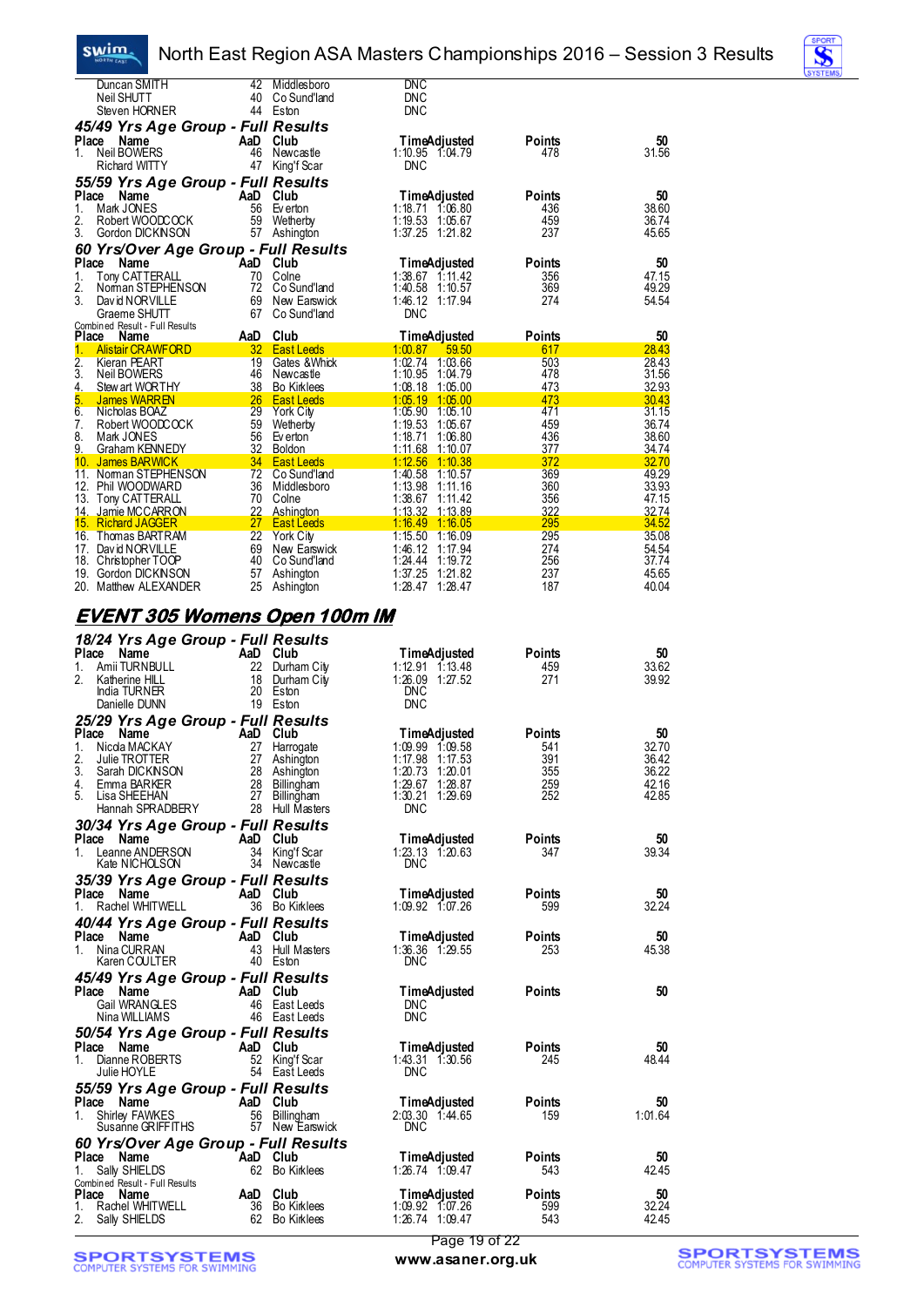North East Region ASA Masters Championships 2016 – Session 3 Results



|                                                               |                                              |                                                                 |                                                       | <u>INONII LASEINGOMI AOA MIASIGIS OTIAMIpionships Z0 T0 – OCSSION O NCSUIIS</u> |                |                    |                        |
|---------------------------------------------------------------|----------------------------------------------|-----------------------------------------------------------------|-------------------------------------------------------|---------------------------------------------------------------------------------|----------------|--------------------|------------------------|
| 3.<br>Nicola MACKAY                                           | 27                                           | Harrogate                                                       | $1:09.99$ $1:09.58$                                   | 541                                                                             | 32.70          |                    |                        |
| 4.<br>Amii TURNBULL<br>$\frac{5}{6}$<br>Julie TROTTER         | 22                                           | Durham City<br>27 Ashington                                     | $1:12.91$ $1:13.48$<br>1:17.98 1:17.53                | 459<br>391                                                                      | 33.62<br>36.42 |                    |                        |
| Sarah DICKNSON                                                |                                              | 28 Ashington                                                    | 1:20.73 1:20.01                                       | 355                                                                             | 36.22          |                    |                        |
| 7.<br>Leanne ANDERSON<br>8.<br>Katherine HILL                 |                                              | 34 King'f Scar<br>18 Durham City                                | 1:23.13 1:20.63<br>1:26.09 1:27.52                    | 347<br>271                                                                      | 39.34<br>39.92 |                    |                        |
| 9.<br>Emma BARKER                                             |                                              | 28 Billingham                                                   | 1:29.67 1:28.87                                       | 259                                                                             | 42.16          |                    |                        |
| 10. Nina CURRAN<br>11. Lisa SHEEHAN                           |                                              | 43 Hull Masters<br>27 Billingham                                | 1:36.36 1:29.55<br>1:30.21 1:29.69                    | 253<br>252                                                                      | 45.38<br>42.85 |                    |                        |
| 12. Dianne ROBERTS                                            |                                              | 52 King'f Scar                                                  | 1:43.31 1:30.56                                       | 245                                                                             | 48.44          |                    |                        |
| 13. Shirley FAWKES                                            |                                              | 56 Billingham                                                   | 2:03.30 1:44.65                                       | 159                                                                             | 1:01.64        |                    |                        |
|                                                               |                                              | <u>EVENT 306 Mens/Womens Open 200m Breaststroke</u>             |                                                       |                                                                                 |                |                    |                        |
|                                                               |                                              |                                                                 |                                                       |                                                                                 |                |                    |                        |
| Place Name                                                    |                                              | <b>MENS 18/24 Yrs Age Group - Full Results</b><br>AaD Club      | <b>TimeAdjusted</b>                                   | <b>Points</b>                                                                   | 50             | 100                | 150                    |
| Thomas BARTRAM                                                |                                              | 22 York City                                                    | <b>DNC</b>                                            |                                                                                 |                |                    |                        |
|                                                               |                                              | <b>MENS 25/29 Yrs Age Group - Full Results</b>                  |                                                       |                                                                                 |                |                    |                        |
| Place Name<br><b>James WARREN</b>                             |                                              | AaD Club<br>26 East Leeds                                       | <b>TimeAdjusted</b><br>$2:41.72*2:41.26$              | Points<br>417                                                                   | 50<br>36.38    | 100<br>1:17.57     | 150<br>1:59.80         |
| 2. Richard JAGGER                                             |                                              | 27 East Leeds                                                   | $2:45.21$ $2:44.25$                                   | 394                                                                             | 38.39          | 1:21.52            | 2:04.10                |
|                                                               |                                              | <b>MENS 30/34 Yrs Age Group - Full Results</b>                  |                                                       |                                                                                 |                |                    |                        |
| Place Name<br>James BARWICK                                   |                                              | AaD Club<br>34 East Leeds                                       | TimeAdjusted<br>$3:10.65*3.04.93$                     | <u>Points</u><br>276                                                            | 50<br>40.26    | 100<br>1:28.44     | <u>150</u><br>2:19.70  |
|                                                               |                                              | <b>MENS 35/39 Yrs Age Group - Full Results</b>                  |                                                       |                                                                                 |                |                    |                        |
| Place Name                                                    |                                              | AaD Club                                                        | <b>TimeAdjusted</b>                                   | Points                                                                          | 50             | 100                | 150                    |
| Nick VALENTINE<br>1.<br>Stew art WORTHY<br>2.                 |                                              | 35 Newcastle<br>38 Bo Kirklees                                  | $2:40.66$ $2:35.20$<br>2:49.19 2:41.29                | 467<br>416                                                                      | 36.52<br>39.72 | 1:18.21<br>1:23.51 | 1:59.55<br>2:07.16     |
|                                                               |                                              | <b>MENS 40/44 Yrs Age Group - Full Results</b>                  |                                                       |                                                                                 |                |                    |                        |
| Place<br>Name                                                 |                                              | AaD Club                                                        | <b>TimeAdjusted</b>                                   | <b>Points</b>                                                                   | 50             | 100                | $150$<br>2:22.87       |
| Alan WEDDELL<br>1.                                            |                                              | 44 Ashington                                                    | $3:13.41$ $2:58.73$                                   | 306                                                                             | 45.17          | 1:33.03            |                        |
| Place Name                                                    |                                              | <b>MENS 45/49 Yrs Age Group - Full Results</b><br>AaD Club      | <b>TimeAdjusted</b>                                   | Points                                                                          | 50             | 100                | <b>150</b>             |
| Ky ran PARKER<br>1.                                           |                                              | 46 East Leeds                                                   | $2:44.97*2:30.65$                                     | 511                                                                             | 38.19          | 1:20.07            | 2:02.34                |
| $\frac{2}{3}$ .<br>Philip CROXALL<br>lan ANDERSON             |                                              | 47 Colne<br>45 York Tri                                         | $3:04.55$ $2:47.48$<br>3:26.52 3:09.74                | 372<br>256                                                                      | 42.17<br>47.54 | 1:30.58<br>1:40.28 | 2:18.30<br>2:33.85     |
|                                                               |                                              | <b>MENS 50/54 Yrs Age Group - Full Results</b>                  |                                                       |                                                                                 |                |                    |                        |
| Place<br>Name                                                 |                                              | AaD Club                                                        | <b>TimeAdjusted</b>                                   | Points                                                                          | 50             | 100                | 150                    |
| John BOYER<br>1.                                              |                                              | 50 Darlington M                                                 | $3:00.80$ $2:40.82$                                   | 420                                                                             | 40.82          | 1:27.17            | 2:14.33                |
| Place<br>Name                                                 |                                              | <b>MENS 55/59 Yrs Age Group - Full Results</b><br>AaD Club      | <b>TimeAdjusted</b>                                   | Points                                                                          | 50             | 100                | 150                    |
| Kev an BROWN<br>1.                                            |                                              | 56 Bo Kirklees                                                  | $2:59.00$ $2:31.92$                                   | 498                                                                             | 41.45          | 1:27.82            | 2:13.91<br>2:21.30     |
| 2.<br>Mark JONES                                              |                                              | 56 Everton                                                      | 3:09.59 2:40.91                                       | 419                                                                             | 44.12          | 1:32.47            |                        |
| Place<br>Name                                                 |                                              | MENS 60 Yrs/Over Age Group - Full Results<br>- AaD Club         | <b>TimeAdjusted</b>                                   | Points                                                                          | 50             | 100                | 150                    |
| Graham PADGETT<br>1.                                          |                                              | 69 Warrington M                                                 | $3:30.51$ $2:34.60$                                   | 473                                                                             | 47.76          | 1:41.07            | 2:35.91                |
| 2.<br>Noman STEPHENSON<br>MENS Combined Result - Full Results |                                              | 72 Co Sund'land                                                 | 3:47.50 2:39.62                                       | 430                                                                             | 51.18          | 1:49.69            | 2:50.04                |
| Place Name                                                    |                                              | AaD Club                                                        | <u>TimeAdjusted</u>                                   | Points                                                                          | 50             | 100                | <u>150</u>             |
| <u>1. Kyran PARKER</u><br>2.<br>Kev an BROWN                  | 56                                           | 46 East Leeds<br><b>Bo Kirklees</b>                             | 2:44.97 2:30.65<br>2:59.00 2:31.92                    | 511<br>498                                                                      | 38.19<br>41.45 | 1:20.07<br>1:27.82 | 2:02.34<br>2:13.91     |
| 3.<br>Graham PADGETT                                          | 69                                           | Warrington M                                                    | 3:30.51 2:34.60                                       | 473                                                                             | 47.76          | 1:41.07            | 2:35.91                |
| Nick VALENTINE<br>4.<br>5.                                    | 72                                           | 35 Newcastle                                                    | 2:40.66 2:35.20                                       | 467<br>430                                                                      | 36.52<br>51.18 | 1:18.21            | 1:59.55                |
| Noman STEPHENSON<br>6.<br>John BOYER                          |                                              | Co Sund'land<br>50 Darlington M                                 | $3:47.50$ $2:39.62$<br>$3:00.80$ $\overline{2:40.82}$ | 420                                                                             | 40.82          | 1:49.69<br>1:27.17 | $2:50.04$<br>$2:14.33$ |
| 7.<br>Mark JONES<br><b>James WARREN</b>                       |                                              | 56 Everton                                                      | $3:09.59$ $2:40.91$                                   | 419                                                                             | 44.12          | 1:32.47            | 2:21.30                |
| 8.<br>9.<br>Stew art WORTHY                                   |                                              | 26 East Leeds<br>38 Bo Kirklees                                 | $2:41.72$ $2:41.26$<br>2:49.19 2:41.29                | 417<br>416                                                                      | 36.38<br>39.72 | 1:17.57<br>1:23.51 | 1:59.80<br>2:07.16     |
| 10. Richard JAGGER                                            |                                              | 27 East Leeds                                                   | $2:45.21$ $2:44.25$                                   | 394                                                                             | 38.39          | 1:21.52            | 2:04.10                |
| 11. Philip CROXALL<br>12. Alan WEDDELL                        | 44                                           | 47 Colne<br>Ashington                                           | $3:04.55$ $2:47.48$<br>3:13.41 2:58.73                | 372<br>306                                                                      | 42.17<br>45.17 | 1:30.58<br>1:33.03 | 2:18.30<br>2:22.87     |
| <u>13. James BARWICK</u>                                      |                                              | 34 East Leeds                                                   | $3:10.65$ $3:04.93$                                   | 276                                                                             | 40.26          | 1:28.44            | 2:19.70                |
| 14. Ian ANDERSON                                              |                                              | 45 York Tri<br><b>WOMENS 25/29 Yrs Age Group - Full Results</b> | $3:26.52$ $3:09.74$                                   | 256                                                                             | 47.54          | 1:40.28            | 2:33.85                |
| Place<br>Name                                                 |                                              | AaD Club                                                        | <b>TimeAdjusted</b>                                   | Points                                                                          | 50             | 100                | 150                    |
| Hannah SPRADBERY<br>1.                                        |                                              | 28 Hull Masters                                                 | $3:10.12$ $3:08.43$                                   | 364                                                                             | 43.47          | 1:31.58            | 2:21.19                |
|                                                               |                                              | <b>WOMENS 35/39 Yrs Age Group - Full Results</b>                |                                                       |                                                                                 |                |                    |                        |
| Place<br>Name<br>Rachel WHITWELL<br>1.                        |                                              | AaD Club<br>36 Bo Kirklees                                      | <b>TimeAdjusted</b><br>$2:56.73$ $2:50.00$            | Points<br>496                                                                   | 50<br>40.43    | 100<br>1:25.67     | 150<br>2:11.37         |
| 2.<br>Jackie CARRIBINE                                        |                                              | 37 Warrington M                                                 | $3:04.74$ $2:56.92$                                   | 440                                                                             | 41.53          | 1:27.83            | 2:16.55                |
|                                                               |                                              | <b>WOMENS 45/49 Yrs Age Group - Full Results</b>                |                                                       |                                                                                 |                |                    |                        |
| Place Name<br>Jane SEDMAN                                     |                                              | AaD Club<br>48 King'f Scar                                      | <b>TimeAdjusted</b><br><b>DNC</b>                     | Points                                                                          | 50             | 100                | 150                    |
|                                                               |                                              | <b>WOMENS 50/54 Yrs Age Group - Full Results</b>                |                                                       |                                                                                 |                |                    |                        |
| Place<br>Name                                                 |                                              | AaD Club                                                        | <b>TimeAdjusted</b>                                   | Points                                                                          | 50             | 100                | 150                    |
| Pauline FOOT<br>1.                                            |                                              | 51 York Tri                                                     | $3:35.03$ $3:09.90$                                   | 355                                                                             | 49.95          | 1:43.51            | 2:39.26                |
| Place<br>Name                                                 |                                              | <b>WOMENS 60 Yrs/Over Age Group - Full Results</b><br>AaD Club  | <b>TimeAdjusted</b>                                   | Points                                                                          | 50             | 100                | 150                    |
| Patricia JACKSON                                              | 69                                           | Warrington M                                                    | <b>DNC</b>                                            |                                                                                 |                |                    |                        |
| Jennifer MERRITT                                              | <b>WOMENS Combined Result - Full Results</b> | 65 Spondon Mast                                                 | <b>DNC</b>                                            |                                                                                 |                |                    |                        |
| Place<br>Name                                                 |                                              | AaD Club                                                        | <b>TimeAdjusted</b>                                   | Points                                                                          | 50             | 100                | 150                    |
| Rachel WHITWELL<br>1.<br>2.<br>Jackie CARRIBINE               |                                              | 36 Bo Kirklees<br>37 Warrington M                               | $2:56.73$ $2:50.00$<br>3:04.74 2:56.92                | 496<br>440                                                                      | 40.43<br>41.53 | 1:25.67<br>1:27.83 | $2:11.37$<br>$2:16.55$ |
| 3.<br>Hannah SPRADBERY                                        | 28                                           | Hull Masters                                                    | $3:10.12$ $3:08.43$                                   | 364                                                                             | 43.47          | 1:31.58            | 2:21.19                |
| 4. Pauline FOOT                                               |                                              | 51 York Tri                                                     | $3:35.03$ $3:09.90$                                   | 355                                                                             | 49.95          | 1:43.51            | 2:39.26                |

**SPORTSYSTEMS**<br>COMPUTER SYSTEMS FOR SWIMMING

swim.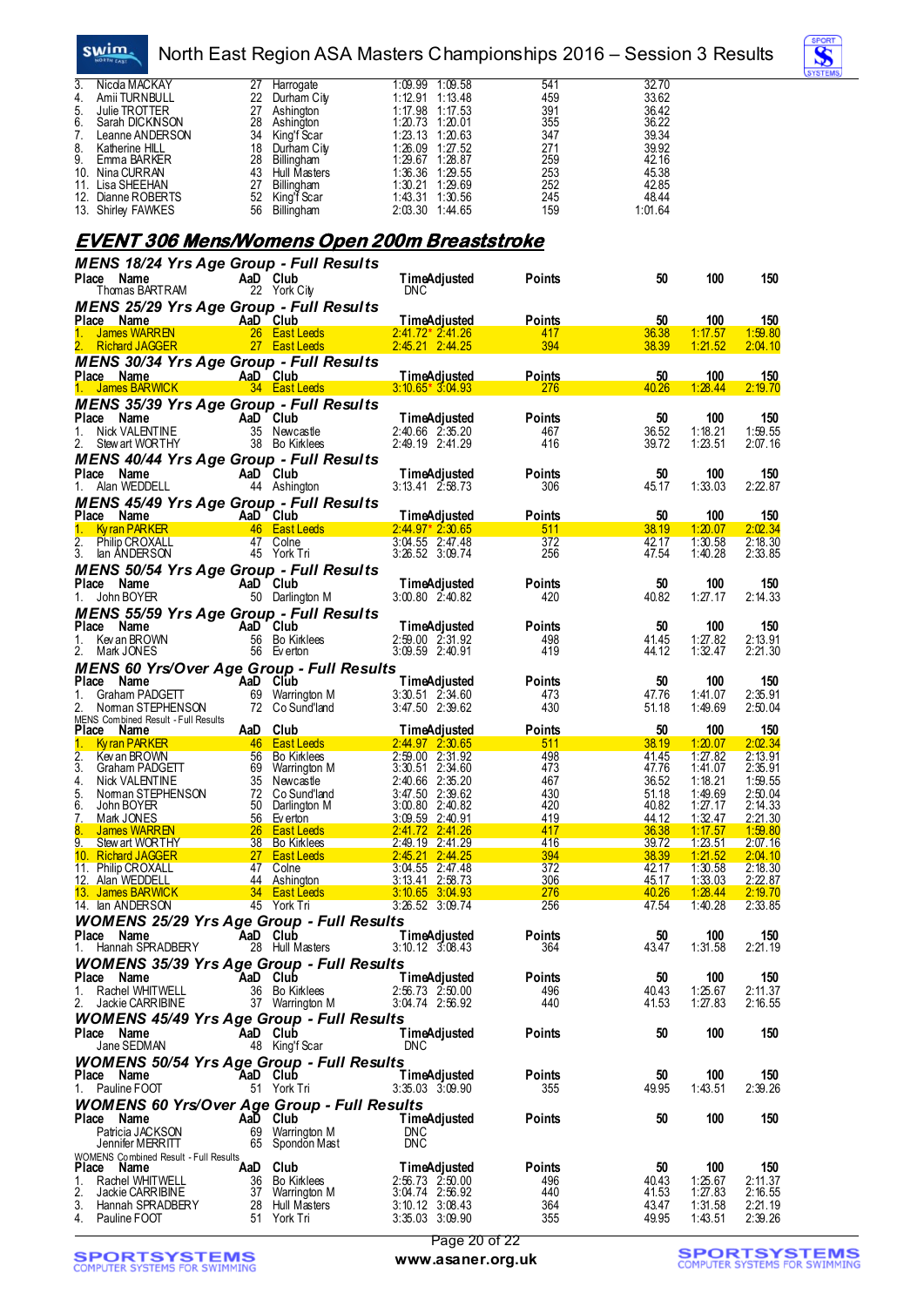

#### **EVENT 307 Mens Open 50m Butterfly**

|               | 18/24 Yrs Age Group - Full Results                                                                                                                                                                                                   |            |                 |                                                                               |                       |                                     |               |
|---------------|--------------------------------------------------------------------------------------------------------------------------------------------------------------------------------------------------------------------------------------|------------|-----------------|-------------------------------------------------------------------------------|-----------------------|-------------------------------------|---------------|
| Place         | Name                                                                                                                                                                                                                                 | $AaD_{10}$ |                 | Club                                                                          |                       | <b>TimeAdjusted</b>                 | Points        |
| 1.<br>2.      | Kieran PEART<br>Nicholas GOWLAND                                                                                                                                                                                                     |            | 19<br>20        | Gates & Whick<br>Billingham                                                   | 27.73<br>27.75        | 28.13<br>28.10                      | 465<br>466    |
| 3.            | Nicholas SIMPSON                                                                                                                                                                                                                     |            | 20              | Boldon                                                                        | 29.54                 | 29.91                               | 387           |
| 4.            | Jamie MCCARRON                                                                                                                                                                                                                       |            |                 | 22 Ashington                                                                  | 31.60                 | 31.85                               | 320           |
|               | 25/29 Yrs Age Group - Full Results                                                                                                                                                                                                   |            |                 |                                                                               |                       |                                     |               |
|               | Place Name                                                                                                                                                                                                                           |            | AaD Club        |                                                                               |                       | <b>TimeAdjusted</b>                 | <b>Points</b> |
| 1.<br>2.      | <b>Richard JAGGER</b><br><b>James WARREN</b>                                                                                                                                                                                         |            | 27<br>26        | <b>East Leeds</b><br><b>East Leeds</b>                                        | 27.54<br>29.41        | 27.38<br>29.33                      | 504<br>410    |
| 3.            | Matthew ALEXANDER                                                                                                                                                                                                                    |            | 25              | Ashington                                                                     | 38.35                 | 38.35                               | 183           |
|               | 30/34 Yrs Age Group - Full Results                                                                                                                                                                                                   |            |                 |                                                                               |                       |                                     |               |
|               | Place Name                                                                                                                                                                                                                           |            | AaD Club        |                                                                               |                       | <b>TimeAdjusted</b>                 | Points        |
| 1.            | <b>e Name</b><br>Alistair CRAWFORD                                                                                                                                                                                                   |            | 32 <sub>2</sub> | <b>East Leeds</b>                                                             | 25.56                 | 24.99                               | 663           |
| 2.            | <b>James BARWICK</b>                                                                                                                                                                                                                 |            |                 | 34 East Leeds                                                                 | 32.23                 | 31.26                               | 339           |
|               | 35/39 Yrs Age Group - Full Results                                                                                                                                                                                                   |            |                 |                                                                               |                       |                                     |               |
| Place<br>1.   |                                                                                                                                                                                                                                      |            | AaD Club<br>36  | Hull Masters                                                                  | 30.36                 | TimeAdjusted<br>29.20               | Points<br>416 |
| 2.            |                                                                                                                                                                                                                                      |            | 36              | Middlesboro                                                                   | 33.22                 | 31.95                               | 317           |
| 3.            |                                                                                                                                                                                                                                      |            | $\frac{35}{36}$ | Middlesboro                                                                   | 33.98                 | 32.83                               | 292           |
|               | <b>CONTRACT CONTRACT CONTRACT CONTRACT CONTRACT CONTRACT CONTRACT CONTRACT CONTRACT CONTRACT CONTRACT CONTRACT CONTRACT CONTRACT CONTRACT CONTRACT CONTRACT CONTRACT CONTRACT CONTRACT CONTRACT CONTRACT CONTRACT CONTRACT CONTR</b> |            |                 | York Tri                                                                      | DNC                   |                                     |               |
|               | Ben HARKIN                                                                                                                                                                                                                           |            |                 | 38 Eston<br>38 Chesterfield                                                   | <b>DNC</b><br>DNC     |                                     |               |
|               | 40/44 Yrs Age Group - Full Results                                                                                                                                                                                                   |            |                 |                                                                               |                       |                                     |               |
| Place         | Name                                                                                                                                                                                                                                 |            | AaD Club        |                                                                               |                       | <b>TimeAdjusted</b>                 | Points        |
| 1.            | Grant PEARSON                                                                                                                                                                                                                        |            | 42              | Durham City                                                                   | 30.90                 | 28.87                               | 430           |
| 2.            | Philip HAWKRIGG                                                                                                                                                                                                                      |            | 41              | Copeland                                                                      | 31.82                 | 29.89                               | 387           |
| 3.<br>4.      | lan TAYLOR                                                                                                                                                                                                                           |            | 40<br>40        | Darlington M                                                                  | 32.55                 | 30.73                               | 357           |
|               | Christopher TOOP<br>Richard BROWN                                                                                                                                                                                                    |            | 42              | Co Sund'land<br><b>Ilkley</b>                                                 | 36.23<br>DNC          | 34.21                               | 258           |
|               | Duncan SMITH                                                                                                                                                                                                                         |            | -42             | Middlesboro                                                                   | DNC                   |                                     |               |
|               | Steven HORNER                                                                                                                                                                                                                        |            | -44             | Eston                                                                         | DNC                   |                                     |               |
|               | Ben SHAW                                                                                                                                                                                                                             |            | 40              | East Leeds                                                                    | DNC                   |                                     |               |
|               | 45/49 Yrs Age Group - Full Results                                                                                                                                                                                                   |            |                 |                                                                               |                       |                                     |               |
| 1.            | Place Name<br>Neil BOWERS                                                                                                                                                                                                            |            | AaD<br>46       | Club                                                                          |                       | <b>TimeAdjusted</b>                 | Points        |
|               | Richard WITTY                                                                                                                                                                                                                        |            | 47              | Newcastle<br>King'f Scar                                                      | 29.11<br><b>DNC</b>   | 26.58                               | 551           |
|               | 50/54 Yrs Age Group - Full Results                                                                                                                                                                                                   |            |                 |                                                                               |                       |                                     |               |
|               |                                                                                                                                                                                                                                      |            |                 |                                                                               |                       |                                     |               |
|               |                                                                                                                                                                                                                                      |            | AaD             | Club                                                                          |                       |                                     |               |
|               | Place Name<br>Kev in SMITH                                                                                                                                                                                                           |            | <u>52</u>       | <u>Newcastle</u>                                                              | <u>29.38</u>          | <b>TimeAdjusted</b><br><u>25.76</u> | Points<br>606 |
|               | David HOGG                                                                                                                                                                                                                           |            | 52              | <b>East Leeds</b>                                                             | 31.77                 | 27.85                               | 479           |
|               | David EMERSON                                                                                                                                                                                                                        |            |                 | 54 East Leeds                                                                 | <b>DNC</b>            |                                     |               |
|               | 55/59 Yrs Age Group - Full Results                                                                                                                                                                                                   |            |                 |                                                                               |                       |                                     |               |
|               | Place Name                                                                                                                                                                                                                           |            | AaD             | Club                                                                          |                       | <b>TimeAdjusted</b>                 | Points        |
| 1.<br>2.      | <b>Guy FAWKES</b><br>Mark JONES                                                                                                                                                                                                      |            | 57<br>56        | Billingham<br>Ev erton                                                        | 35.36<br>36.80        | 29.75<br>31.23                      | 393<br>340    |
|               | Jeremy GREAVES                                                                                                                                                                                                                       |            |                 | 56 East Leeds                                                                 | DNC                   |                                     |               |
|               |                                                                                                                                                                                                                                      |            |                 |                                                                               |                       |                                     |               |
|               |                                                                                                                                                                                                                                      |            |                 | 60 Yrs/Over Age Group - Full Results<br>Place Name AaD Club<br>1 Prior TAYLOP |                       | TimeAdjusted                        | Points        |
| 1.            | <b>Brian TAYLOR</b>                                                                                                                                                                                                                  |            | 66              | Adwick                                                                        | 36.45                 | 27.87                               | 478           |
| 2.            | Noman STEPHENSON<br>Michael BRANT                                                                                                                                                                                                    |            | 72<br>61        | Co Sund'Iand<br><b>Bo Kirklees</b>                                            | 43.82<br><b>DNC</b>   | 30.74                               | 356           |
|               | Graeme SHUTT                                                                                                                                                                                                                         |            | 67              | Co Sund'land                                                                  | DNC                   |                                     |               |
|               | Combined Result - Full Results                                                                                                                                                                                                       |            |                 |                                                                               |                       |                                     |               |
| Place         | Name                                                                                                                                                                                                                                 |            | AaD             | Club                                                                          |                       | TimeAdjusted                        | Points        |
| 1.            | <b>Alistair CRAWFORD</b><br>Kev in SMITH                                                                                                                                                                                             |            | 32<br>52        | <b>East Leeds</b><br>Newcastle                                                | <b>25.56</b><br>29.38 | 24.99<br>25.76                      | 663<br>606    |
| $\frac{2}{3}$ | Neil BOWERS                                                                                                                                                                                                                          |            | 46              | <b>Newcastle</b>                                                              | 29.11                 | 26.58                               | <u>551</u>    |
| 4.            | <b>Richard JAGGER</b>                                                                                                                                                                                                                |            | 27              | <b>East Leeds</b>                                                             | 27.54                 | 27.38                               | 504           |
| 5.            | David HOGG                                                                                                                                                                                                                           |            | 52              | <b>East Leeds</b>                                                             | 31.77                 | 27.85                               | 479           |
| 6.<br>7.      | <b>Brian TAYLOR</b><br>Nicholas GOWLAND                                                                                                                                                                                              |            | 66<br>20        | Adwick<br>Billingham                                                          | 36.45<br>27.75        | 27.87<br>28.10                      | 478<br>466    |
| 8.            | Kieran PEART                                                                                                                                                                                                                         |            | 19              | Gates & Whick                                                                 | 27.73                 | 28.13                               | 465           |
| 9.            | Grant PEARSON                                                                                                                                                                                                                        |            | 42              | Durham City                                                                   | 30.90                 | 28.87                               | 430           |
|               | 10. David STANIFORTH<br><u>11. James WARREN</u>                                                                                                                                                                                      |            | 36<br><u>26</u> | Hull Masters<br><b>East Leeds</b>                                             | 30.36                 | 29.20                               | 416<br>410    |
| 12.           | <b>Guy FAWKES</b>                                                                                                                                                                                                                    |            | 57              | <b>Billingham</b>                                                             | <u>29.41</u><br>35.36 | 29.33<br>29.75                      | 393           |
| 13.           | <b>Philip HAWKRIGG</b>                                                                                                                                                                                                               |            | 41              | Copeland                                                                      | 31.82                 | 29.89                               | 387           |
| 14.           | Nicholas SIMPSON                                                                                                                                                                                                                     |            | 20              | Boldon                                                                        | 29.54                 | 29.91                               | 387           |
|               | 15. Ian TAYLOR<br>16. Noman STEPHENSON                                                                                                                                                                                               |            | 40<br>72        | Darlington M<br>Co Sund'land                                                  | 32.55<br>43.82        | 30.73<br>30.74                      | 357<br>356    |
| <u> 17.  </u> | Mark JONES                                                                                                                                                                                                                           |            | 56              | Ev erton                                                                      | 36.80                 | 31.23                               | 340           |
|               | 18. James BARWICK                                                                                                                                                                                                                    |            | 34              | <b>East Leeds</b>                                                             | 32.23                 | 31.26                               | 339           |
|               | 19. Jamie MCCARRON                                                                                                                                                                                                                   |            | 22              | Ashington                                                                     | 31.60                 | 31.85                               | 320           |
|               | 20. Phil WOODWARD                                                                                                                                                                                                                    |            | 36<br>35        | Middlesboro<br>Middlesboro                                                    | 33.22<br>33.98        | 31.95<br>32.83                      | 317<br>292    |
| 22.           | 21. Matthew COOPER<br>Christopher TOOP<br>23. Matthew ALEXANDER                                                                                                                                                                      |            | 40<br>25        | Co Sund'land<br>Ashington                                                     | 36.23<br>38.35        | 34.21<br>38.35                      | 258<br>183    |

#### **EVENT 308 Womens Open 50m Butterfly**

| 18/24 Yrs Age Group - Full Results<br>Place Name | AaD Club |                                | <b>TimeAdjusted</b> |                | <b>Points</b> |
|--------------------------------------------------|----------|--------------------------------|---------------------|----------------|---------------|
| 1. Amii TURNBULL<br>2. Rosemary KINCAID          |          | 22 Durham City<br>23 Tynemouth | 32.72<br>37.35      | 32.98<br>37.55 | 403<br>273    |